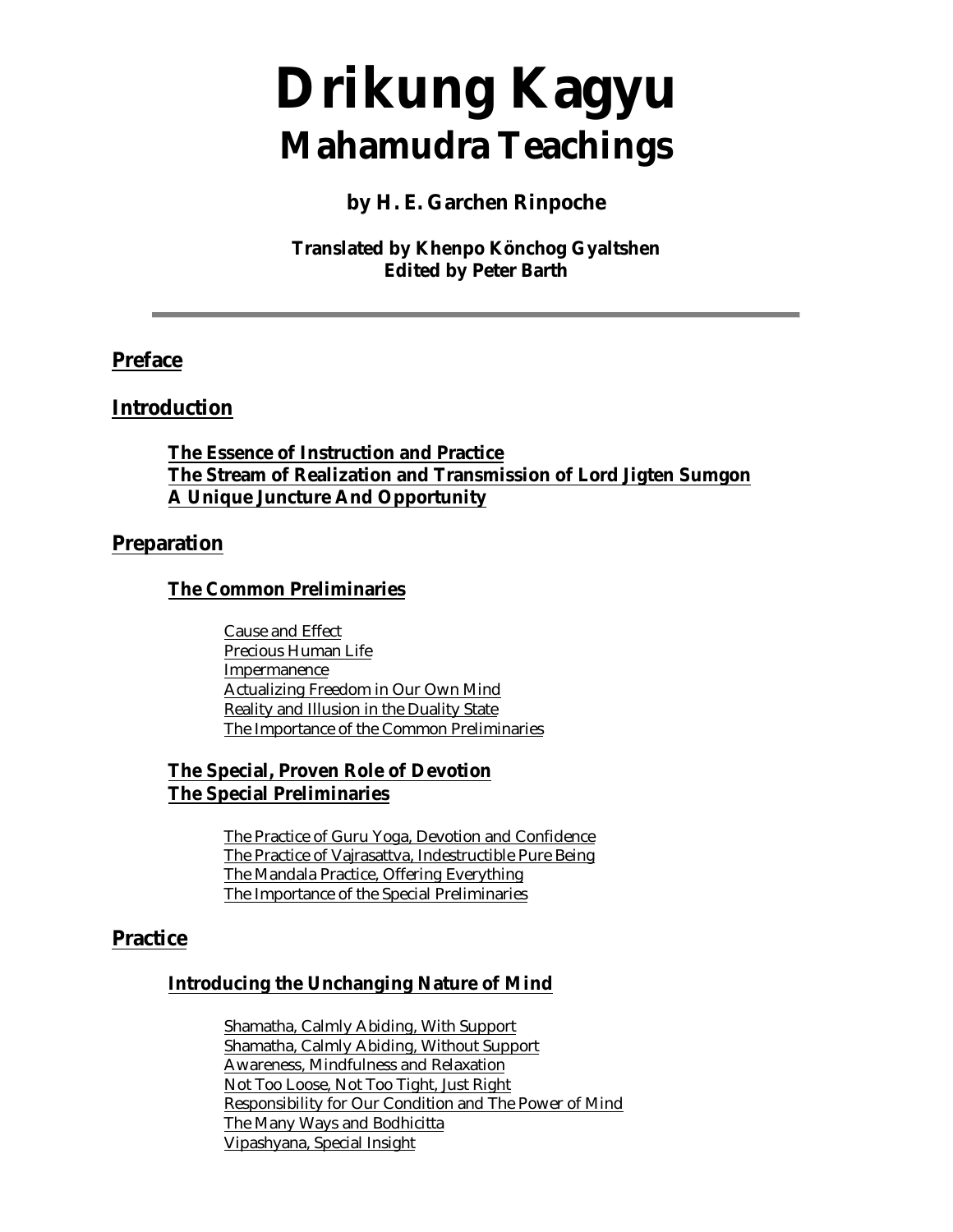Progressing From Cascading Stream to Wide River to Vast Ocean Two Methods and the Method of Realization

#### **Questions and Answers**

Intellectual Understanding vs. Actual Realization Of Fame and Fortune Plow and Sky Metaphors Ngondro and Mahamudra The Lama of Many Lifetimes and When One Can't Find a Teacher Experiencing Difficulties with Rituals

#### **Buddha Nature**

Mahamudra, Buddha Nature Within All Sentient Beings "I Think I Can" The Meaning of Sangye Outer, Inner, and Ultimate Refuge Mind "Free-From-Elaboration"

#### **Progressing in Practice**

The Four Yogas Distinguishing Between Practice and Non-Practice Fanning the Embers of Practice Sustaining Mind, Free From Acceptance and Rejection Bringing Suffering and Confusion to the Path An All-Inclusive Practice The Three Kayas Practice and Establishing the View of Clarity All Within One, One Within All Inseparable Emptiness and Compassion Ending Karma and the Unity of the Two Truths Arising and Completion The Nature of Realization One-Taste and Impermanence Practice in Daily Life and the Highway Toward Enlightenment Inner and Outer Deities and Demons One-Taste and Non-Meditation

#### **Introducing Whatever Arises as the Nature of Mind**

The Essence of Conceptual Thoughts as Dharmakaya Actions Free as the Wind and Meditation Free From Fear or Attachment Mindfulness and Meditation Sessions Confusion Dawning as Wisdom "To Realize or Not to Realize" The Luminosity of Great Bliss The Five Wisdoms Ignorance and Sleep Dawning as Wisdom Hesitation and Complete Confidence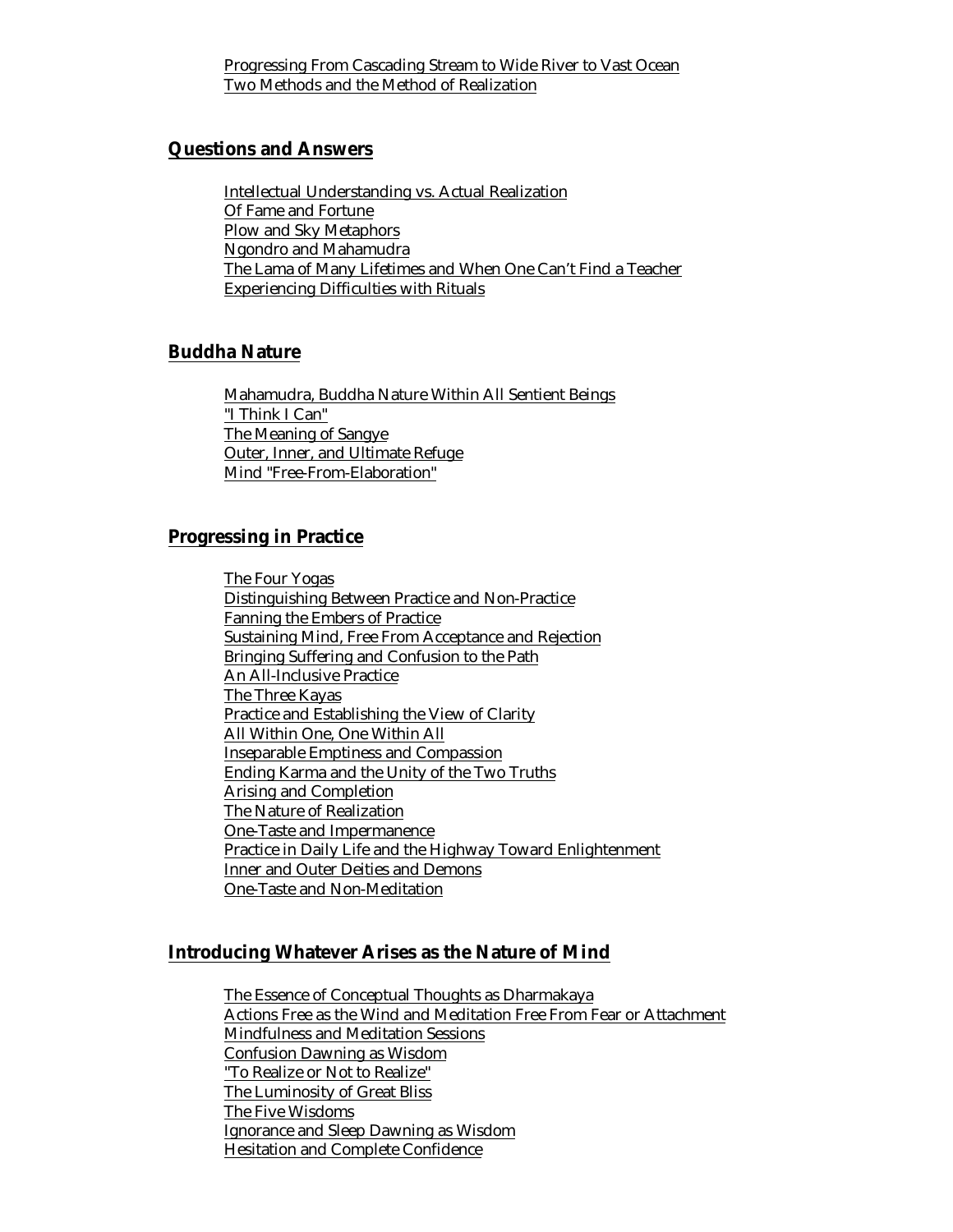Realization of the One Meaning and the Five Wisdoms The King of Old Yogis View, Meditation and Conduct – Advice for Various Level

#### **Conclusion**

#### **The Practice of Realization**

#### **Preface**

The Gar family has been renowned in Tibet for many centuries. In the seventh century, one of Garchen Rinpoche's ancestors was considered to be a great government minister for the King Songsten Gampo. During the twelfth century, Gar Chödingpa was one of Lord Jigten Sumgon's foremost disciples. In later years, Gar Tenpay Gyaltshen benefited many sentient beings by serving as the regent of the Drikung Kagyü lineage. Also Gar Chökyi Nyima was known to be a great yogi. The incarnations of Garchen Rinpoche have upheld the Dharma throughout the history of Tibet.

His Eminence Gar Könchog Nyidon Nyima Chökyi Senge was born in 1936. His Holiness Zhiwe Lodrö (the prior Chetsang Rinpoche, 1886 – 1943) recognized him to be the incarnation of Garchen Thrinley Yongchap. From the age of seven to twenty-two he stayed at the Drikung monastery called Lho Miyel-gon. At a young age he was given a special ordination during which he recognized Lord Jigten Sumgon in a portrait and said, "This is my lama." During this period his former disciple, Chime Dorje, taught Rinpoche. When Garchen Rinpoche was thirteen, Chime Dorje gave him the Mahamudra teachings. Thereafter he received all the Drikung Kagyü empowerments and teachings, started ngondro practice, and studied the Six Yogas of Naropa.

During the Cultural Revolution there were no Dharma teachings. However, he secretly received instructions from Khenpo Münsel. With great perseverance, he practiced the teachings for twenty years. Khenpo Münsel was very pleased and said; "He is a very special bodhisattva incarnation. Of this there is no doubt."

Garchen Rinpoche is currently establishing a Buddhist College at his monastery Lho Longkar Gön for about one hundred monks. Whatever food or wealth he receives as offerings is always used for the monks and nuns. He keeps nothing for himself. He is very respectful to all persons. With lovingkindness, compassion and bodhicitta he thinks only of how to benefit others. (Background notes are taken from the article "Introducing…His Eminence Garchen Rinpoche" in the Dharma Wheel, the quarterly newsletter of the Tibetan Meditation Center, Vol. 4, Spring, 1997).

This text contains Mahamudra teachings given by Garchen Rinpoche during his first visit to the United States in 1997. These teachings are based on the teachings of Lord Jigten Sumgon as clarified by Rinpoche's own experience and realization and thus represent a unique record of the transmission of Mahamudra in the Drikung Kagyü lineage. In this respect, this is truly a remarkable set of teachings, stemming from the father of the Drikung Kagyü lineage.

These teachings were given in San Francisco, California, U.S.A. on July 27 and 28, 1997 and translated "on the fly" by Khenpo Könchog Gyaltshen. Khenpo is unusually qualified to translate these teachings, having authored several books on Mahamudra and the teachings of the Drikung Kagyü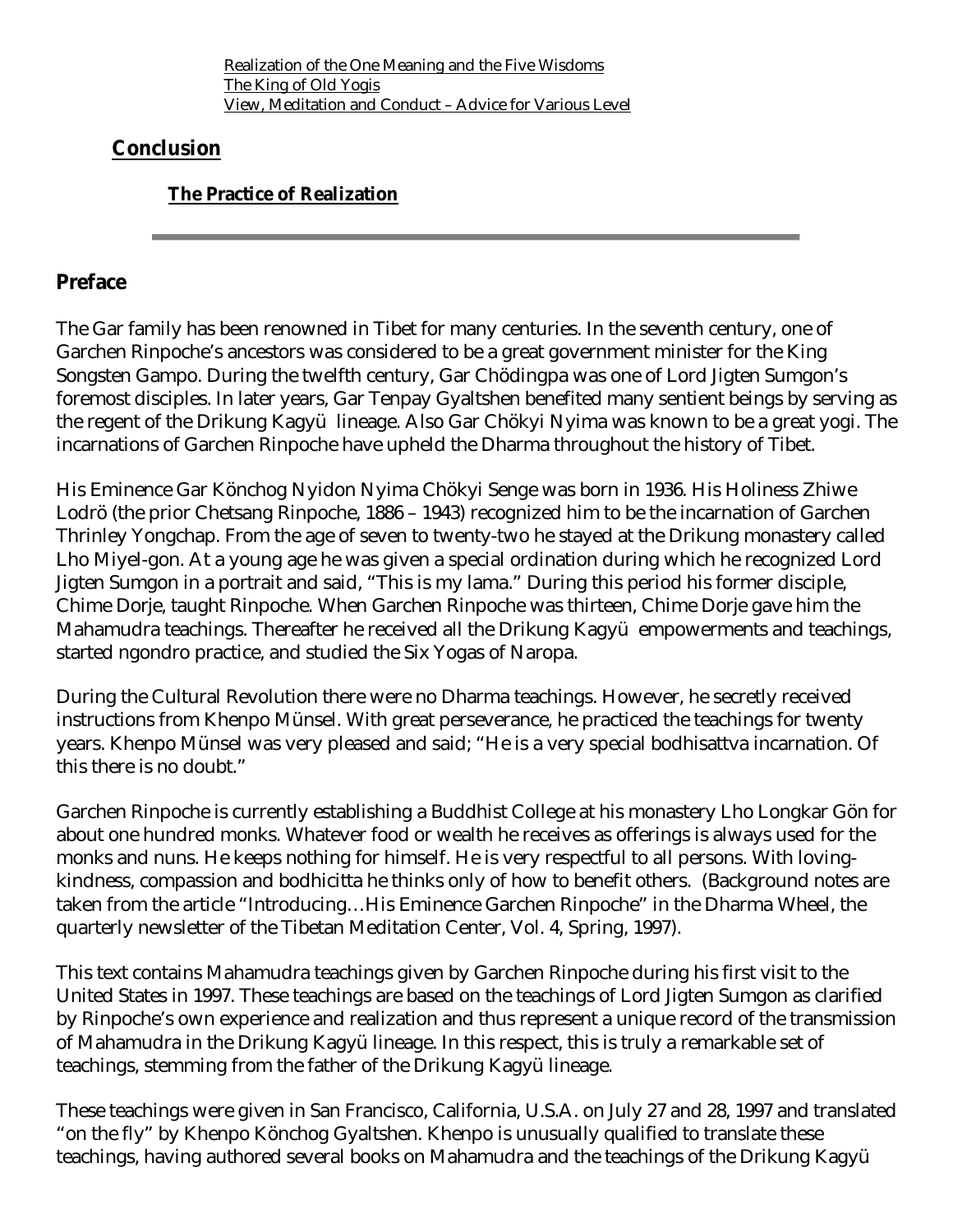lineage. Khenpo Könchog Gyaltshen has himself, on numerous occasions, given teachings in English on the subject and has also acted as a translator for other notable teachers such as H. H. Chetsang Rinpoche. His utter joy at translating these teachings for students is clearly evident even from the edited transcript.

I undertook the task of transcribing and editing these teachings, with Garchen Rinpoche's blessings, to contribute the little I could to preserving one more jewel from the land of Tibet for the benefit of living beings. As a record of the oral transmission of Mahamudra based on the instructions of the founder of the Drikung Kagyü lineage, these teachings are of immeasurable value. As a student of Mahamudra, I have found that maintaining some record of oral instructions which subsequently can be reflected upon and serve as a guide for practice to be helpful. This is consistent with the teachings of the lineage, which define the path of Mahamudra to consist of listening to, reflecting on, and meditating according to the teachings. I hope that it will serve the same purpose for other students as well.

I have tried my utmost to preserve the spontaneous flow and intended meaning of the original presentation. Nevertheless, errors are certain to enter into this process due to gaps in the recordings and my own limited abilities. To ensure accuracy of key points I would refer the more serious students to the original tapes, which are available from Ratna Shri Sangha, San Francisco, California, U.S.A. Thanks go to both Jeff Beach and Cindy Chang for recording these tapes and making them available to students.

I believe that both beginners and long-time practitioners will find much delightful and invaluable instruction embodied within these pages.

May they be taken to heart! Peter Barth

# **Introduction**

# **The Essence of Instruction and Practice**

(Day One)

First please begin by cultivating within yourselves the precious altruistic thoughts expressed by the opening prayers (see Ratna Dharma Chakra Book of Prayers, Khenpo Könchog Gyaltshen, 1982)

Today we will have some instructions on Mahamudra. The Buddha gave so many teachings. These are sometimes referred to as the 84,000 categories of the teachings. There is no limit to the teachings, studies and practices of the Buddha. Even if one strives to become an expert and achieve the ranks of a great scholar, one finds that there is no limit to the studies. There are countless, infinite areas of study. However, at the same time there is also the opportunity to practice without becoming a great scholar, so in fact everyone has the opportunity to study and practice this teaching of the Buddha.

When the Buddha first presented the teachings of "The Four Noble Truths," he said one should come to know the nature of suffering and avoid the causes of suffering. The Buddha taught this because every sentient being desires to be free from suffering and achieve complete peace and happiness. Yet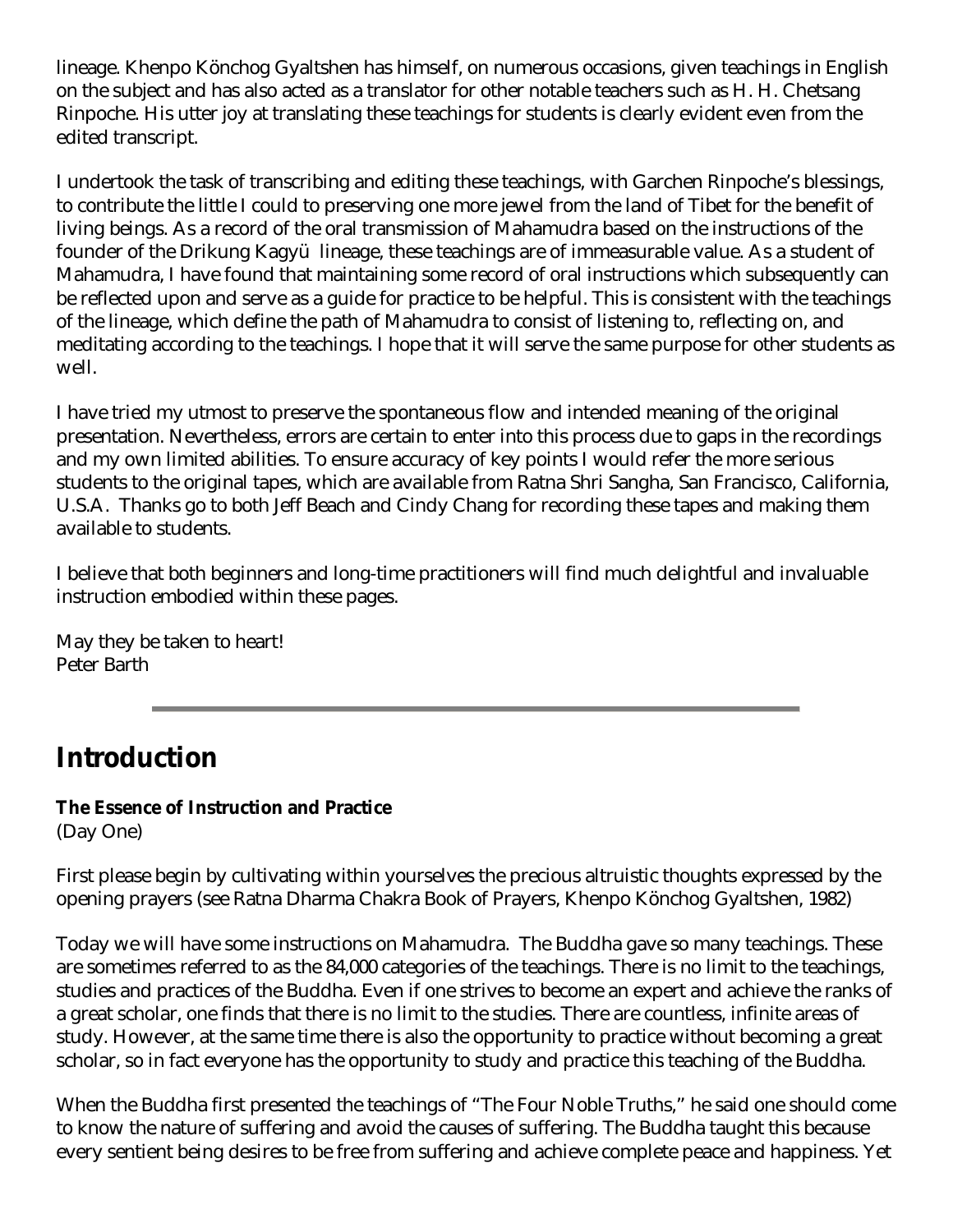we don't know how to become free from this suffering and we don't know how to avoid the cause of this suffering, that which is called ignorance. So the Buddha's teachings are the principal teachings which make clear how to become free from ignorance and suffering.

When we first come into contact with or try to relate to the Buddha's teachings and see the reality of our suffering, of samsara, a lot of doubts, wrong views and hesitations may arise in our mind. This is mainly due to our lack of wisdom and the power of the delusions we are subject to. Now it was in order to help us become free from these delusions that the Buddha gave so many teachings. However, since our lifetime is so short and since, within that short duration, it is so busy, it is particularly important to order our life with respect to meditation practice. It is particularly important to select a distinctive meditation practice. In the Samadhirajasutra it is said that the Buddha presented so many different kinds of teachings in this world and that in all of these different teachings there are such diverse levels of meaning. Yet if one gets the essence of instruction and practices that, then that substitutes for or covers the practice of all those different types of instruction and different details. That's exactly what the study and practice of Mahamudra is about. Mahamudra brings together the meaning of all those teachings.

### **The Stream of Realization and Transmission of Lord Jigten Sumgon**

In order to bring benefits to all the sentient beings, countless Buddhas have manifested. So many beings have attained Buddhahood in the past and present. It may be said that Buddhas are countless, like the sand grains along the river Ganges.

All of those Buddhas first cultivated Bodhicitta, "the mind of enlightenment," the precious thought. Then, after cultivating this mind and gathering great accumulations of merit and wisdom and purifying all the obscurations, they attained complete Buddhahood. And with that the Buddha's wisdom and compassion was able to extend and pervade to all sentient beings. It reached to each and every individual sentient being. To accomplish this Buddha gave countless teachings.

Buddha's ultimate attainment of enlightenment is called Dharmakaya. Dharmakaya is like a space, all-pervading. Within that state of the Dharmakaya manifests the Sambhogakaya, "the enjoyment body," for the sentient beings who are known as great Bodhisattvas. Within that Sambhogakaya, Buddha manifests Nirmanakaya to reach every ordinary sentient being. So in this way Buddha's manifestations and compassion and wisdom pervade to every sentient being.

Historically speaking, Buddha Shakyamuni manifested in the world more than 2,500 years ago and gave the complete teachings. These precious teachings resulted in limitless accomplishments. For example, from Buddha, Manjushri, Nagarjuna, and so forth, and ultimately Lord Jigten Sumgon, who was Nagarjuna reborn, a lineage called the "Profound View" lineage emanated. Also from Buddha, to Tilopa and through to Milarepa, the "Blessing Meditation" lineage emanated. Alternately, from Buddha, Asanga and so forth, came the "Vast Action" lineage. This is how the lineage has come through from these great teachers until now.

Many of you know the excellent qualities of the Buddhas. The Buddha's wisdom and compassion and excellent qualities and activities are purposely manifest to benefit sentient beings. Through these precious teachings so many sentient beings have realized the supreme benefit. These teachings were transmitted through the lineage masters up until now, so these great teachers who bring these precious teachings are also in no way different from the Buddha. These great teachers gave the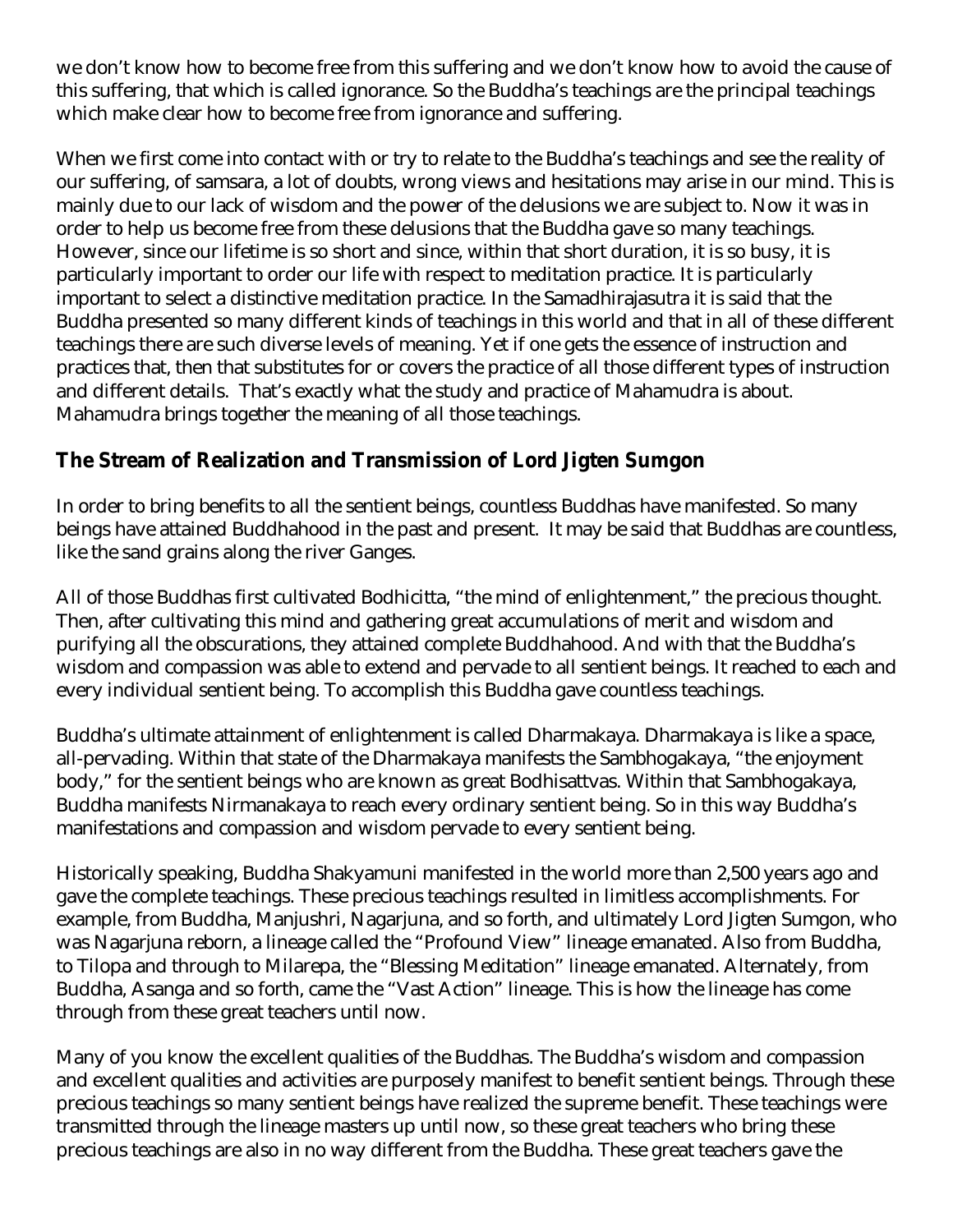teachings as the Buddha did, with a pure intention, and transmitted the teachings to benefit all sentient beings, particularly those that are in the Samsara State. So because of that, these great teachers are also manifestations of the Buddha and really no different than the Buddha.

Buddha said that his body is the Sangha, his speech is the Dharma, and his mind is the Dharmakaya. So even though historically speaking the Buddha took parinirvana and passed away and no longer exists in a human body, the Buddha's wisdom mind continues lineage after lineage in that way. Because of that many great masters or great teachers were produced in so many different places. So through Buddha's teachings, there are great teachers who studied and practiced the Buddha's teachings and actualized the Buddha's teachings by realizing the wisdom mind. So through the actualization of the Buddha's teaching, they attained the Dharmakaya. Therefore we call the precious lama the embodiment of all the Buddhas. The lama's body is the Sangha, the lama's speech is the Dharma, the lama's wisdom mind is the Buddha, because all of the Buddha's teachings are all there, are all contained therein.

When we read the great life stories of the Kagyü masters, from Vajradhara, Tilopa, until now, we can see that there were and are many great teachers. Within this lineage of great masters, today we will study the Mahamudra teachings of Lord Jigten Sumgon, the teachings, which he taught and wrote. Lord Jigten Sumgon is a manifest Buddha in the human form who gave all of these precious teachings. Lord Jigten Sumgon's teachings came through the lineage from Lord Jigten Sumgon's time up until now. Like myself, each one of these lineage holders studied all of Lord Jigten Sumgon's teachings and then practiced them. So now the transmission of the teachings taught by the Buddha and Lord Jigten Sumgon will take place, here and now.

As for Lord Jigten Sumgon it is not that some of his followers are saying some great things about him which do not exist, but it is something that Buddha explicitly prophesized in many sutric and tantric texts. Because Buddha was omniscient, knowing everything, the past and future, he clearly perceived all things without any error from within the mandala of wisdom. He prophesized Lord Jigten Sumgon's coming, the name of the place he would come from, the number of disciples, and the essence of the teachings of the Buddha. From one perspective, this is what the Buddha prophesized.

As for the lineage, when you read the life stories of the lineage masters, Tilopa contacted Vajradhara directly and was himself not different from Vajradhara. Tilopa had many disciples, but the foremost disciple and the one who could take his place was Naropa. Naropa declared Marpa Lotsawa, the great translator, to be the regent in Tibet and Marpa had many disciples. From among them the foremost disciple was Milarepa who, as we know, also had so many disciples. From among them, Gampopa held Milarepa's complete teachings, and is like the sun among all the stars. Gampopa had many, many disciples. From among them the one who held his vajra throne was Phagmo Drupa. Again, Phagmo Drupa had many, many disciples, about 80,000, and from among all of his disciples; Lord Jigten Sumgon was declared his Dharma heir and became the one who took his place on Phagmo Drupa's seat. Phagmo Drupa enthroned him as his regent. So that is how the lineage holds through these great teachers. And that's how they have the complete authority and realization of the Buddha's teachings.

In addition, it is not just the case that great teachers were limited to the 11th and 12th century in history. Recently, for example, in my monastery my root lama, who was known as the great yogi Chime Dorje, was someone who was highly accomplished and practiced Mahamudra as well as the Six Yogas of Naropa. He had lived in retreat for twelve years. Because of that his meditation and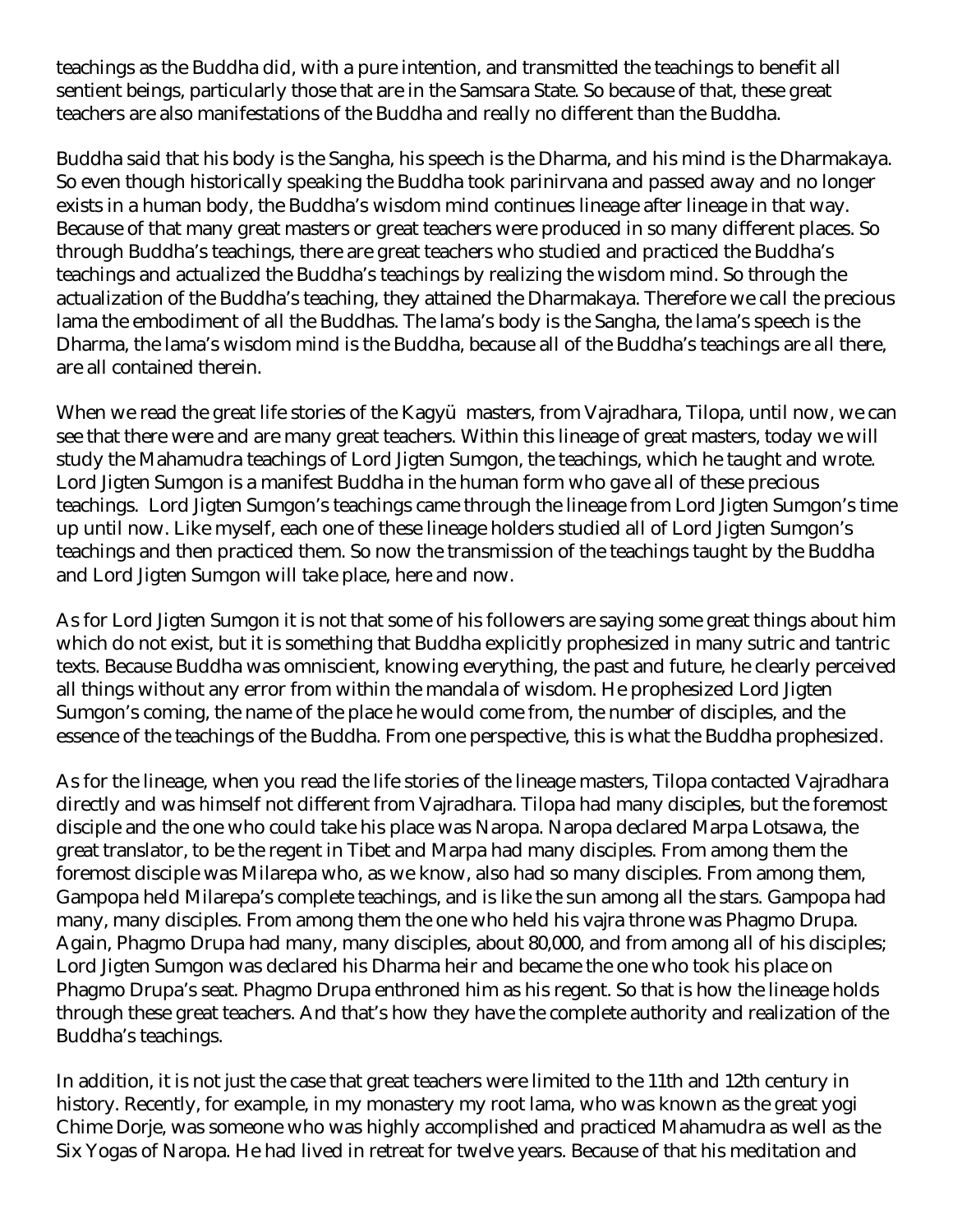quality of practice was completed. He was so highly accomplished that there is no doubt that through him we can see how Milarepa was. In seeing him, we can realize that Milarepa was not just a myth, not just a story out of history. You can see in person what Milarepa could really be like. One can see Milarepa and other great teachers and their physical actions, verbal teachings and mental state of mind, and understand how they could do things like make footprints in rocks and move unobstructedly through walls, and so forth. So it is from this kind of great teacher that I first saw clearly and received all the precious teachings.

#### **A Unique Juncture And Opportunity**

Of those who are here today, in this particular place and in this time, many of you have come from this area, while many of you have traveled a long distance. Upon hearing about this unique occasion and due to your interest in and devotion to the Dharma you sacrificed a lot of other things to be here. It is not that we are just gathering here or something; this is something, which happened due to many causes and conditions through many lifetimes. Because of the force of these causes and conditions, through many lifetimes, we are all gathered here. Even though I don't have any great qualifications, I do possess sincere altruistic thoughts to impart these precious teachings. Thus we have come together through many positive, auspicious causes and conditions and when we receive these teachings, we should receive them joyfully and with feelings of being extremely fortunate. We should take this advantageous opportunity seriously, with the mind that not only now but also in the future we will continue to take up the study and practice of these precious teachings.

We begin by paying homage and prostrating to the precious lama who dispels the darkness within the mind of all sentient beings. The uncreated, nature of mind, uncontrived or unfabricated mind, coemergent -- which means that it has always been within us, or the primordial wisdom awareness - which means that mind from beginningless time has always been with us. That very nature is the nature of the omniscient. So to introduce that mind, the mode of abiding, we do so according to the teachings of Buddha in the sutra and tantra and the instructions of the precious lama. This will be done thoroughly and completely with the altruistic thought to benefit all other sentient beings. So within the special instructions to introduce the co-emergent wisdom mind of the Mahamudra, to introduce or see the mind as Dharmakaya, there are three topics: (1) the preparation, (2) the actual or main body, and (3) the conclusion, the conclusion of the way of experiencing the teachings or the enhancement through the practice.

#### **Preparation**

#### **The Common Preliminaries Cause and Effect**

So first, even though the Buddha gave so many teachings, all of those teachings can be included in "cause and effect." Therefore we have to understand the meaning of cause and effect. Confidence in cause and effect is the root of all the Dharma teachings and the root of study and practice in the relative state.

All phenomena in samsara and nirvana depend on cause and effect and indeed everything depends on causes and conditions, whether it is something manifest or something experienced. So because of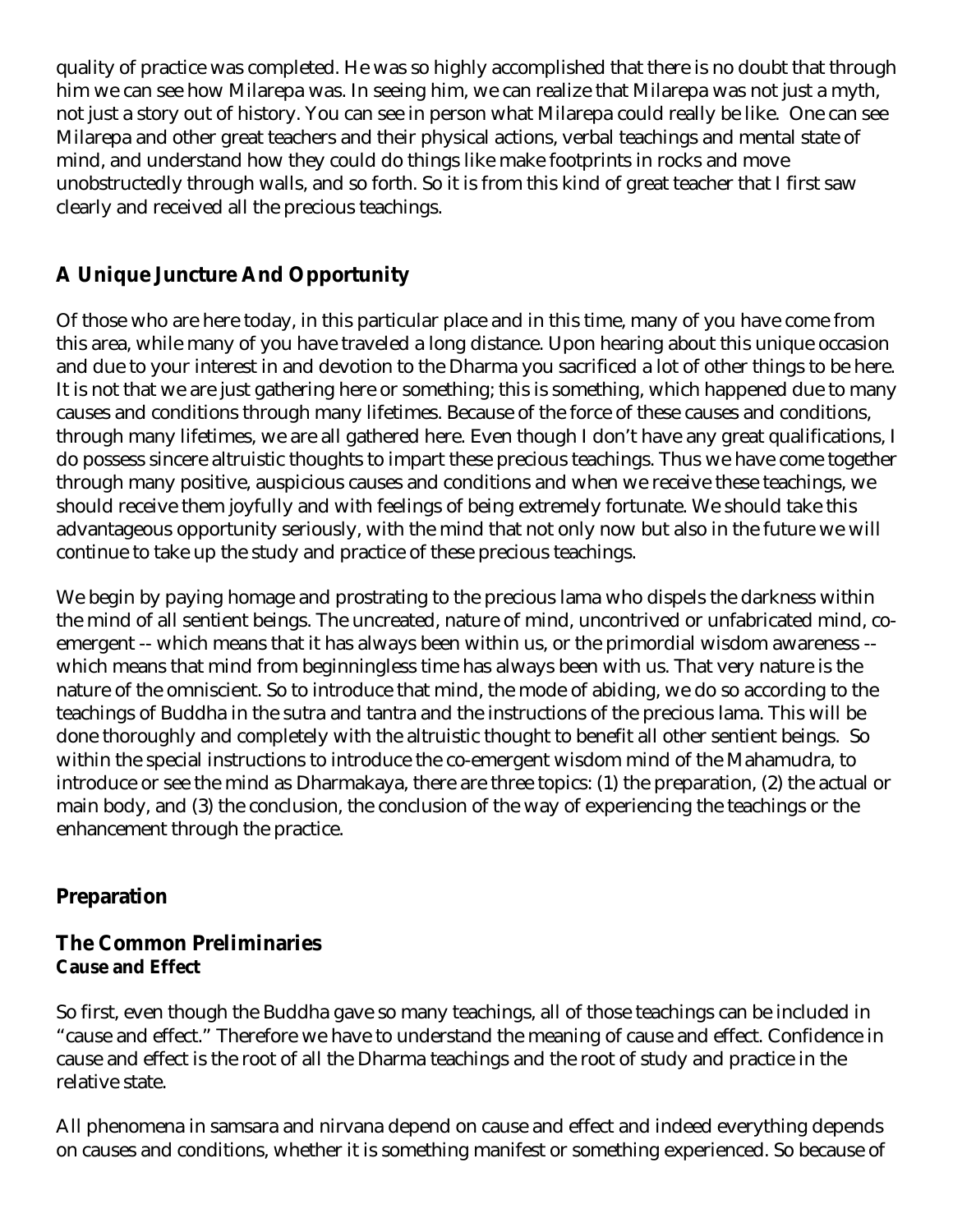that, from this perspective, the precious human life that we have also depends on cause and effect. Since we created or accumulated great merit or good, positive causes in the past, we can call this life here and now a precious human life.

#### **Precious Human Life**

Even though there are so many human lives in the world, the human life, which we have, is even rarer still since it is accompanied by the eighteen favorable conditions. This type of life is very, very rare. It is not just rare to have the eighteen favorable conditions, but it is rarer still that we have come in contact with the Dharma teachings, directly or indirectly, by many forces. And then by contacting the Dharma teachings, we became interested in the Dharma teachings. They make some sense and we regard them to be something useful and feel, "I should do it." That is so precious. We can not get this from any other source outside of us. This kind of precious human life with a genuine interest in and genuine devotion to the Dharma teachings can not be matched by even thousands of "wish-fulfilling" jewels. The wish-fulfilling jewel is so precious but the human life, which we have, nothing else can match this. So therefore we should be confident of this and possess a clear and decisive understanding of cause and effect.

As for the precious human life, many of you have read books about this and about the corresponding eighteen favorable conditions. Just to refresh this, we will go through it briefly. When we talk about the eighteen favorable conditions, we are talking about both the qualities called the eight freedoms and the qualities called the ten endowments. The eight freedoms are as follows: we are free from (1) being in the hell-realms, (2) being hungry ghosts, (3) being animals, (4) being long-life gods, (5) being members of the border tribes, where teachings are unavailable, (6) a time in which no Buddha appeared, (7) wrong views, (8) an incomplete sense of body. There are so many human beings and of all those various beings, there are few that are interested in the precious Dharma teachings, and within that there are fewer that have time to practice these precious teachings. When we know the qualities of the Dharma teachings in a complete form, then we appreciate what this precious human life means. It becomes such a unique kind of technique or opportunity, which if we take advantage of, there is the distinct possibility to become free from all the delusions. This is something that no other life form can do. We are so fortunate to have such an opportunity to attain the complete Enlightenment State. That is what is called the precious human life.

In considering the ten endowments, there are five which we should have within us and five which we should have from outside. The five within us include (1) to be a human being, (2) the place where we are a human being is a place which has Dharma teachings to practice, (3) we have the complete sense organs, (4) we have devotion to the Buddha, Dharma, Sangha, and (5) we have not committed any of the five heinous karma. So these are the five endowments which we should have within us. And then there are the five endowments which we should have from outside. The five conditions or endowments include (1) the Buddha must have appeared in such time in which we are, (2) Buddha must have taught the Dharma teachings, (3) the Dharma which the Buddha taught has continued, that continuity of the lineage is there, (4) there should be followers of the Dharma teachings, the Sangha members, who we can take as examples of how to study, practice, follow, in the teachings, and (5) there should be kind supporters to our Dharma practices or otherwise that we have the condition to study and practice the Dharma teachings. So these five are called the endowments, which we receive from the outside.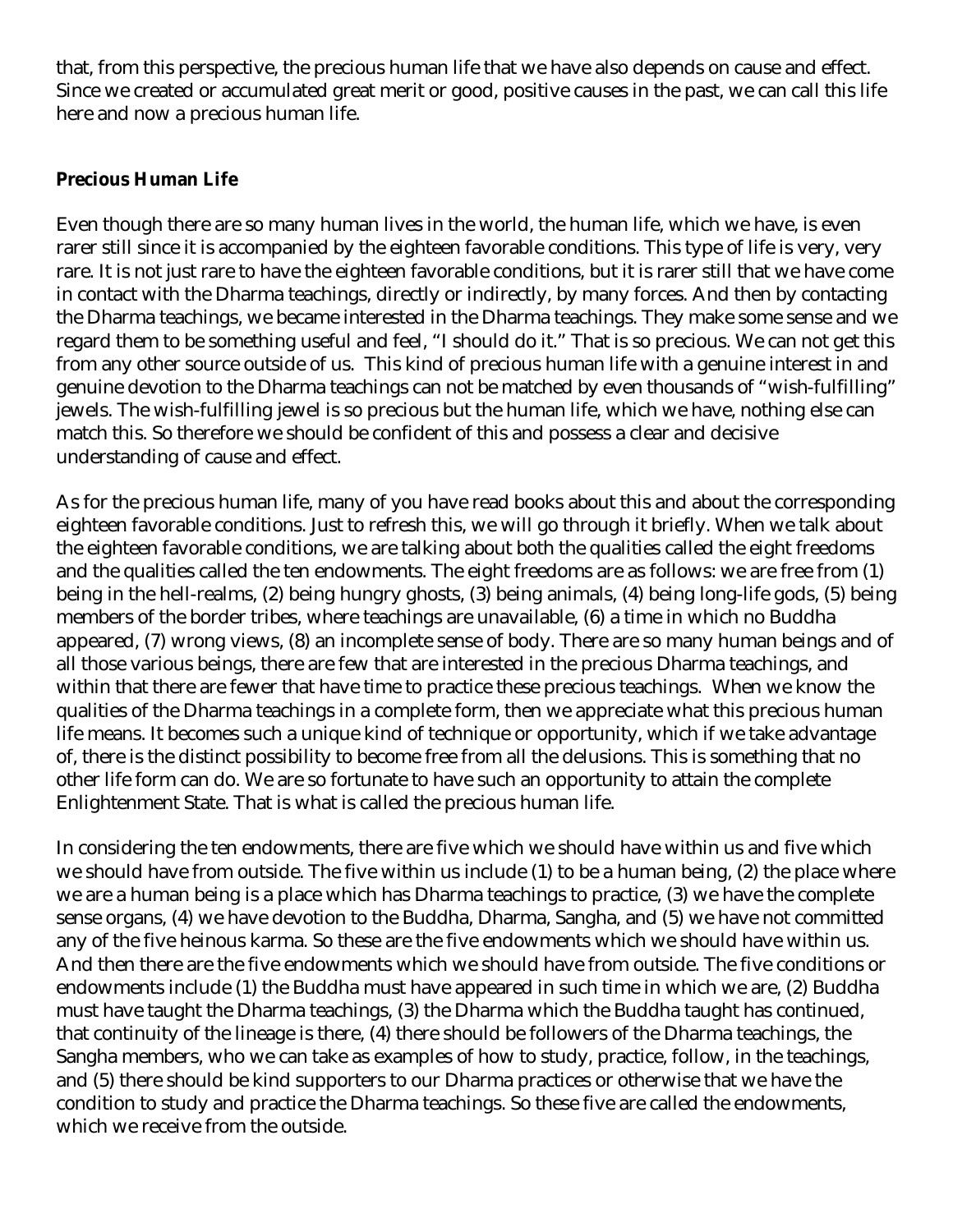#### **Impermanence**

So when we have this precious human life which consists of the eighteen favorable conditions and which has the complete opportunity, the distinct possibility to become free from samsara and to attain enlightenment, we must see that kind of precious jewel within our hand. So when we have this we have to take full advantage of it. If we waste it, then we have made a big mistake. We cannot ever get this again in the future. So therefore, to take full advantage of this precious human life we have to contemplate the meaning of impermanence, this momentary nature.

If we contemplate impermanence, we see how seldom it is to have the favorable conditions required to remain alive. There are so many obstacles and hindrances to life and so many opportunities for death. Even those factors or people we consider to act as protectors or sustainers of our life can become the very causes of our death. So according to the great Kadampa teachers impermanence is the most important Dharma practice to take to heart. One should reflect on and contemplate impermanence. Impermanence is such a precious teaching. At first, it gives you the opportunity to start on the Dharma path. Next, it gives you the opportunity to continue Dharma persistently without any waste. And finally, because of that, in the end it will lead us to actualize the unchanging nature of mind.

Because of that we just meditate on this impermanence and how this impermanent life just goes to the next life and then goes to the next life. In fact, we are going through life after life or we may say day after day, year after year, due to the continuity of our habitual tendencies. We just repeat the same thing everyday in our everyday life including attachment to self and hatred to those who bring obstacles. We just always go into that cycle and the cycle goes on day after day, year after year, life after life. So until we cut the rope of the continuity of the habitual tendencies which brings along endless suffering, then there is no way to be free from samsara or realize happiness.

#### **Actualizing Freedom in Our Own Mind**

In order to purify these habitual tendencies, we must practice these precious Dharma teachings, and in particular, we must practice Mahamudra. Mahamudra practice means to cut the inveterate propensity and so actualize freedom in our own mind. Right now our life is completely ruled by causes and conditions, by the so-called karma cause. We have no freedom. We don't know what will happen in the very next moment. We don't know what will happen tomorrow. This is because our life is conquered by and ruled by cause and effect that we have created. So Mahamudra practice means to free from that, to get the real freedom within our own mind. If we cannot do that, if we just continue with this afflicted body, skandha, then it becomes like a vessel to bring all the suffering, one after the other. So when we have this skandha or heap of consciousness related to our afflicted body, we are just kind of inviting all the obstacles and suffering one after the other, endlessly, like the waves of the ocean. So therefore to free from suffering and to attain enlightenment we first make an effort to utilize cause and effect. We gather all the strength of the virtues, the causes and conditions, and avoid all the non-virtuous causes and conditions and repeatedly reflect on impermanence.

So to do these things we should realize how important the mind really is. Mind is the central figure, or the central essence, to contact and know these things and to avoid the causes of suffering and to gather the causes of happiness.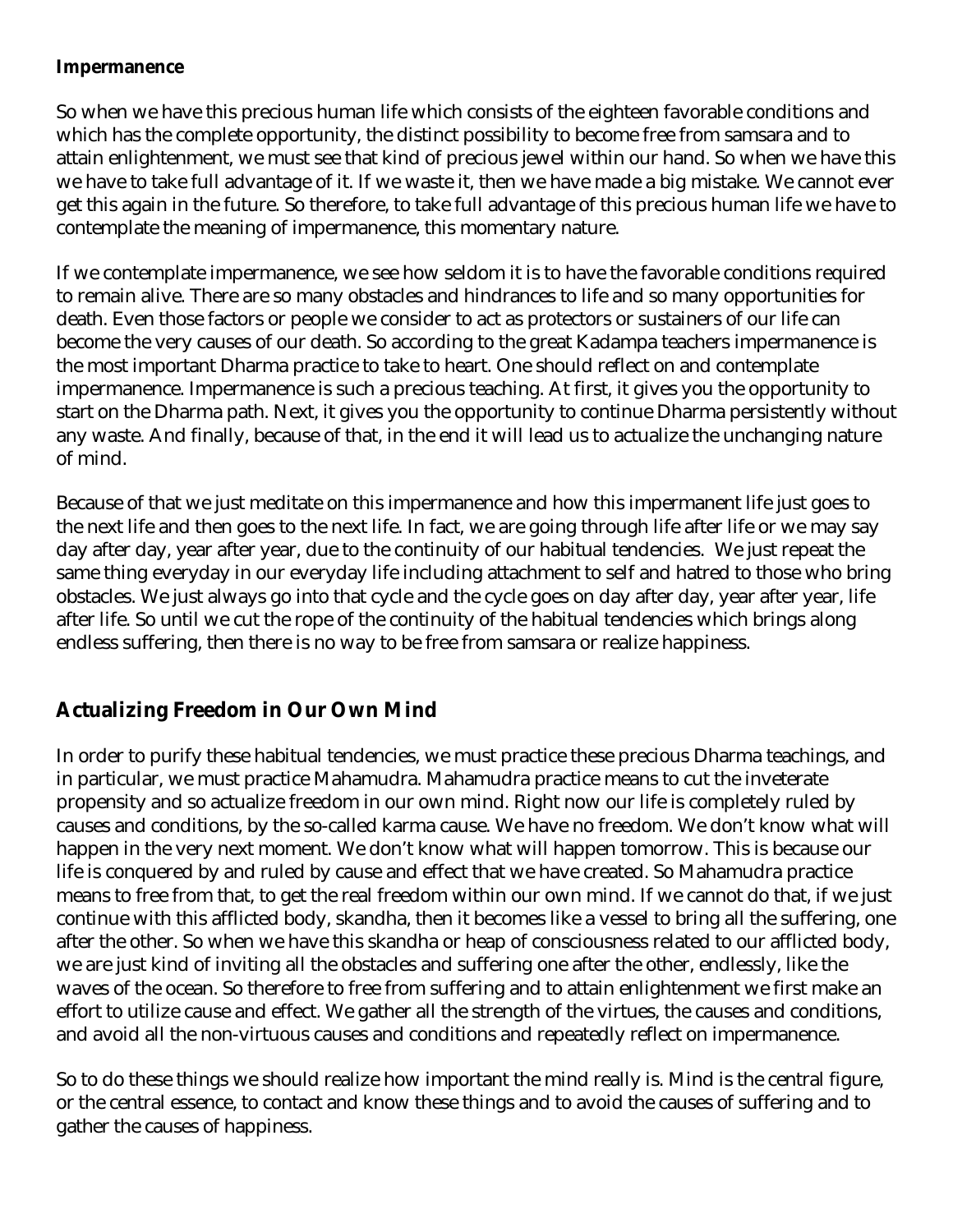#### **Reality and Illusion in the Duality State**

If we just reflect how it is in this life we observe that we have what we may call daytime experiences and then at night we go to sleep and have dream experiences. Then the next day arrives and we wake up and again we have daytime experiences. So within this cycle, in what we consider to be our life, the daytime, we meet and have contact with people and we do things. We think and say, "This life is real." So then at nighttime, we go to sleep and dream and we say about this dream that, "This is not real." We go on like that and find ourselves perpetually going through that process.

Now when you come to die, when you go to your own death, it is as if, "This life is not real." It is now like a dream, like nothing. It does not have any essence left. And then what was the dream realm becomes real. We believe, "This is real." So bardo is like a dream, and it is real. You go through that.

So we should see how we are deluded in such a state and are dependent upon our perception, how we experience, and how the level of the mind, "real" and "not real," is the way in which we perceive in the duality state.

#### **The Importance of the Common Preliminaries**

Because of our condition, the preparatory teachings such as cause and effect and impermanence are so very important to know. Before we start the "high" teachings or reveal all the teachings – which sometimes we feel are of some other dimension – we start here since, in reality, this is where we are. Therefore Lord Jigten Sumgon said, "The preliminary teachings are more important than the actual practice." Some other teachers put emphasis on them in this way. When we know the nature of all samsara, in order to protect from this state of samsara, we should know that we have to reveal our Buddha nature and that this is the primary cause to enlightenment. To reveal our Buddha nature, we have to have the precious human life. The precious human life is indeed a special condition, a special cause, and a basis from which to know how to manifest the seed of enlightenment. Now to see that nature is so very important. The lama who knows this, who can introduce us to this, is really such a precious lama.

### **The Special, Proven Role of Devotion**

Lord Jigten Sumgon mentioned how important it is to have confidence in the authentic, precious lama. When you have such an authentic, precious lama then with our confidence and devotion the revealing of mind is not very difficult. It becomes very easy. So therefore it is important to have devotion and confidence. Now even though I am sitting on a throne and giving these teachings, I am without many qualities but if you develop confidence and devotion then the blessings will be received not just from me but from the lineage masters, Lord Jigten Sumgon, Milarepa, and so forth. For example, there is a story where relics manifested from a dog tooth which was mistaken for Shakyamuni Buddha's tooth. It is not the dog's tooth, which produces the relics, but rather they arise from the blessing of the Buddha. When you have devotion and confidence, then you receive all the blessings. So because of this reason, to have devotion to and confidence in the root and lineage lamas is very crucial, and by this you receive all the blessings. They are particularly important in order to actualize Mahamudra.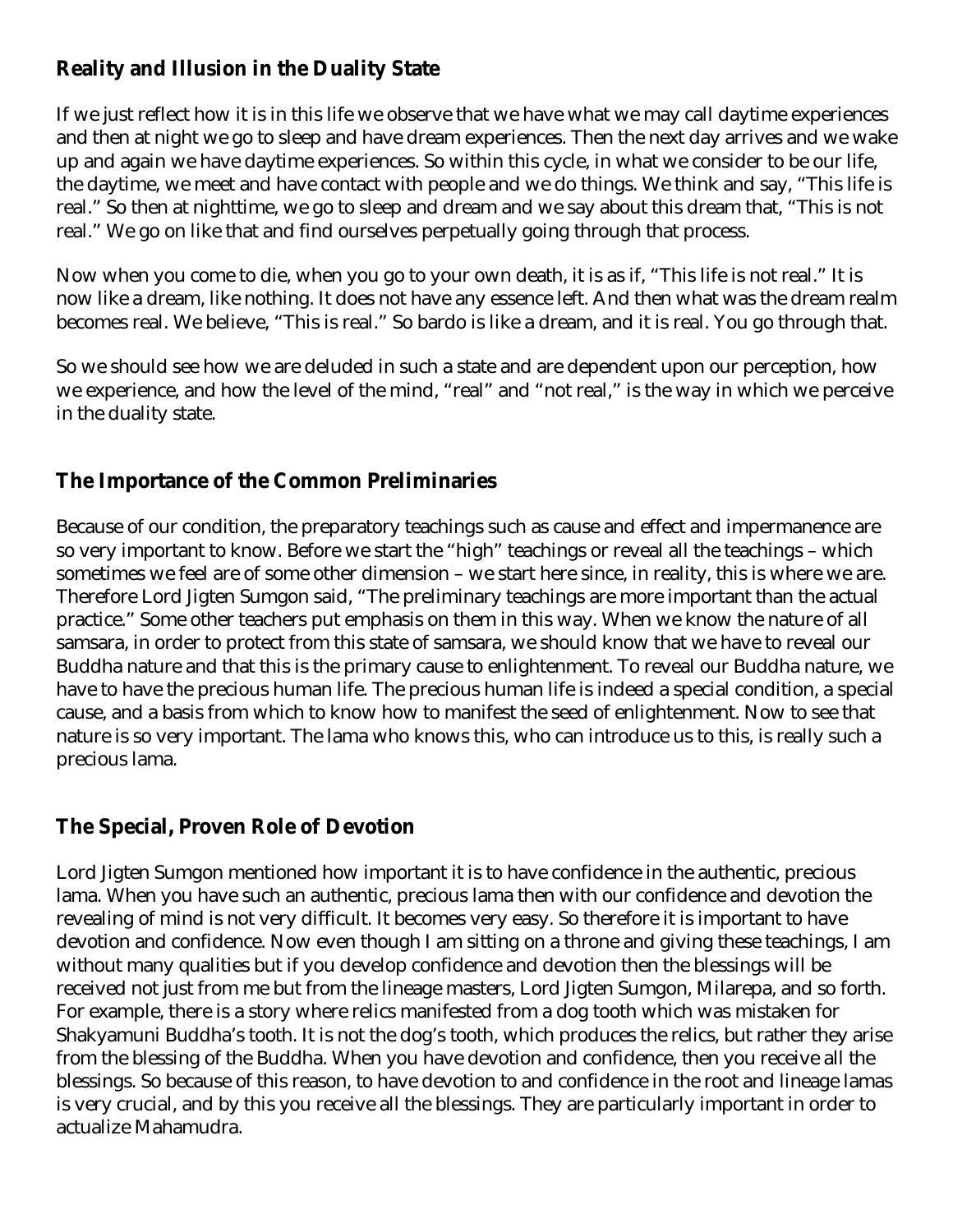So this putting emphasis on the confidence and devotion to the lama is not something like "guru worship," but rather this is a special technique to realize Mahamudra. It is a bridge. In Tibetan Buddhism there are many lineages but, in particular, the Kagyü lineage puts emphasis on devotion to the lineage. If you read the life stories of the great Kagyü teachers you will see how much confidence the individuals have. From Vajradhara, Tilopa, Naropa, Marpa, to Milarepa, and so forth, they each have had such strong confidence and realized Mahamudra completely. They had complete realization. So even if one may not have the great fortune of hearing and studying the Buddha's philosophy, as long as one has such confidence to the teachings, to the authentic lama, then blessings arise without much effort.

Milarepa explained the reason for this when he said, "I went through great hardship. I went through all those difficulties and I crossed all of them successfully and have actualized the ultimate meaning. In the future, anyone who follows this path and just thinks of me, and just meditates, that person will not face any obstacles or any difficulties." So the lineage has come from that time until now. There is a continuity of the realized being.

This exists very scientifically in the sense that everyone knows about it and agrees to it. Also, if you read about them, it is clear that each of these great teachers, one after another, is highly accomplished in Mahamudra. Therefore we also can develop that kind of confidence and devotion to follow the path and continue this lineage. And then we can become free from our confusion and actualize the meaning of Mahamudra.

To understand the relations, which may exist, between the teacher, the lama, and the disciple, take the example of Marpa and Milarepa. One Westerner told me that it looks like Marpa didn't have any compassion and that he treated Milarepa so badly, even tortured him. Milarepa even came to a final kind of place where he contemplated suicide. All of this was done by Marpa just to try to get to Milarepa. But in reality Marpa's compassion was so powerful. His compassion was unconditional. By knowing the whole system or the complete state and not just one small point, out of great wisdom and compassion to all sentient beings in the world, not just to Milarepa, he made Milarepa perfect. So after Milarepa went through all this hardship, one final time Marpa gave teachings to Milarepa. Marpa said, "Through the great perseverance of Milarepa there exists the heart-life of the Buddha's teachings." Because of that Marpa gave the complete teachings to Milarepa and Milarepa attained Buddhahood within a single lifetime. And through that countless beings have benefited.

It is through Milarepa and Gampopa that the Kagyü lineage has been established everywhere in the world. Even in these days everywhere in the world people quote the example of Milarepa. For example, in the West where so many Kagyü Dharma centers have been established everyone takes the example of Milarepa and the lineage. That's how Trungpa Rinpoche and Kalu Rinpoche established Dharma centers. We are all working like this to benefit all sentient beings. So it is by the power of Mahamudra's great compassion and wisdom that we still are getting benefit. That shows how important the relationship between the lama and the disciple is to experience the precious Dharma teachings.

To have strong devotion and confidence in the lama, in the Hevajra Tantra it says, "Actualization of co-emergent wisdom cannot be given or explained by others. Actualization of co-emergent wisdom does not occur anywhere without dependence upon the ultimate confidence in the lama and one's own power of the merit or the gathering of the accumulations." So when you come to Mahamudra practice, it is said that the power of the blessings due to confidence and devotion to the lama, in one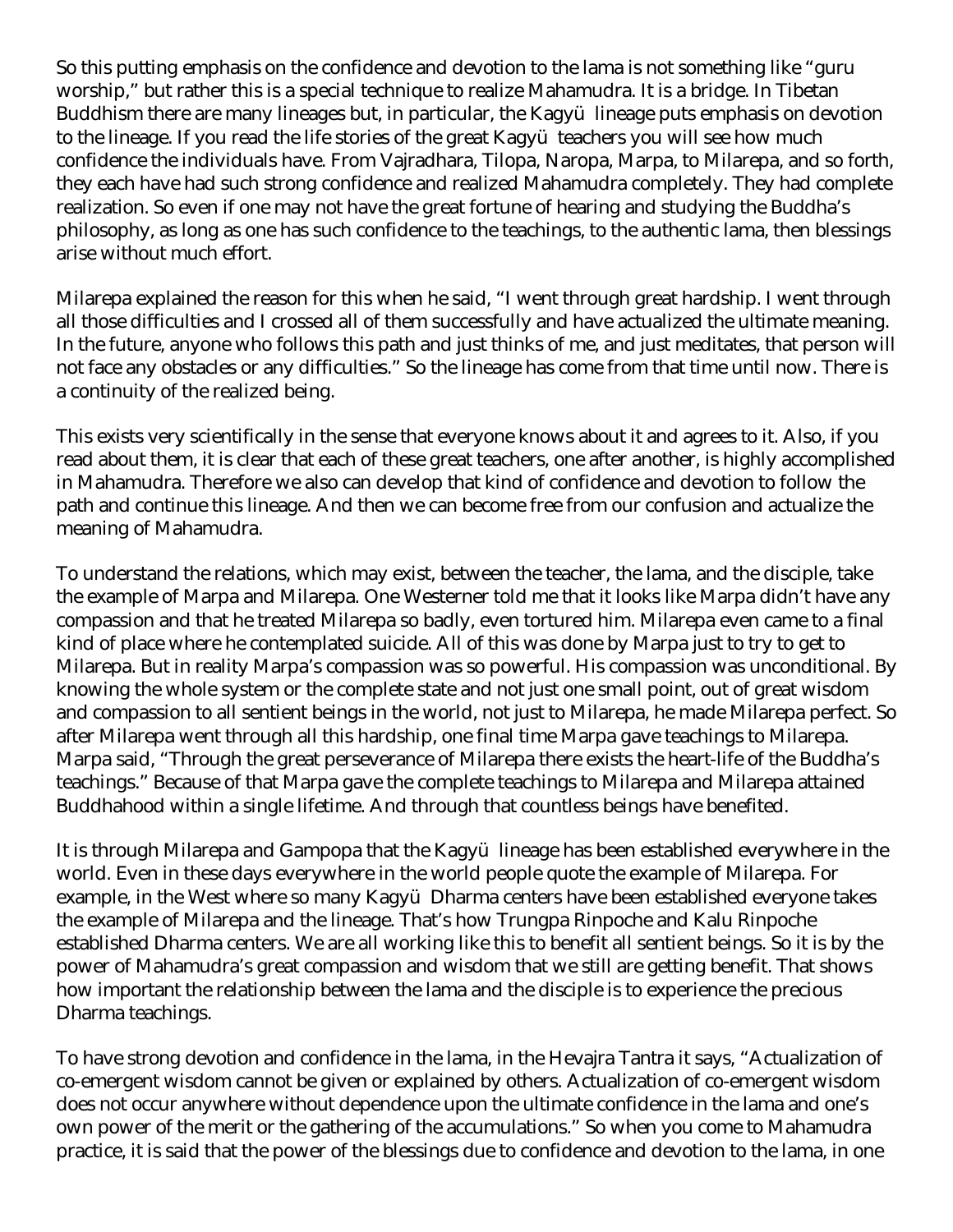moment, cannot be compared to the power of the blessings due to meditation practice of the deities for 100 kalpas or eons. So therefore, supplication to and confidence in the lama is far more important than just reciting mantra and visualizing deities.

Of course yidam deities are important. They are all a part of the authentic and great lamas. For example, when Marpa met Naropa, Naropa manifested Hevajra and all the yidam deities in space so that they were visible to Marpa. Then Naropa said, "Today to which one do you want to do the prostrations? To the lama, here, where I am sitting here, or to your yidam, who is in the space in front of you." So Marpa thinks, "Oh, I see my lama everyday, but I don't see my yidam everyday. This looks like a very, very great opportunity. Today I will make prostrations to the yidam." And Naropa said, "Oh, that is not right. This yidam is the lama's manifestation" and then Hevajra and all the yidams dissolved into him. There never has been a Buddha in the past that became a Buddha without dependence on the lama. All the Buddhas of the three times manifested, attained Buddhahood through the lama's instruction.

This lama is not just the "outside lama", but there is also the "inner lama." The inner lama is as important as the outer lama is, but to manifest the inner lama we depend on the outer lama. All of the 100 deities, the wrathful and peaceful ones, all of these yidams are within us, within our nature. The Buddha nature includes all of these deities. So that's why it is said that the outer yidam dissolves into the lama. We need to develop respect to both lamas but we first put emphasis on the outer lama since it is through the outer lama that we get to the inner lama. Once we get to the inner lama, at that time you realize that there is not so much difference between the two.

#### **The Special Preliminaries The Practice of Guru Yoga, Devotion and Confidence**

All of this including the importance of devotion to the lama was explained in order to actualize the Mahamudra meaning. Now to do actual practice visualize yourself manifest as Vajrayogini, or as any of the other deities you have been practicing. If you don't know who Vajrayogini is, you don't have to worry. If you know Chenrezig or Tara or Vajrasattva, or any yidam, just visualize that to yourself. Then in the space in front of you visualize the lama upon a lion throne, on a sun and moon disk seat. Above the seat visualize lama Vajradhara. Vajradhara is the Dharmakaya of all the Buddhas. Just see this, that "my lama is in the form of Vajradhara." Regard this Vajradhara to be the embodiment of all the Buddhas and Bodhisattvas of the ten directions.

If you find it difficult to visualize, you can look at a picture first. Repeatedly just look at the picture, meditate, and then again look at the picture. I also found it difficult to visualize at first but what you have to do in any case is have confidence that this is Vajradhara and that this is the embodiment of all of the Buddha's wisdom and compassion. If you find it difficult to see all of this vividly and precisely just meditate in this way. If you can see it vividly and precisely of course this is wonderful. If you can see all the attributes of Vajradhara clearly, meditate that with the nature of great compassion he gazes at all sentient beings including yourself with a smiling and peaceful face and meditate that the lama's mind is in the ultimate meditative state of mind, which is vajra-like, indestructible.

This is important since devotion to and confidence in the lama is one of the most important factors or methods by which to experience Mahamudra or, in the case of the Dzogchen practitioner, to experience Dzogchen. When we have some genuine devotion to and confidence in the lama, it breaks all the arrogance within our mind. Even if we have such a strict and rigid mind, it gives us the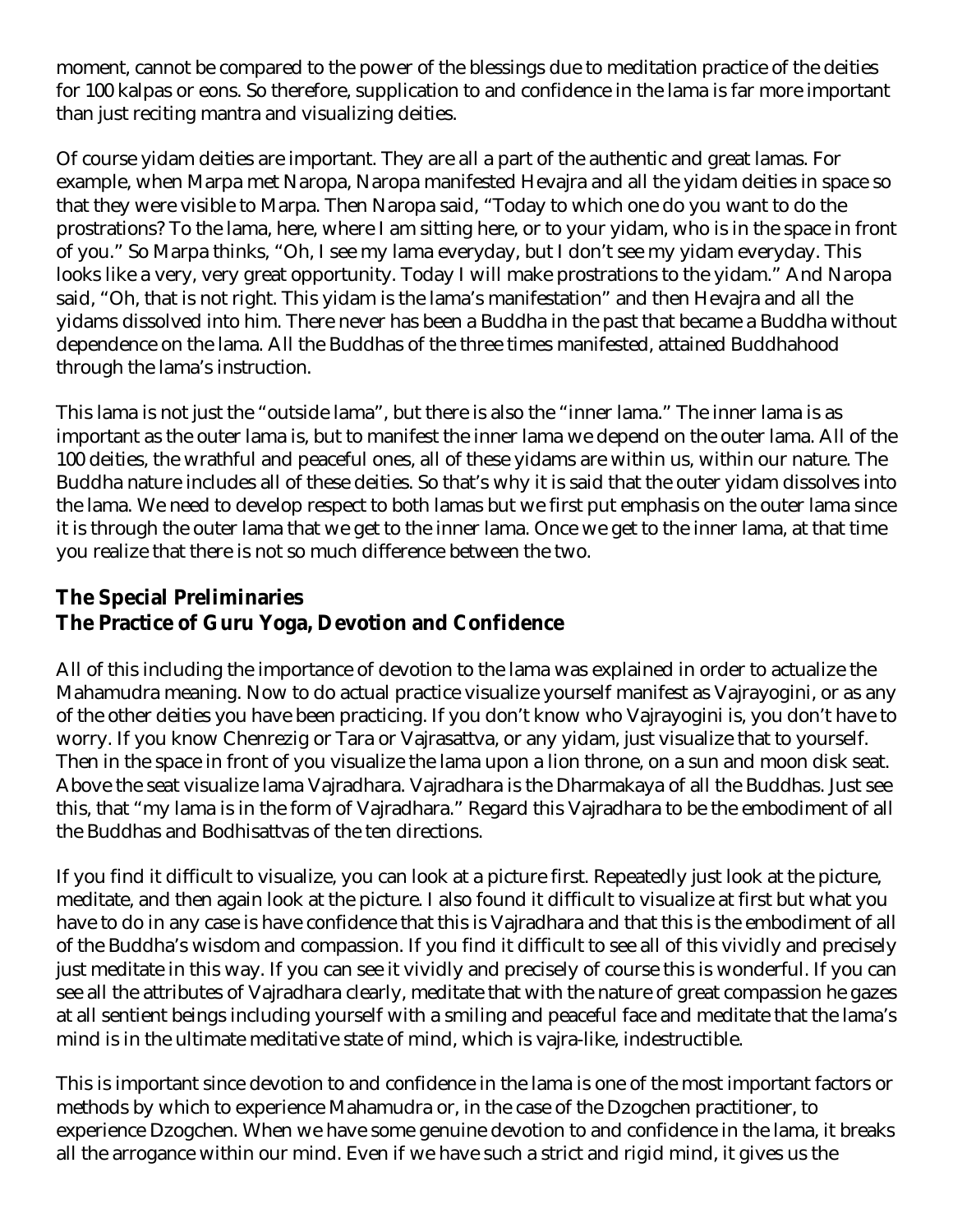opportunity to develop great compassion and loving-kindness to all sentient beings. This is a special method for gathering great accumulations of merit and wisdom. At the same time, it is a special method to purify all the obscurations. So when that kind of state of mind is there, infused with devotion, it is such a great place to experience Mahamudra. So therefore express how important that devotion is.

When you visualize the lama, make offerings. Offer the whole universe, your body, speech, and mind, as a mandala. Without expectation, offer fully your body, speech, mind, and all your root virtues to the lama. Then supplicate him from the depth of your heart, from the marrow of your bone. There are some prayers in the ngondro text, which you can read. And then recite mantras. [Khenpo: You can say the prayers from the ngondro text, or if you have, from the Mahamudra text.] Recite the special supplications and mantras, which you have with devotion and confidence. If you recite aloud from the text, not only mentally, but also aloud in the world, it also becomes more powerful. Say, "I take refuge in the precious lama and the Buddha. Please grant me the magnificent blessing to release my self-grasping. Please give me the magnificent blessing that nothing is important to me besides the Dharma teachings. Please grant me the magnificent blessing to realize the nature of my mind, the unborn or Dharmakaya in an instant. Please grant me the magnificent blessing to become free from all the delusions. Please grant me the magnificent blessing to arise all the appearances of samsara and nirvana as the Dharmakaya." So say this prayer and do this meditation. Then meditate that from the lama's wisdom body, speech, and mind, the nectar of the blessings is received by you in the three places, the forehead, the throat, and the heart. Receive this empowerment completely, the wisdom body, speech, mind blessing of the lama, in a stream of nectar. Receive that and then let the lama dissolve into light, which in turn dissolves into you. Finally, just sit there and meditate in that state. In this state, you receive the lama's realization of Mahamudra, and it is inseparable from your mind. And it purifies and dispels the collections of all of your obscurations and negative karma, which you have accumulated for beginningless lifetimes. They are dissolved and purified, right here, at this place.

So here we say the prayer, "Please grant me the magnificent blessing that nothing else is important." What that means is that, in this life, we just concentrate wholeheartedly in making the effort to gather all the accumulations. Usually we live saying repeatedly, "This is important to me," "This is important to me," "This is important to me," and because of that, at the same time we gather all the suffering. So there is so much suffering. No matter how much we could gather the things we desire, there still is no freedom from suffering. We are not freed from our suffering. In fact, sometimes the more we have, the greater is our suffering. In any case, when we don't get what we want, we suffer, and when we get what we want, we still suffer. The more we have the greater our burden becomes because of our ingrained attachment to these things. Before we get them, we fear not getting them. Once we get them we fear losing them.

It is said that it is not the things themselves, which bring about our suffering, but rather it is our attachment to them. If we are free from attachment, then whether or not we have these things, there can be such a peace and happiness. Then there is no big burden. You can have such a luxurious life, without attachment, such a happy life. When you have no attachment, you are happy when you have things, you are happy, when you don't have things. This is a "broad way of happiness." So this is also a special opportunity or condition to relax your mind. Through that relaxation mind you can get a glimpse of realizing Mahamudra and through that you can enhance the realization of Mahamudra, so therefore in the prayer one says grant me the blessing so that nothing is more important to me than to actualize that.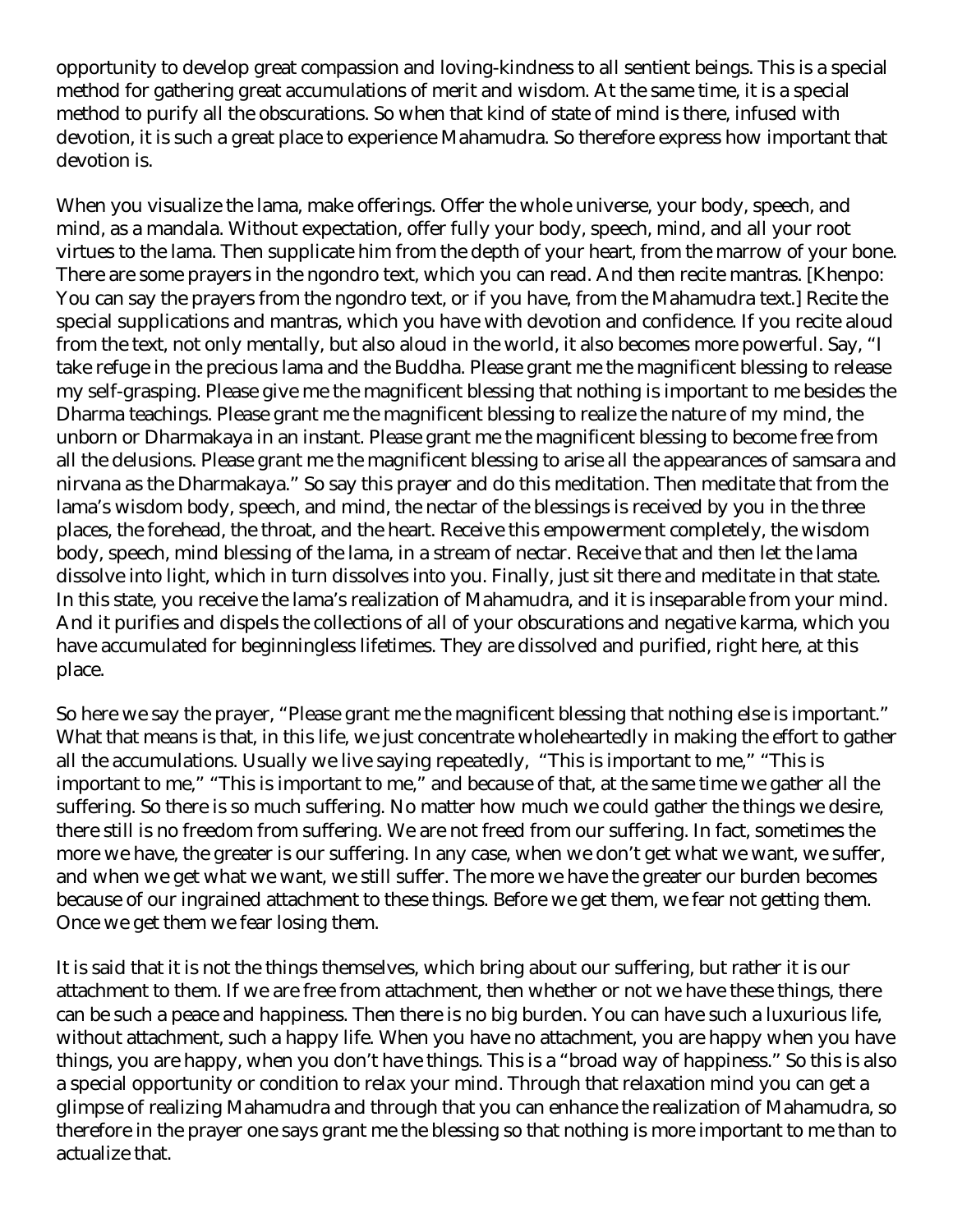But when we develop devotion to and confidence in the lamas, by the power of devotion, some tears come into the eyes. These are a sign of genuine great confidence in and devotion to the lama. And that becomes a special method or factor that receives the blessings. For example, when a baby cries, the mother has to pay attention. Similarly, when the tears come by the power of devotion, we are assured to get Buddha's blessings. But that does not mean that the Buddha is not with you; he is always with you.

The blessings of all the Buddhas are always with every single sentient being. But without the condition of our devotion, it is difficult to receive the blessings. For example, when Asanga went into retreat for twelve years until he got a genuine and powerful compassion to the dawn, he couldn't see Buddha Maitreya. As soon as he got such a powerful compassion to dawn, an unconditional compassion, that served as the cause to dispel all of his delusions and obstacles which had acted as hindrances to seeing the Buddha Maitreya. At that time Buddha Maitreya said, "I was always with you, during all of these twelve years. But at this time you got to see me because of the power of your great compassion." So like that, compassion and devotion, are such a powerful factor by which to experience the Mahamudra realization of the root and lineage lama.

After receiving the blessings of the lama, which dissolve into you, then meditate in that state of the all-equipoise nature. When you are finished with this, then do the dedication.

#### **The Practice of Vajrasattva, Indestructible Pure Being**

This text includes a short Vajrasattva practice, which is the single most effective method of purification. Why do we need to do purification practice? We need to do this because it is obvious that we have some negative karma and obscurations as we are in samsara and we are experiencing all kinds of suffering. It is said that non-virtue has no good qualities but it has one quality of note in that it can be purified. If we practice purification then the fact that it can be purified becomes the one good quality of non-virtue. We got this precious human life due to the great accumulation of virtue and merit from other lifetimes. It is a result of such extremely good virtue. It is only through such good causes that we got this precious human life. Now to continue this trend in the rest of the life we need to also purify all the non-virtues and the negative karmas. Otherwise, although we got this human life through virtuous action, it is possible that this life ends with a non-virtuous action, which would not be so good. Therefore, in order to ensure that we complete this life in a virtuous way, repeatedly doing the practice of Vajrasattva becomes very important. So sometimes visualize and supplicate the lama, and then meditate and receive the blessings. And then sometimes do Vajrasattva, reflect, do the purification, and receive the blessings.

Some of you participated this past Friday in the Vajrasattva empowerment and you received those blessings. Some of you may not have. Those of you who have the Vajrasattva text can refer to this. [Khenpo: If you don't have a copy of this, our center here has the text, and if you can get that you can refer to it. Or there's a Mahamudra text too.] According to this, we will briefly explain the practice and its visualization. By this you will at least get a glimpse of what it looks like.

Visualize that you yourself as a regular person have on the crown of your head a lotus and a moon disk. On the center of the moon disk is a white HUM syllable. That white HUM syllable transforms into Vajrasattva. Vajrasattva has a white complexion, with one face and two arms. The right hand holds the vajra at the heart level; the left hand holds the bell at the waist. He is sitting in the half-lotus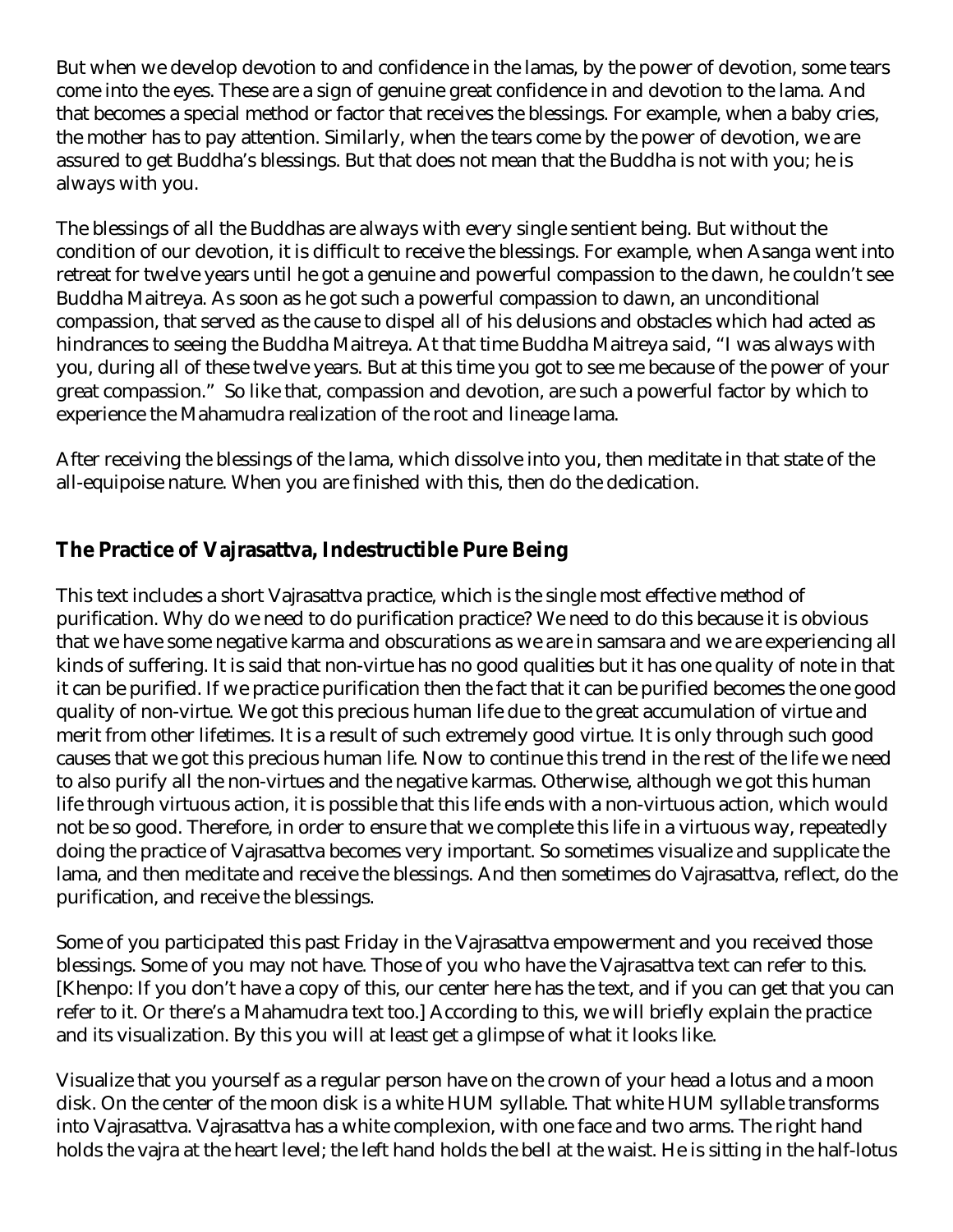position, with the right leg and foot close to the front or crown of your head. He is wearing all the jeweled ornaments including the five-pointed crown, earrings, necklaces, shoulder-links, bracelets and the precious silks and robes. At his heart center within his body, visualize a moon disk. In the center of the moon disk stands the white syllable HUM surrounded by the "100-syllable mantra." When you recite the mantra, the mantra rotates clockwise radiating light as an offering to all the Buddhas and Bodhisattvas in the ten directions. From these Buddhas and Bodhisattvas emanate their wisdom and compassion and blessings which all flow in a stream of nectar to the Vajrasattva on the crown of your head. Then meditate that Vajrasattva receives this completely pure nectar. This is an unafflicted nectar, which embodies all of the Buddha's wisdom, compassion, excellent qualities, and blessings. These dissolve into the HUM and 100-syllable mantra. Then the stream of nectar flows from Vajrasattva's right big toe and dissolves into the crown of your head and flows into your central channel. As it flows into the central channel it fills up all the four chakras of the body and thereby purifies all of your physical, verbal, and mental obscurations completely. Meditate that all your negative karma and obscurations leave your body in a dark smoky light from the two lower openings of the body as well as from the pores of the body. And then after purifying all of this completely your body is filled with the wisdom nectar. During this time recite the 100-syllable mantra as much as you can.

At the end of the session meditate that Vajrasattva dissolves into white light, which then dissolves into you and pervades your entire body, speech, and mind. You then manifest in the inseparable nature of Vajrasattva, in inseparable wisdom and compassion, like the vajra-bell. So meditate in such a state, in the inseparable appearance and emptiness of Vajrasattva. Then dedicate the realization of yourself to all sentient beings.

### **The Mandala Practice, Offering Everything**

Next we have the short mandala offering instructions which are very important too. When we have a great amount of merit as a cause then it is not difficult to achieve realization of wisdom as the result. In enlightenment, emptiness is not just mere emptiness, but rather emptiness acts as the accumulation by which to get the nature of all the excellent qualities. When we make the mandala offering, that's called, "offering mandala" and "practicing mandala." As the recipient of the offering of the mandala you visualize all the enlightened beings in the space in front of you. It is not necessary to offer things, which you cannot gather. Just offer whatever you have, anything, any precious jewels or precious metals. Offer anything you can put in the shrine and use this as the basis for the visualization of the offering to all enlightened beings. In front of that you visualize lama Vajradhara in the center surrounded by all the yidams, Buddhas, Bodhisattvas, the Dharma teachings, the Dharma protectors, and the lineage lamas. And to them you offer body, speech, and mind, and the whole universe, in the form of Mount Meru with the four continents, and all that. That's called "offering your body, speech, mind," or "offering the root virtue" which means something similar to taking refuge in the Buddha, Dharma, and Sangha.

Someone once asked, "If I offer body, speech, and mind to the Buddha, Dharma, and Sangha, then I have no freedom, right?" Well, that's right. No freedom to create negative karma! Because the Buddha, Dharma, and Sangha, and all of the enlightened beings, achieved such a state, they are free from all the non-virtuous actions. They have no freedom by which to create negative karma, but do have all the opportunities to gather the excellent qualities of the Buddhas and Bodhisattvas. So in this way, first visualize all of these enlightened beings as described in the ngondro text. Go through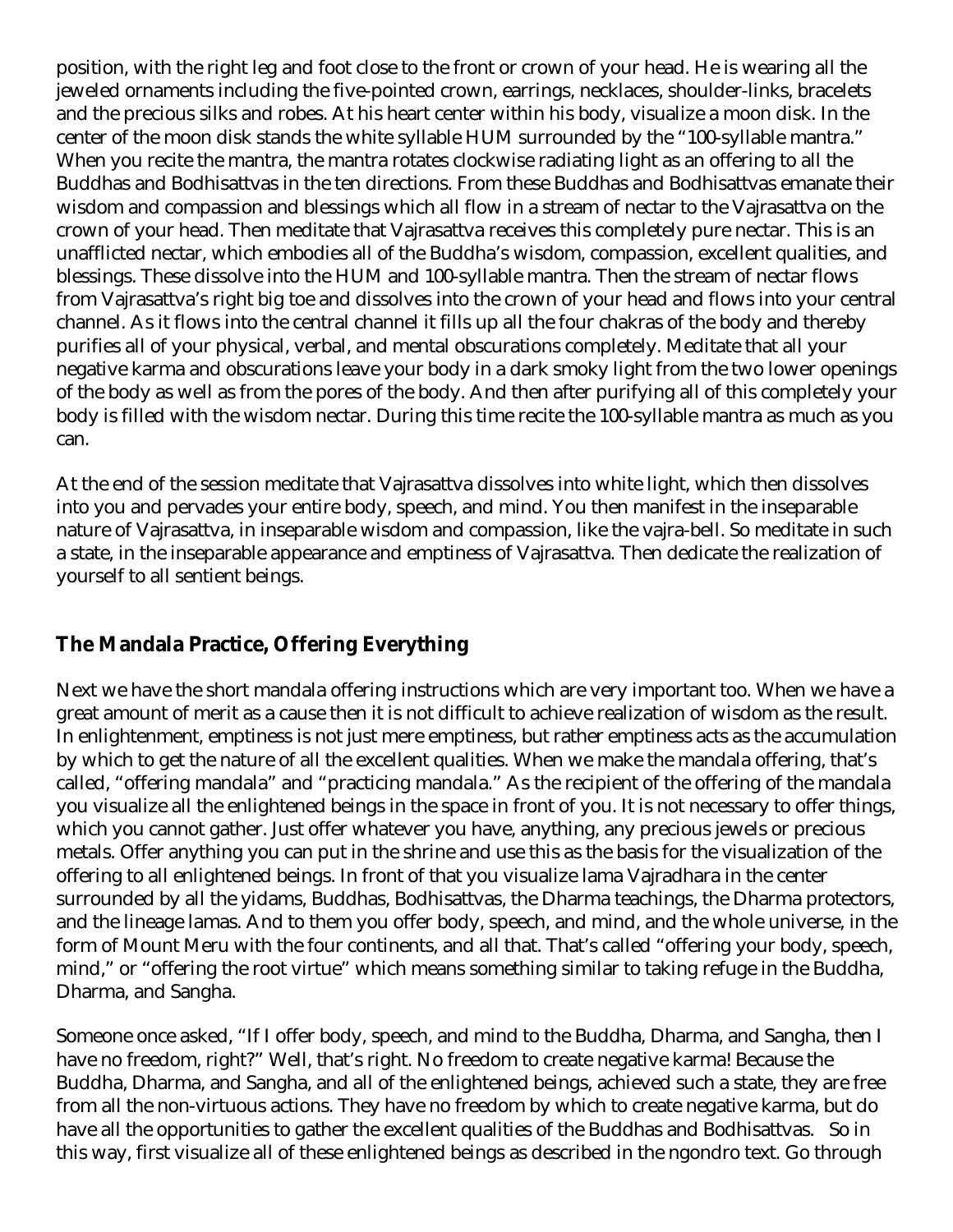those instructions if you want to and establish your visualization and make an offering of all that which is visible.

If we go into more detail then there are Mount Meru, and the east, south, west, north and the thirtyseven points of mandala offering. Or more briefly, one can consider the seven points of mandala offering, without any expectation, without any attachment to self make this offering, make it to the root lama, the lineage lama, and the yidams, Buddha, Dharma, Bodhisattvas, Sangha and Dharma Protectors. Offer by saying, "May I actualize all the realization of the Buddha Vajradhara and may I become free from all the delusions. May I benefit all sentient beings through my realization of Mahamudra." That's the mandala offering. After you have done that all of the visualization dissolves into Vajradhara, who dissolve into you. Meditate that you receive all the blessings and that you free from all the attachments and boundaries. Meditate in that and then do the dedication prayer.

Do mandala offerings not only when you are sitting, but you can also make mandala offerings when you walk, even when you go to the shopping mall! [Khenpo: This is where some of you go repeatedly, isn't it?] When you see all the things in the shopping malls, instead of attaching to these things, just make offerings to all the Buddhas and Bodhisattvas. [Khenpo: Sit next to the shopping mall, sit down and say prayer… I am just teasing!]. When you go to those different stores, even the supermarket or any market, wherever you go and see things, make offerings to the Buddhas and Bodhisattvas. When you drive and see a beautiful bay, beach, flowers or people, just make offerings to the Buddhas and Bodhisattvas. Milarepa said, "Some people say I have nothing to offer. That is ignorant. Everything is an offering. Everything that you see, that you encounter, just make all things an offering to the Buddhas and Bodhisattvas." That is a special method by which to gather the great accumulations. It requires nothing. It lacks nothing. There is such a great possibility to do virtuous deeds everyplace, every time, everywhere.

#### **The Importance of the Special Preliminaries**

So the principle method or practice of Mahamudra is to release the self-grasping, the self-cherishing. So don't think that Guru yoga, Vajrasattva, mandala offerings are not Mahamudra practice. They are also Mahamudra practice. They are also teachings. These teachings are special instructions to release our attachment to the grasping of self. We always have to make this release from the self-grasping, self-cherishing the focus of any practice we do. And if we can do this, all practice becomes Mahamudra practice.

In the ngondro text two different kinds of mandala offering are mentioned. One is longer, the 37 pointed mandala offering, the other is shorter, the 7-pointed mandala offering. You can get this from the ngondro text. As for the supplication prayers, as mentioned earlier, "I make an offering of all my body, speech, and mind and any virtues of the three times that I have gathered here without any expectation to the precious lama. Please accept this fully." Then also offer this to the Buddha, Dharma and Sangha. Then request "Please give me the opportunity or blessing to actualize the supreme realization of Mahamudra. Please grant me the manifest blessings to give rise to the unceasing experience of the Mahamudra practice." Say these prayers to the lama, yidam, Dharma, and Sangha.

So this practice is most important for the preparation for Mahamudra. It is most important for enhancing Mahamudra practice. And finally, these are very important for the completion or realization of Mahamudra practice.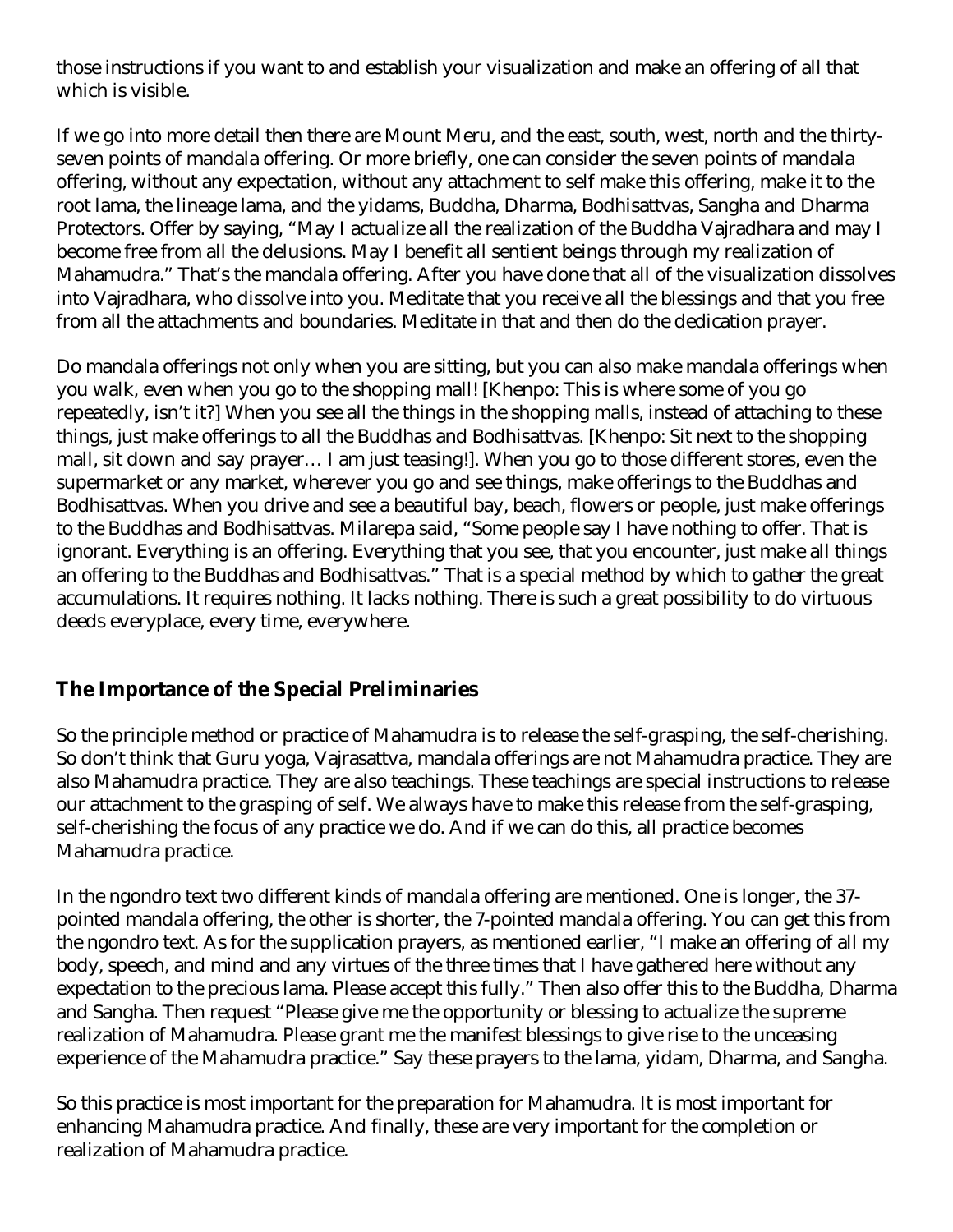This morning's instruction has been on the preparation for Mahamudra. Is this good? This afternoon there will be teachings on Mahamudra itself. These preparatory practices are very useful since without preparation, without preparing a ground for understanding what it is about, if you just throw Mahamudra out there, there is no place by which to receive the Mahamudra. It just disappears. It doesn't make much sense. And when we get all the Mahamudra teachings sometimes we think, "It is, oh, too much." But when we first get these preparatory teachings, then when you receive Mahamudra you are more inclined to feel, "Oh, it was so useful, so very helpful, so very useful."

My explanation this morning was very brief, just enough to get the basic idea. You can read about these teachings and practices in more detail. For example, you can read about cause and effect from texts such as The Jewel Ornament of Liberation. It is explained very nicely in there. There are many other texts. I am sure you have read many. Read and get more. Also, there are other ngondro practices with other ngondro texts.

#### **Practice**

This morning we went through the first of the three topics, the preparation. We covered reflecting on cause and effect and impermanence and the importance of meditating on the lama as having the same nature as the Buddha. We also discussed the Vajrasattva practice of purification and the mandala practice as special methods for gathering the two great accumulations. Now we will begin the topic of the actual practice of Mahamudra. Here there are two sub-topics: (1) introducing the unchanging nature of mind and (2) introducing, realizing whatever arises to our mind as the nature of mind.

#### **Introducing the Unchanging Nature of Mind**

Within the first sub-topic, first there are two areas: (1) calmly abiding (shamatha) and (2) special insight (vipashyana.) In order to successfully have the special insight, the quality of calmly abiding or of mind calming, relaxing is very important. Without that, special insight is not possible. Even if you get a glimpse of the nature of mind, it disappears. We lose it right after that. So first, in order to actualize or experience that and then to sustain the special insight, calmly abiding is very important.

#### **Shamatha, Calmly Abiding, With Support**

What is calmly abiding? We need to bring our mind to the right place. That is important even in this life before we attain enlightenment, in order for us to have some happiness and peace. Also, it is very important for the mind to stay in the one-pointed state in order to be free from all the negative states. So Tilopa said, "First our mind is like a stream cascading down from the mountains. It is very fast." To simply realize "how the mind is fast and busy" is the first stage. Before that, we didn't even realize how our mind was so busy. So first look at the mind and how busy it is and have awareness of that. We have to understand how busy the mind is. It is very important to know that. In this calmly abiding there are methods called calmly abiding meditation (1) with support and (2) without support. Examples of meditating with support are bringing Buddha's image or the image of any deity to mind, or with the help of a piece of rope or piece of wood, just attending to that, or watching the breath, just focusing on it, relaxing the mind.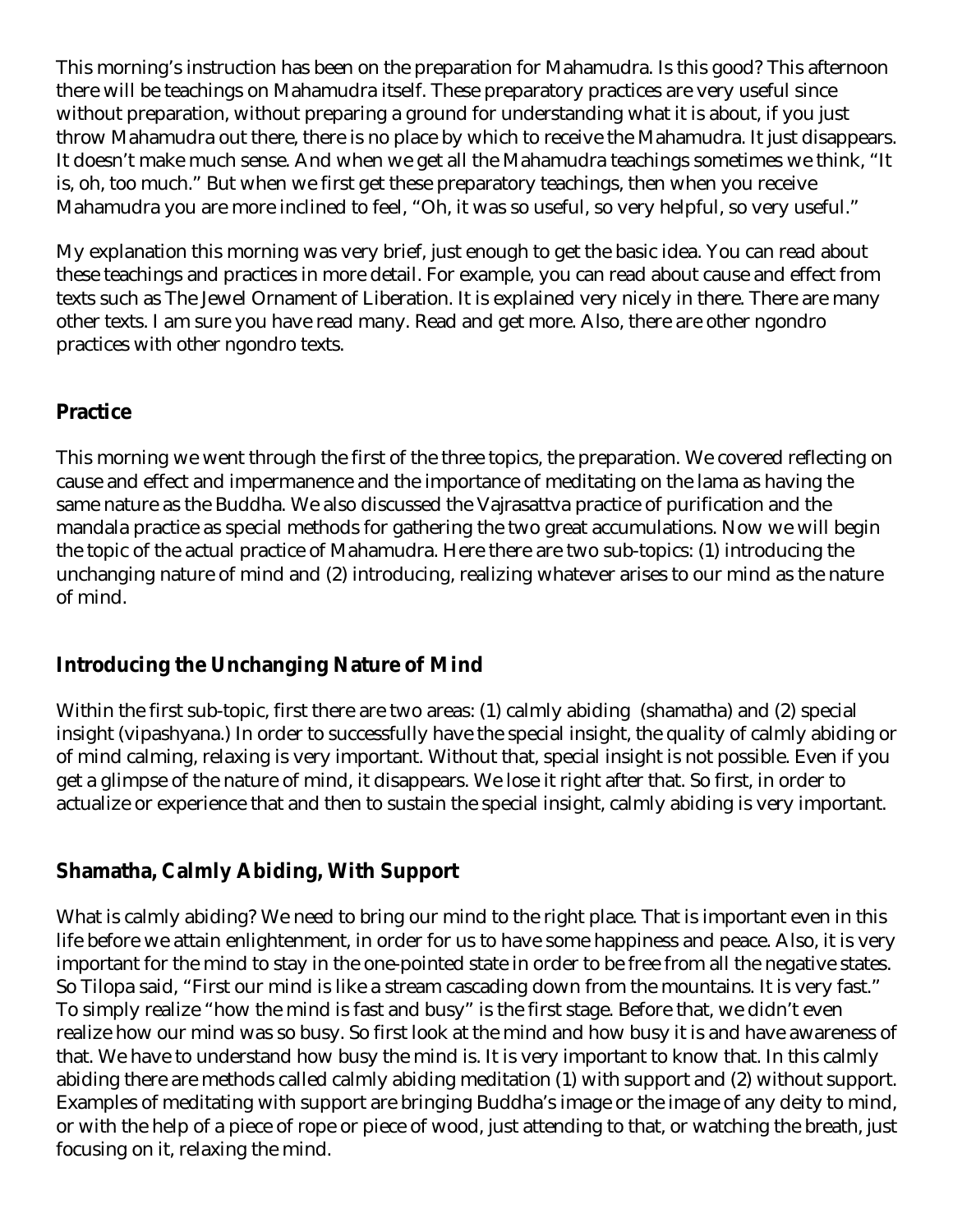The meaning of this method is that the mind stays now with us. It does not follow the thoughts of the past. We often just follow or investigate what we did in the past, for example with resentment, hatred, or with attachment. We just think of the past constantly. But that will not bring any benefit at this moment since the past is completely gone. There is no use in doing this. For example, in the past someone may have hated me or "hurt me real bad" or destroyed such or such. If we contemplate on that past event, it will not bring us any benefit or any result. In actuality, it has completely left. At this moment it does not exist. So there is no benefit to resenting this or attaching to that. So just be now, in this moment.

Or sometimes we think about the future, we plan for the future. Thinking, "I will do this," "I will do that," we chase the future. We just keep chasing the future. Then, most of the time, whatever we plan does not happen. And so therefore instead of planning and chasing the future so much, do things right, right now. Gather and create good karma. Avoid bad karma. Because the future depends on the causes that we create, if we do things right and avoid all the non-virtuous actions, if we develop all the virtues, then without planning, everything will fall in the right place. If we make a mistake at this moment and prepare such a great and wonderful plan, for example, that "we will transform all to nirvana," still it will not happen. So therefore with "not chasing the future" and "not following the past", just be now in this right place.

When mind is calm and peaceful, at that time you can see. First of all you will experience harmony and peace and at that time mind is so clear. So there is the opportunity to see, to know at that time. It is like a pond or basin or water pool. When the water is so calm, you can see what is inside. You can see what kind of bugs are there. You can see all the insects, which are there. You can see what kind of dirt is there. You can see everything very clearly. However, if the water is busily churning away and just keeps on running you cannot see what is in the water. Similarly, if our mind is just running and running and running, after the past or after the future, you cannot see what the mind looks like. If we could have such a calm and peaceful state of mind, then, at that time you can see how mind is, you can see your mental position and your mental state. This is the first, most important point to realizing peace and harmony just in this life. And this is also a special cause for bringing forth the special insight.

For example, right now we are listening to or studying shamatha or calmly abiding. After receiving these instructions when you get some understanding of how to practice, then you do the practice. Of course you have heard of the seven body postures or five body postures of meditation, and so forth. Maybe sometimes it is difficult for you to have all of those qualities of body. What is important is that when you meditate you just sit with your body straight. You make your backbone straight and at the same time relax. Don't be so uptight. So with body straight yet in a relaxed position you are ready for meditation. The benefits of shamatha or calmly abiding meditation, also called the equipoised state of mind, is that when you have a good state of meditation, with mind relaxed, calm, and peaceful, that also very much helps to relax your body. When your body is relaxed and comfortable and your mental state is in harmony then your body also tends to be free from sickness and disease.

Most of the causes of suffering in this life are through the afflictive emotions or negative thoughts. The afflictive emotions or negative thoughts themselves are of the nature of suffering; they are the cause of suffering. So there is no difference between the two. We cannot say "this is suffering" and "that is a negative thought." The moment we have negative thought, such as say anger, attachment, pride, hatred, right in that place we have suffering. Right there, there is no peace. In addition, they create further suffering for us. But at the same time when you look at them, these negative thoughts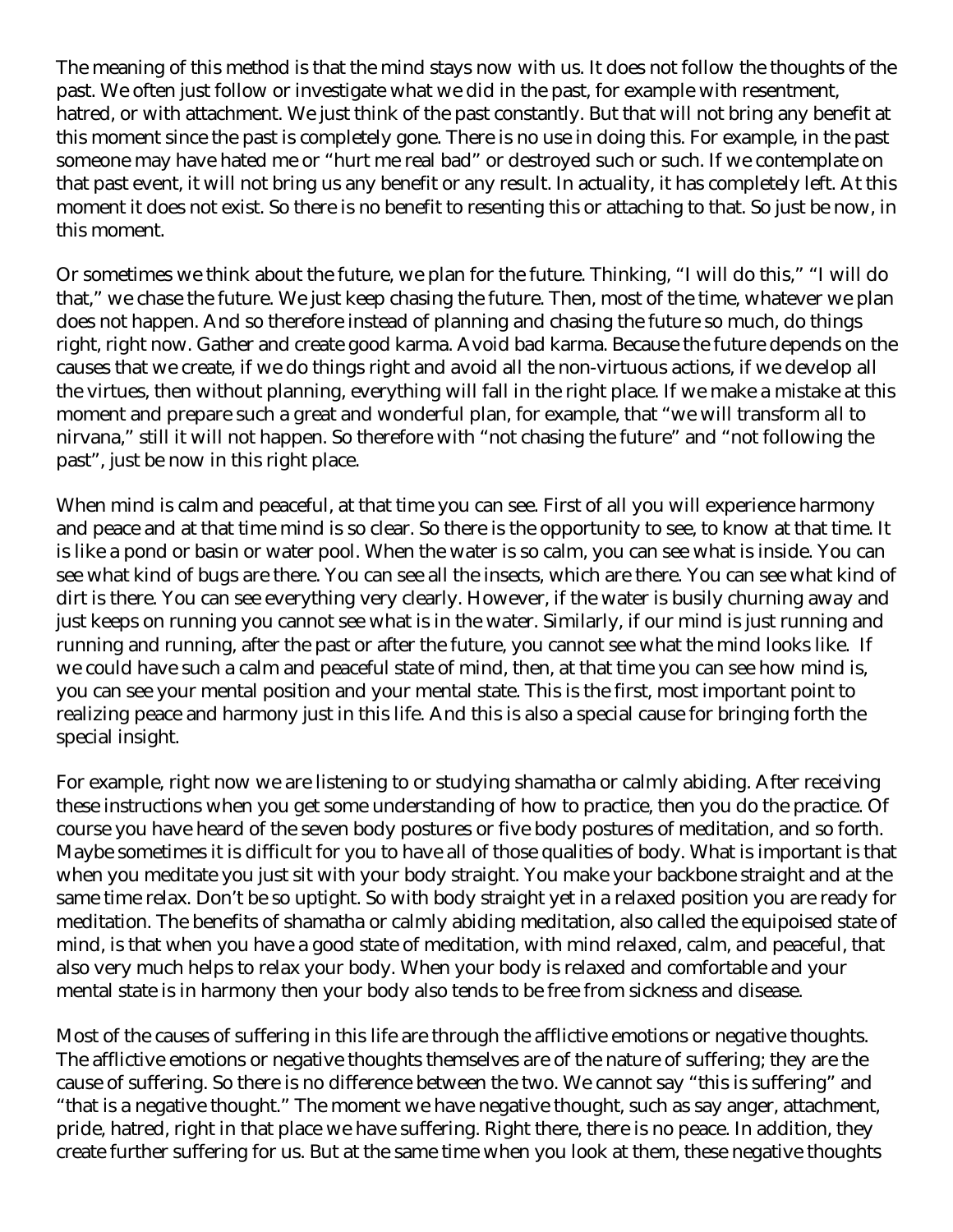and this suffering, one sees that they are just empty. No matter how much we attach to something, how much we hate somebody, the nature is emptiness. There is no essence. We get nothing except the suffering. And the suffering itself is emptiness. So therefore no matter how much we suffer, there is no benefit. We do not get any benefit at all. No matter how much we attach, we don't get much benefit. So this also shows that it is emptiness.

Due to these strong negative thoughts and afflictive emotions we in turn plant the seeds of the habitual tendencies. The more deeply we plant the seeds of the habitual tendencies, the harder they are to get rid of. They are just stuck there and it is so difficult to be free from that. We know it is not right, even intellectually we know this. But practically it is just so difficult to get away from that. We are just stuck in that. So therefore, to free from these negative thoughts which are of the nature of suffering, we need to do this meditation. Relax the mind, do not chase the future, and do not follow the past, make this kind of effort all the time. And the benefits we get from this shamatha meditation arise even in this lifetime. So if we have these habitual tendencies and if we follow them with attachment and hatred, then this causes and creates negative karma. This becomes a special kind of cause to bring suffering. So therefore, without chasing the future, just relax the mind in this state, kind of calm and peaceful.

Most of you have practiced for sometime already. As a beginner, when you first start to do these practices, when you sit down and meditate, watch all of the breath or watch the Buddha's image and relax the mind. Then you starting noticing all the thoughts, how busy your mind is. When you see how very busy your mind is and how, at that time, you cannot control or suppress the thoughts, rather than make this effort, just look at your thoughts. Don't bother them; don't be bothered by them. It is like when you come to a house and you are not the owner. There is no attachment, no hatred if something happens. If you see something which doesn't belong to you or which doesn't belong to anyone, then you just don't get bothered, you don't attach to that, you don't hate because of that. It's similar to when any thought arises to mind and you don't attach, you don't hate. There is no owner, so you just aren't bothered by the thought, you don't bother about the thought.

When we do this during our sitting, then this meditation is like when the sun rises in the morning. When there is a sunbeam or sunlight in the room, then suddenly how much dust there is! However, when there is no sun, you cannot see that in your house. But when the sun shines into your house, then how many dust particles become visible! Oh, it is so busy. So when you do the meditation, within the meditation of calmly abiding, how busy your mind is, how fickle. Your mind is so fickle. Yet don't suppress the thoughts, just let them be, and don't attach, don't hate, and relax. After all, in mind there is no one who controls that and there is no place to go.

When we do this meditation practice, start with short sessions. Sit for a very short period of time since our mind is so busy. With a busy mind, if we try to do a long session, then it may bring side effects or not much benefit. You become depressed or get upset. So to make sure that does not happen, do it for a short, short amount of time per session, with maybe 10, 15 minutes per session. Just do that, and then relax. Do that repeatedly. When you get used to it, you can make the session a little longer, and then gradually even longer. When you do this meditation practice mind should not be deluded by the duality of thoughts. This means mind should not be deluded by attachment, hatred, self and others. Be without that kind of duality-thought, and then in the non-scattered state of the mind, just practice with mindfulness, with awareness and meditate.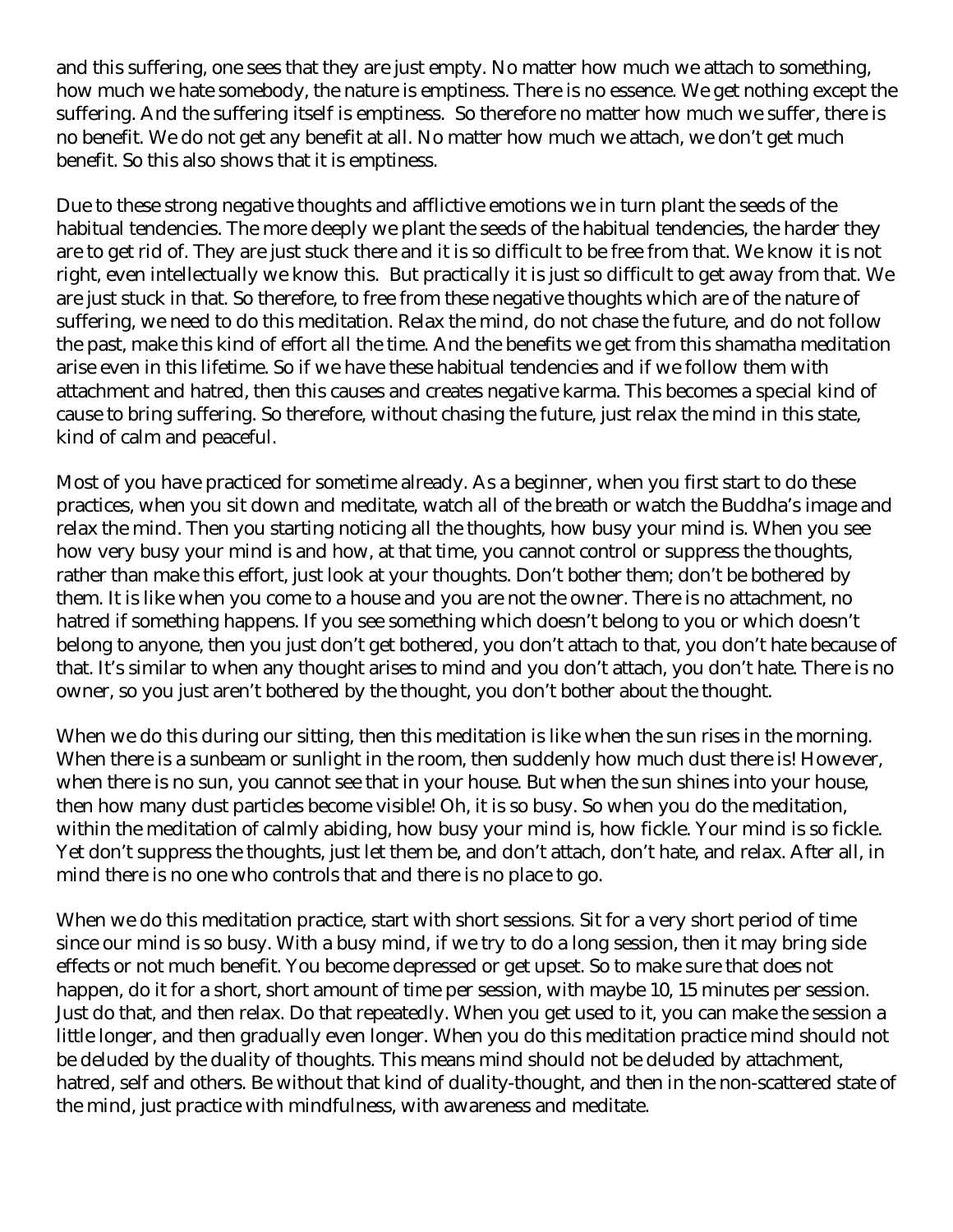In the beginning, when you do this meditation, particularly when your mind is busy, it is better to gaze the eyes downwards. Gaze in the general direction of the tip of the nose, not looking too closely or too far away. Then if you are getting a little sleepy or feel like you are "sinking," gaze upwards a little. This helps to uplift the mind. Then apply this kind of mindfulness practice not only during the sitting session time but also when you walk, when you sit, when you jog, when you eat, at any kind of place or time. Your mind is always with you; maintain it in a relaxed manner. Then do all different activities mindfully, with awareness, and with relaxed state. Tilopa said, "Use many different methods to relax your mind, to bring your mind to the right place, not just one." Sometimes you need to reflect on impermanence, sometimes you may need to reflect on the suffering of samsara or on cause and effect, or maybe you need to reflect on the essenceless of mind or on how precious the Dharma is. Use all these different methods to bring your mind to the right place. So the emphasis should all be placed on how to bring the mind to the right place. This is very, very important.

Naropa got a "special method" teaching from Tilopa called "way of kind of holding the mind" method. It is like a chain, very, very complex. Apparently Naropa's mind was so wild! In order to tame it and bring it to the right place, there's a special method called "metal-like chain" which is put together in a very complex way!

So you should practice this calmly abiding meditation or shamatha until the time comes when you feel so comfortable with your meditation and you can set your mind in the right place very easily. Or, if you release that meditation, that also takes place very easily. Sometimes when you have such a meditation [Khenpo: Maybe a few, not many people maybe!], when you get such a state of calmly abiding meditation, then you feel so blissful. You feel such a peace and harmony, and sometimes you attach to that. One thinks, "Oh, I don't want to get out of this, I just want to stay there." That also is not right either. It is not right for the special insight. This kind of shamatha is very good, but if you are attached, then you cannot actualize the special insight. If that happens then you just have to break that attachment. A sign of having this happen is that when one achieves it, it is very easy to meditate, but very difficult to come out of the meditation. [Khenpo: For us maybe there is no problem with that!] Anyway, with support meditation you just have to achieve a supple state of mind. Mind becomes so flexible. When you meditate, you can meditate. When you get out of that, then you can get out of it. This is what you need to achieve. After that, then you can start shamatha or calmly abiding meditation without support.

#### **Shamatha, Calmly Abiding, Without Support**

So when one achieves this supple state of mind by applying meditation with support, then one can start with the calmly abiding meditation without support. To do so assume a bodily posture, as described earlier, in a relaxed state. Then when we do this meditation, here in the West we often have all of the things we need. In contrast, in the Himalayan Mountains when you get cold, the upper part of the body is cooler, fresh, while we may have warmer clothes on the lower part of the body. In the West you can use a heater, isn't it that so? When you get cold, there is a heater. When you get hot, then you use air conditioning. So usually, when it is a little bit cooler, that is good. When we get warmer we get sluggish, we "sink," a little more lethargy rises, things seem a little unclear. Then before long we are ready to go to sleep. So these are some of the obstacles for the calmly abiding meditation. So you can look a little more alertly with your eyes. You can be a little tenser, a little more alert. In this case, basically, your mind should be a little more alert or tense.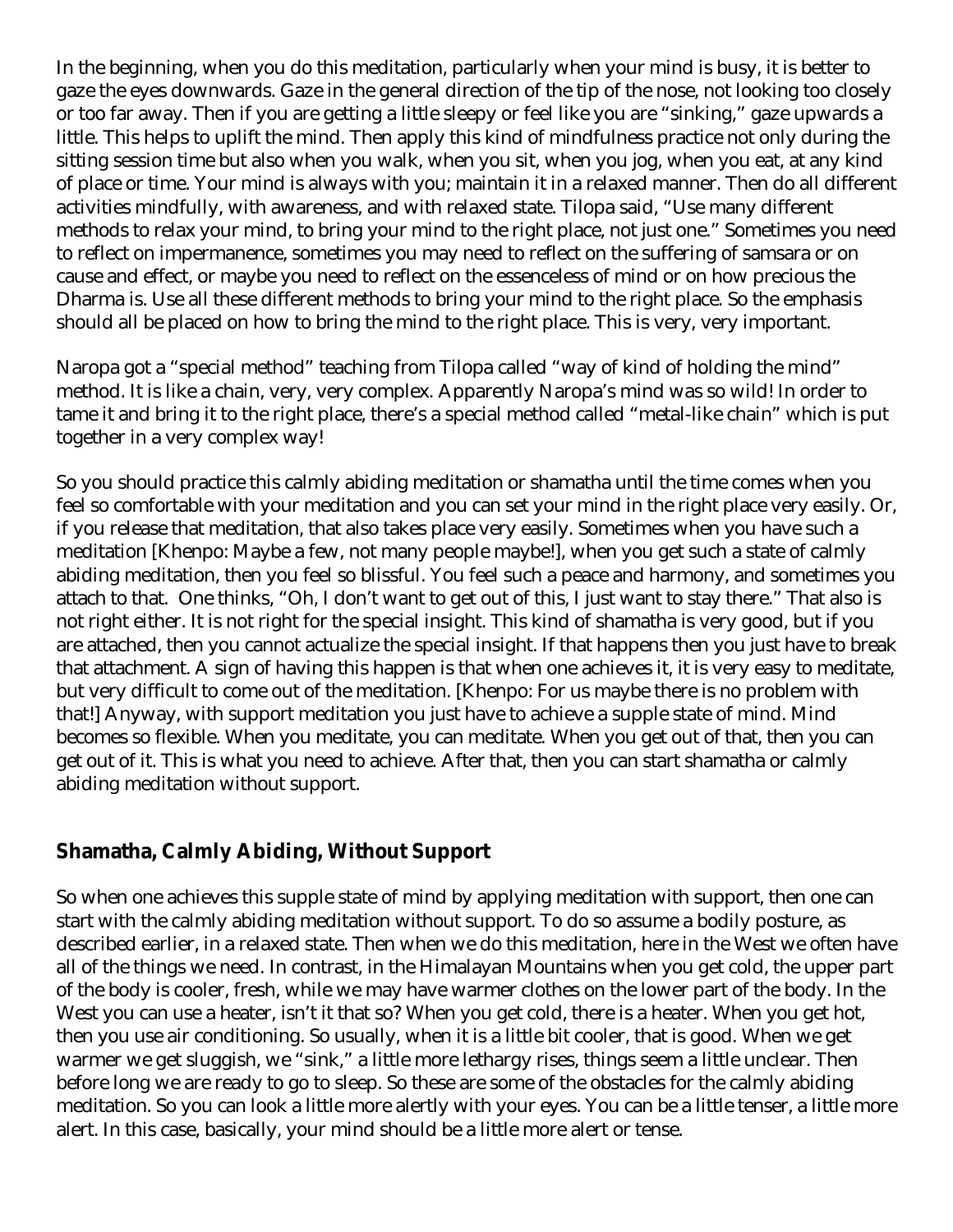For example, when you have an important job to do then you have to be very careful that you don't make a mistake. Similarly, when you feel a sinking mind or lethargy, make your mind more uptight or bring up your gaze, looking slightly straighter ahead. Like that. So see, meditate by being not too tense, not too loose, just right.

You have to watch your mental position, you have to see how it is, and you have to be a witness to yourself, by yourself. When we do this practice without support that means that there is no object, there is nothing to bring to mind. Mind just relaxes in its own place. There is nothing to project, so it is called the non-objectified state. In that state, when we relax, there is nothing to meditate on, not even a dust particle. Yet, one does not scatter in any other direction. So this is a supreme kind of meditation, the mind is free from all directions.

Now when we do these meditations, sometimes we bring to them a high expectation. "Oh, my mind should be so calm and peaceful." Instead, however, your actual experience is contrary to your expectations. We expect mind to be so calm and peaceful, but instead mind is so busy, occupied with one thing after another. "How can I stop all this thinking?" You cannot do that. In the case where this happens, you shouldn't worry about that. Actually, if you are aware that your mind is so busy that in itself is a very, very good quality. You are starting to settle your mind in the right place. You see how busy your mind is. This is very good.

All the business of mind, even if you try, you cannot suppress it, you cannot get rid of it, because it is just part of the mind. So just let it happen. Recognize that all of these are just part of the mind, that they are of the nature of mind. Then just do the meditation. It is good to handle the thoughts like the ocean next to us. When you go to the ocean, there are so many waves. There are tides and sometimes maybe a big tornado arises. Isn't that so? All of these are just part of the ocean. No matter how strong the tide or waves are, no matter how powerful, they are still water. They are inseparable from; they cannot be separated from the ocean and from the water. So likewise, all thoughts that arise in the mind are part of the mind. All are of the nature of the mind. So instead of pressing them down or instead of chasing them out, let them happen. Your mind remains just aware of that without chasing, without pushing. So that's a good way to handle thoughts and a good way to bring the mind to calmly abiding.

#### **Awareness, Mindfulness and Relaxation**

So when we do this meditation, with mindfulness and awareness, just be here at this moment. Stay with that. Recognize the calming of mind and the movement of the mind. When it moves, it moves; when it abides, just meditate, it is abiding. But sometimes, when we are meditating with this method, then suddenly, in between our awareness, there arises a thought. It takes place and you lose your awareness of it. It goes over in that direction. For example, you start thinking of some person, "This person is so good, so wonderful", or there is some person and you think, "This person is so bad" and that is how it goes on, with one thought after another. Then after a while you realize, "Oh, I was thinking like that!" In that state, you don't realize how you are thinking, so be very careful not to have this happen. If it happens, then in between, we create karma and plant the seeds of karma because we attach to this or hate that. With hatred and attachment, right there we create our karma! So to not let this happen, just be mindful of this moment and stay just with your thought as it rises. If you think, "This person is good" then, when this thought first comes, just let your mind relax. Don't investigate it further. What that means is don't attach to it. If a person thinks, "This is bad" then,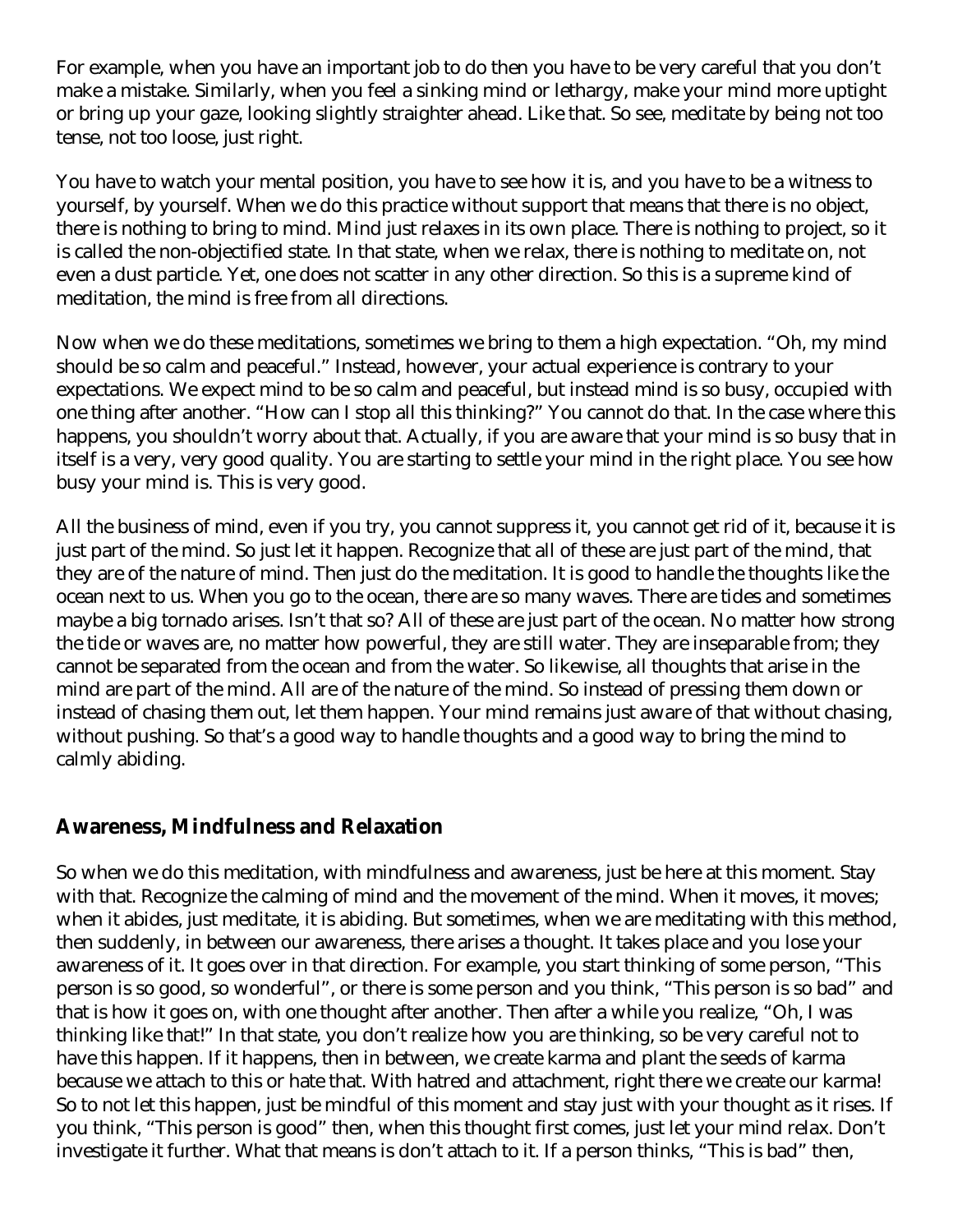when the thought arises, at that moment, just keep your mind aware of this thought. Don't hate, don't follow the hatred, just be at this moment. So if we can recognize all the different states of the thoughts, then we will not create karma, and this then is the way to relax.

If you are a little tired, then don't push yourself too much. Just take it easy, relax. Just relax a little bit, without thinking. Just relax and refresh your body, mind. Then you will be able to meditate so skillfully, and keep your mind from becoming too tense.

Sometimes questions may arise within such as, "What about if there are some very important things to do? Should I think about that or should I it let go?" If you think that this particular thing is very important to do, "I can't miss this, you know," and "If I let go of this, then how can I survive?" when there are some important things to think about, you just investigate it or integrate it into the practice. This means that you find a method by which to do the things within that awareness, within that mindfulness. This is important in this way; this should be done in this way. Meditate with mindfulness, without being fully involved. Meditate inside that, with that as object. Place that important item as an object and then just see all the things that are necessary to be accomplished. As soon as we have done that and "get the idea" which we needed to get, then just continue without attachment, without hard expectation. Just do it, and then just come back to mind in the Meditation State.

So in this way, as earlier mentioned, when we have a little kind of uplift or have enhanced our alertness slightly, we can become too rigid, and one gets somewhat fatigued. If that happens just relax, physically and mentally. Relax. Sometimes the body is straight, but won't relax. We have to meditate without too much ambition. So then meditate in the state of mind without bringing anything to mind. There is even no need to think, "I have to meditate." Just relax. But again, continue with your mindfulness. Do not discontinue your mindfulness. Keep in a very fresh, clear state of mind and just relax there.

Mind should be free from all elaboration. "Free from elaboration" means not being a busy mind. Mind should be in the unelaborated state, relaxed, like space. We cannot really elaborate space or the sky. Also, it is like the ocean, like the waves and the ocean, which are inseparable, which have one nature. There are no waves without the ocean. Or like the crystal, clear, all is completely clear. Or like a flower, the scent of the flower, is part of the flower. So sustain mind, fresh and clear. There are no objects to be mindful of, yet at the same time, we cannot discontinue the mindfulness. Just simply remain aware, mindful, keep the awareness. So just set the mind in that state.

### **Not Too Loose, Not Too Tight, Just Right**

Sometimes we need to be a little more tense, uptight, then the sometimes we need to loosen, relax. It depends on the individual. Some take it so, so seriously, they are so uptight. They are tense like that. And that doesn't bring a good result either. That may bring along a side effect, like getting shoulder pains or tightness, or pressure. Those things may rise so that you have to relax and be loose always.

Some people take the instructions "relax, relax, and relax," that they become so relaxed, and then become careless. They sleep a lot and then say that they practice non-meditation. Those people need a little more alertness. They need slightly more intensity or excitement. It depends on the individual. You have to see by yourself, what is experienced in yourself.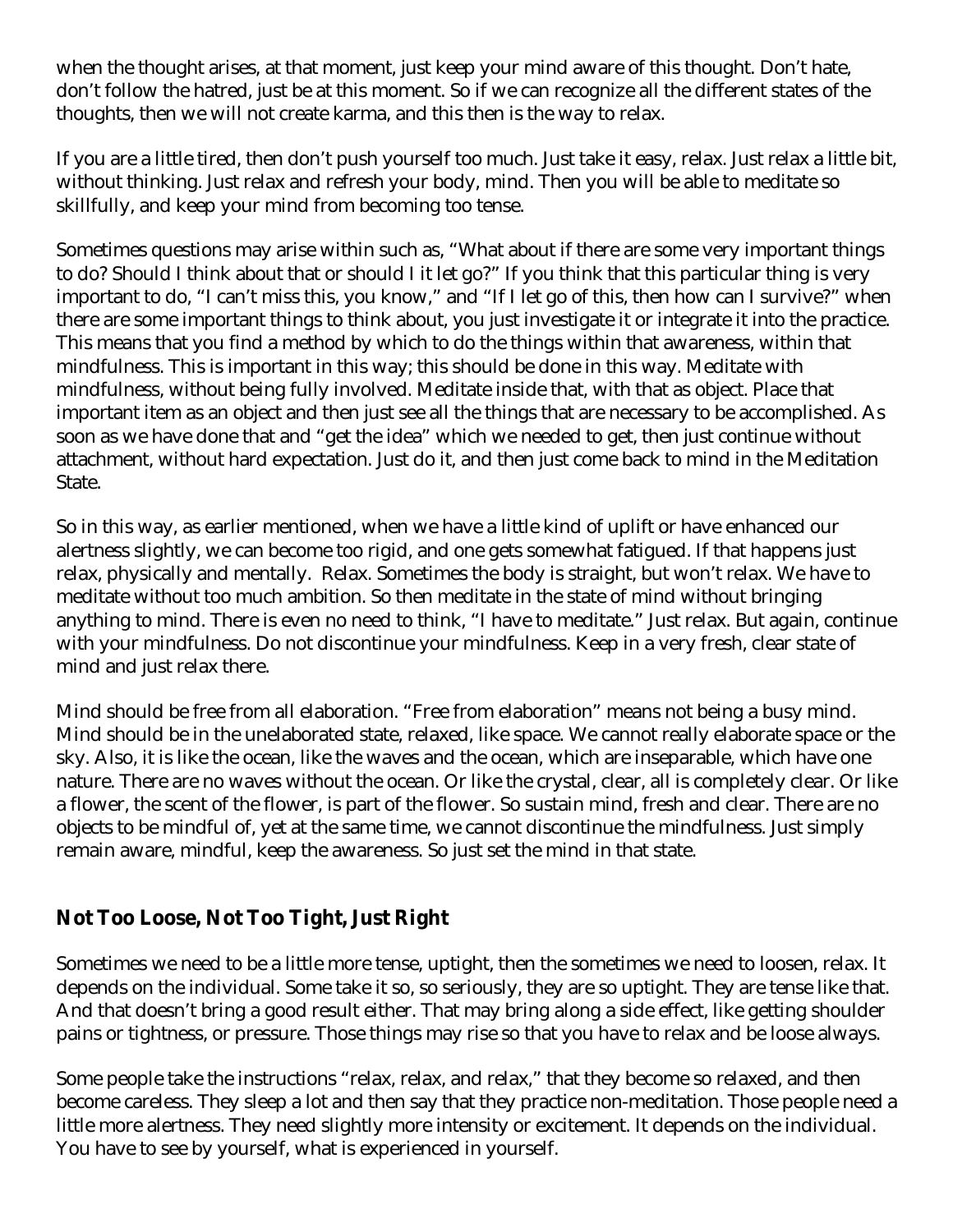One time a guitar player met Buddha and asked for instruction on how to meditate. Since Buddha knew that he was a guitar player, Buddha asked, "Is the sound of the guitar best when the string is too tight?" The guitarist answered, "No." And Buddha asked, "Is the sound best when the string is very loose?" "No." Buddha then asked, "How is the best sound produced from the guitar?" The guitar player said, "Not too tight, not too loose, just right." Then Buddha said, "You should meditate like that. Not too tight, not too loose, just right." Whatever is necessary for each individual.

#### **Responsibility for Our Condition and The Power of Mind**

This meditation, in one way, is so very easy. It doesn't cost anything. You just need to remain aware, keep mindfulness, and relax. Your mind is within you. You don't have to get your mind from somewhere else. It is in the palm of your hand. It is with you always, twenty-four hours a day. So it is very easy. There are no difficulties if we know how to handle things, if we know how to practice this. But at the same time if we don't know this, this "not knowing" becomes one of the most complex, most difficult occurrences. It brings along, invites all the suffering and the causes of suffering. So because of that, just meditate. First see how it is easy. "Why do I make it so difficult? I am the one who is making this difficult, no one else. Nobody else is doing this to me and no one else is causing this difficulty. I am doing this. Why am I doing this?" So meditate on the emptiness, impermanence, suffering of samsara, and suffering of the six realms.

The six realms are not something mysterious. They are very obvious and exist even in this world. We don't have to look for the hell realms somewhere else. They can be found just in this world. For example, in a volcano, there are sentient beings that are suffering so much. They are practically inseparable from the fire. This is like the hell realm. In unbearably hot weather, beings suffer. In cold weather, there are sentient beings who are inseparable from the ice. They do not die. They experience a cold hell. There are others beings like this in the world. All kinds of suffering arise due to cause and effect. This is not just something which the Buddha made up. Buddha introduced to us how the world is constituted. Due to cause and effect, we are suffering.

So look at that nature. Why am I making this so difficult for myself? I should make it easier for myself. Reflect on the delusion that we have, the kind of suffering that, because of that delusion, we are going to go through, and the causes of the negative karma that we ourselves create. We will have to experience all of this suffering sooner or later. No Buddha will take that away from us. So see these things. And discipline yourself. Meditate. Meditate on and practice Mahamudra. When we practice Mahamudra, when we get even a glimpse of this Mahamudra meditation practice, that will destroy all delusion for 100,000's of kalpas or countless eons, and all the karma. So these are the beneficial effects of this. And we need to encourage ourselves in our own mind.

Build encouragement. Inspire yourself in these precious teachings and then do some practice, for your own benefit and the benefit of others. Nobody will be able to take that away. So just develop that kind of mind, and do this, build up this calmly abiding and Mahamudra meditation practice.

We can talk about fixation and grasping, where fixation refers to the object, and grasping refers to the mind. When the mind grasps after an object, and then that goes on day after day, year after year. That follows life after life, along with all the other habitual tendencies. Through that we experience suffering. We don't get what we desire; we get what we don't desire. We go through a lot of suffering in this way. So we should carefully, wisely investigate this. Is it right or wrong? When we carefully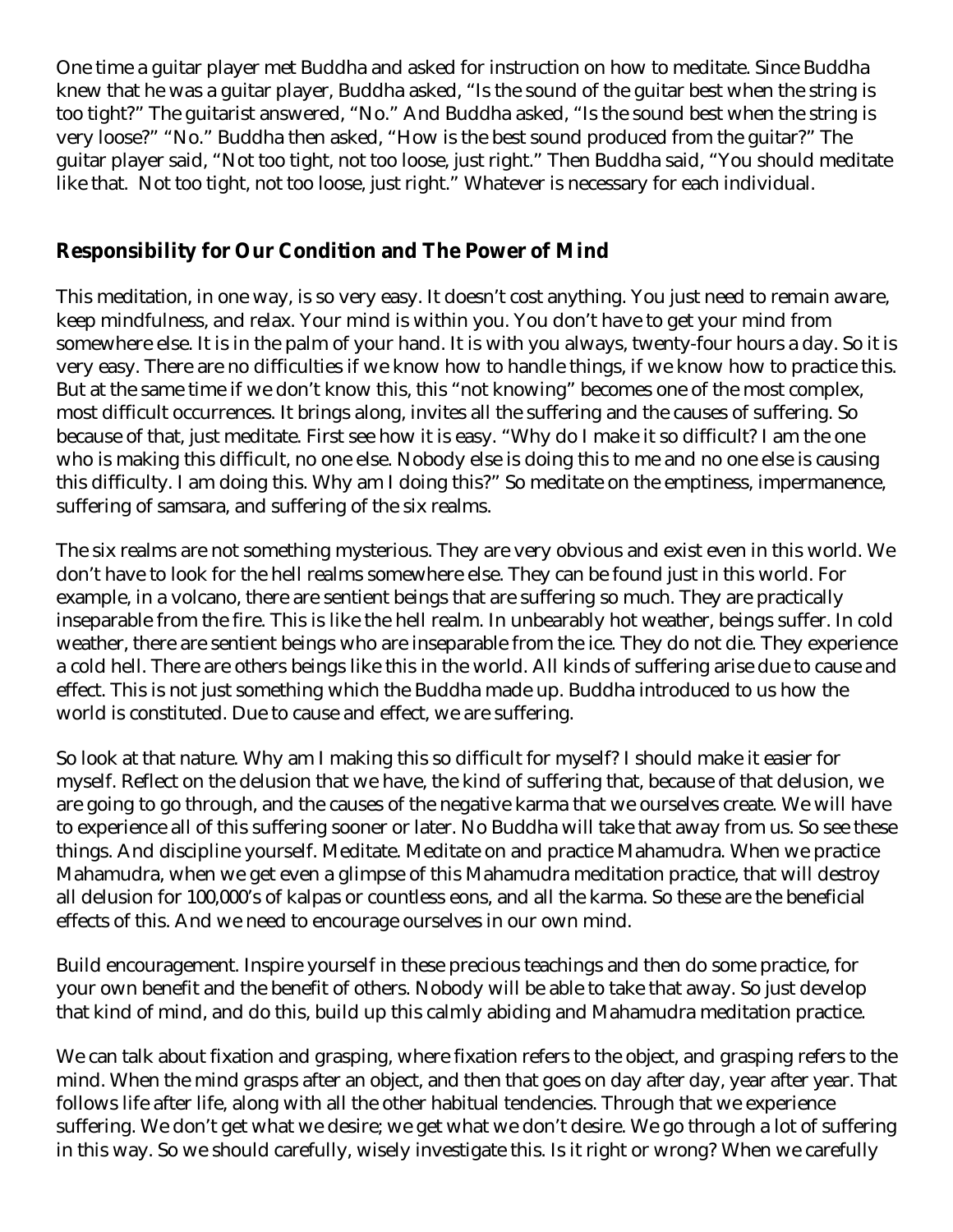investigate in this way, then we see that it is true. No matter how much we grasp at outer objects, we never come to a final solution, a final happiness. It is like an illusion, like a delusion. It just appears and disappears, one after the other. So through that one sees the power of the mind.

We may utilize the power of the mind in various ways, for example, to explore the inside of the mind or to explore the outside. When we explore the mind's projections to the outside, we can create all these technologies, like nuclear bombs, which can destroy the whole world. A lot of this country does this, exploring the mind as it projects to the outside. Now if you could bring the mind's power back inside and directly explore mind and meditate, then, like all the Buddhas and Milarepas, that kind of mental wisdom, nuclear wisdom bomb, will destroy all the delusion of samsara. It will reveal all the "pureland" of enlightenment. It will destroy all the six realms of samsara and transform them into the pureland.

Milarepa is not just an example for the Kagyü lineage but for all the lineages of Tibet. Everyone admires Milarepa's exploration of that mental "wisdom bomb" or "nuclear wisdom bomb." Because of his example, 100,000's of great teachers were produced and everyone quotes Milarepa's life story and Milarepa's songs. There is some benefit. That's why great explorer teachers do these things. And by utilizing such mental power, Buddha made great aspiration prayers and created Buddha fields. That becomes such a special place for many sentient beings to be reborn, and where they experience comfort and ease, physically, mentally. So we can see this and joyfully explore this limitless inner space, wisdom, and compassion and establish this rather than exploring outer space so much.

#### **The Many Ways and Bodhicitta**

So when we now meditate in this way, applying today's instructions on how to meditate, the importance of meditation, etc., during these times there may arise a lot of questions or even some doubt or hesitation. Doubt or hesitations, and then perhaps over joy, over attachment to these Dharma teachings. It is good to having feeling of joy and feeling fortunate, but if you attach to that and have hesitation, then you have what are called Mara. [Khenpo: How does one say Mara in English? "Mara" is something like obstacles, demons, devils] These are hindrances to progress Dharma practice and, in particular, realization. You have to dispel these obstacles.

When we study and practice these Dharma teachings, and especially when you act to uphold the Dharma, sustain it, spread it, make it available to others, generally speaking, there are three things. Because of the many different systems, individual lamas will present different explanations on how to do these things. Some put so much emphasis on study. They say you have to study this, this, this, this, and this. They believe that without doing investigations comprehensively and becoming "well studied," through studying this, this, and this, there is no way one can uphold the teachings. There are others who put so much emphasis on the practice. Of course, we have to know what to practice, and after knowing a particular subject, practice itself is very important. Through the practice one can experience realization and through that realization one can start helping others. So there are many different ways to help sustain these teachings, the precious teachings of the Buddha. So we should not have any kind of doubt about these things, feeling "this is right," or "this is wrong." All of these are wonderful ways of practice. But of all of these the most important one that we should all be aware of and which is the essence of the Buddha's teachings is Bodhicitta. Bodhicitta is the base for love and compassion. And then we should also consider cause and effect.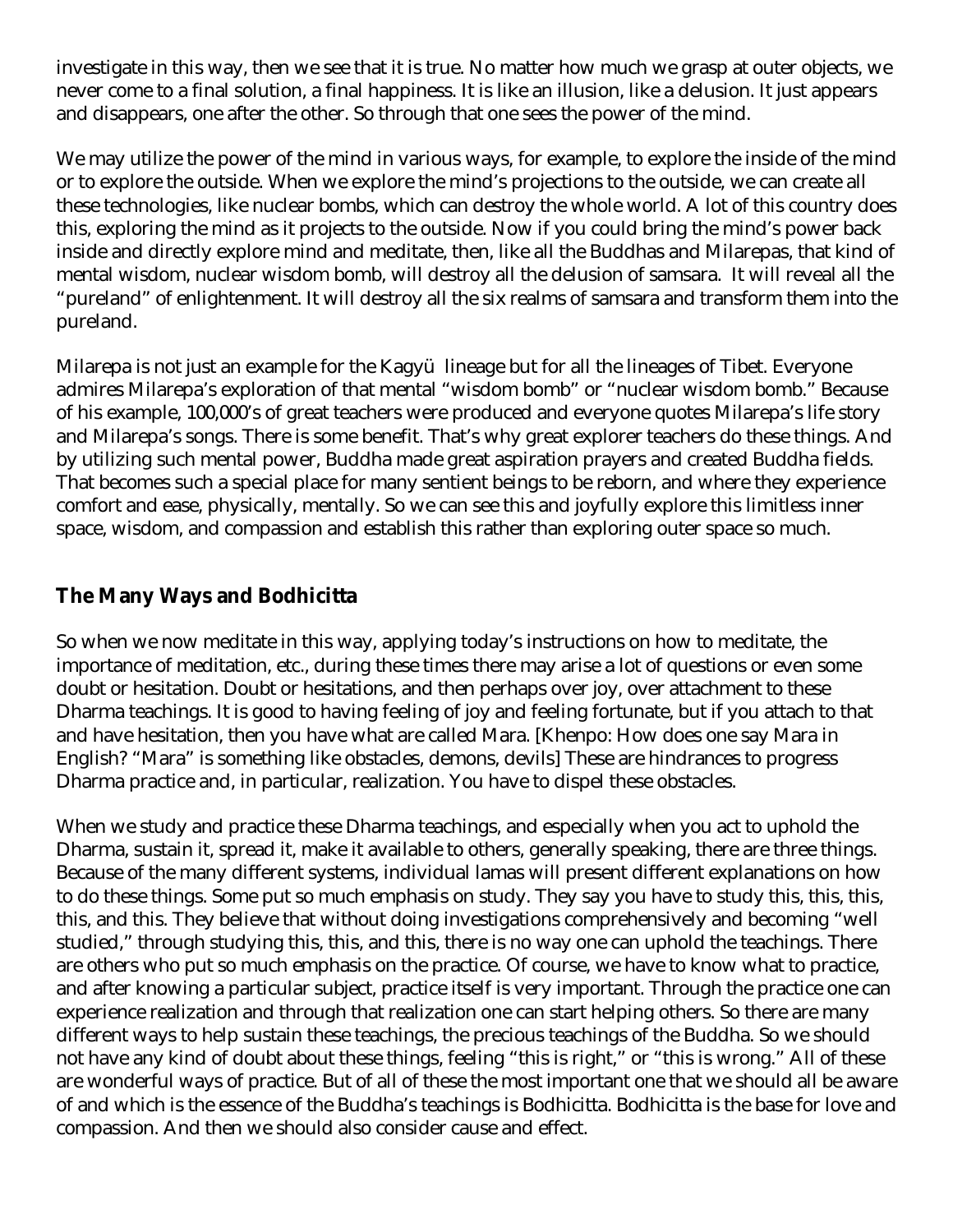Bodhicitta and cause and effect are the most important and crucial teachings, without which there is no basis from which to start and no basis by which to enhance the precious Dharma teachings. There are many different examples of this. When we practice these precious Mahamudra teachings, then we may develop like Milarepa, who is well known. Regarding this, there is no doubt. There is no hesitation. This accomplishment is well known everywhere. So just continue in that way. Meditate on Milarepa and how he successfully went through so many difficulties and then actualized the importance of enlightenment, and from that state, gave the teachings. Milarepa was in a meditative state or retreat all the time until he passed away. So we, in our calmly abiding meditation practice and Mahamudra meditation practice can take that as a kind of example for ourselves. Then just do what we can in our daily life. Practice.

#### **Vipashyana, Special Insight**

Next, we begin the instructions on special insight, vipashyana. The posture of the body, the technique of the body is as before, straight and relaxed, but at this point eyes gaze straight ahead into space. Mind should be alert, clear, fresh, supple, open. When we did calmly abiding mind, mind was kind of organized, put into a certain place, with a disciplined mind. This time open the mind, make the mind spacious. So when the mind is clear and in a very clear, abiding state, look at that mind directly. Look at the mind's own nature. Then see what the mind looks like. See this carefully. See this well.

When we meditate in this way, and get the kind of decisive view or clarity. We feel, "this is it," and "there is no further to go." The mind is so clear, yet there is nothing to identify. It is fresh. So one should meditate with mind to achieve such kind of state. It is difficult to get the definitive understanding, to determine what mind looks like. One should do that meditation until one gets the definitive understanding. Until then we should supplicate to the lama and gather the great accumulations. In particular, supplicate the lama and developing devotion repeatedly. And then receive the blessings, dissolve, and just meditate there. And let all the mental activities dissolve in that state, just like the waves of the ocean dissolve in the ocean. Just like that. So when one's mind is relaxed and in its own state, with one-pointed mind, that's called calmly abiding, or shamatha. Within that relaxed, clear position, one-pointed state of mind, then look at mind itself, look at its own nature, see what that looks like. When you look at that directly, its own nature, that mind is so calm and one-pointed in nature, and there is nothing to identify and nothing to see. Yet it is an unceasing nature. There is nothing other than that. Mind is so fresh, alert, naked, which means there is no veil.

So there's something to see: that there is nothing to see. You see that there is nothing to see. You experience that there is nothing to experience. So that kind of decisive or definite kind of meaning, you get that. So when there is something really definite or final, like "there is no other than this" and yet you cannot express what it looks like, that kind of insight is called vipashyana, special insight. So there's no other place to go than this, itself. This thing is called Mahamudra.

So when we do this meditation, this is looking inside, not outside. Calmly abiding meditation, shamatha is a little inside, but still it is somewhat dealing with outside of the mind. It is not done quite fully with an inside mind. The earlier discussion was about how to meditate, how to relax the mind, how to "calmly abide" the mind. Special insight, vipashyana, is directly looking inside the mind. To do this we have to have the calmly abiding, shamatha. Otherwise, if you are without the proper calmly abiding, shamatha meditation and you want to get the instruction on insight meditation, it is like grasping space. You can't go too far, you will not be able to progress too far. So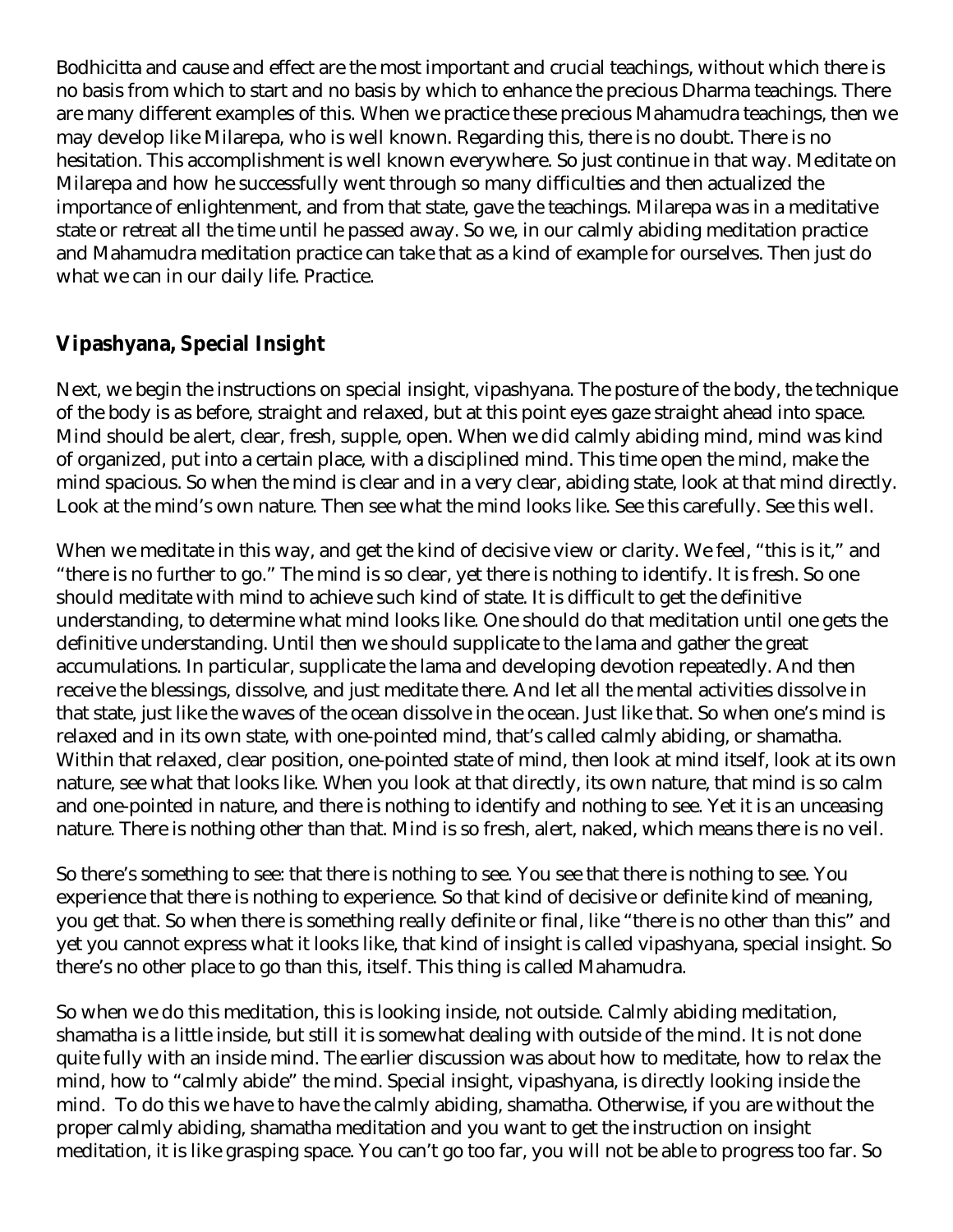therefore look inside the mind, meditate, and get used to it as explained before. First we get the instruction, then we meditate and then we keep that meaning within our mind and sustain that all the time.

#### **Progressing From Cascading Stream to Wide River to Vast Ocean**

Progress in this practice is not a matter of going from place to place. Rather it involves exercising within your own mind and habitualizing or familiarizing yourself to this practice. Get used to it and purify the habitual tendencies of the other negative thoughts. Sometimes when strong thoughts or strong afflictive emotions arise, at that time, without that they in "force you" in one way or another, look at their nature directly. When you look at that nature directly, there is nothing to see it. That seeing there is nothing to see is called "you saw it."

With this kind of meditation the mind becomes more calm and peaceful. As mentioned earlier, at the outset our mind is like a stream cascading down from the mountains, for example, from the Rocky Mountains, so fast, so rapidly. Then, through this meditation, our mind is more like a wide river floating on the ground. Flowing so smoothly. You are aware of the movement of the mind, but it is not so powerful or stormy. Then after that, when you get used to this practice more and more, then is it like the water mixing with the ocean. It all has no place to go it is just there. That kind of experience or meditation can arise through the continuity of mindfulness, by sustaining this practice. So at that time it is very easy to see. When the mind give rise to strong thoughts, without chasing or pushing them, you can just meditate like this.

### **The Great Joy of Cause and Effect**

When we do these practices they may give rise to many different types of experiences. We may feel, "Oh, I have to know all these things, one has to know everything." This is something that we don't have to worry about. What we should do is be sincere to ourselves according to the Dharma teachings. Buddha gave so many Dharma teachings. So many teachings depend on the individual. Every individual has his or her own size of clothes. Similarly, in that way Buddha presented all the different teachings. In this way, he addressed beings of all different dispositions and according to all the different mental capacities. But what is really the important thing is to first see how everything arises in dependence upon the law of cause and effect. For example, meditating on calmly abiding is a special cause for actualizing special insight, and special insight is the special cause to delete delusions, ignorance. When we get this kind of understanding, experience, then one will give rise to great joy, great happiness. We see how wonderful that is and that stabilizes our mind in the precious Dharma teachings.

That kind of realization of the Mahamudra depends on the blessings of the lama. The more we have the blessings of the lama, the greater that our opportunity to experience Mahamudra realization is. So one will experience Mahamudra commensurate with one's level of devotion to the lama.

Generally in the teachings there are what are called the attainments or achievements. Sometimes you may have heard of "siddhis" or powers. There are ordinary siddhis and extraordinary siddhis. An ordinary siddhi is like flying in the sky, showing miracle powers, like the fax machine. [Khenpo: Sometimes I think the fax machine is like a miracle power, isn't it? And TV, you know.] These are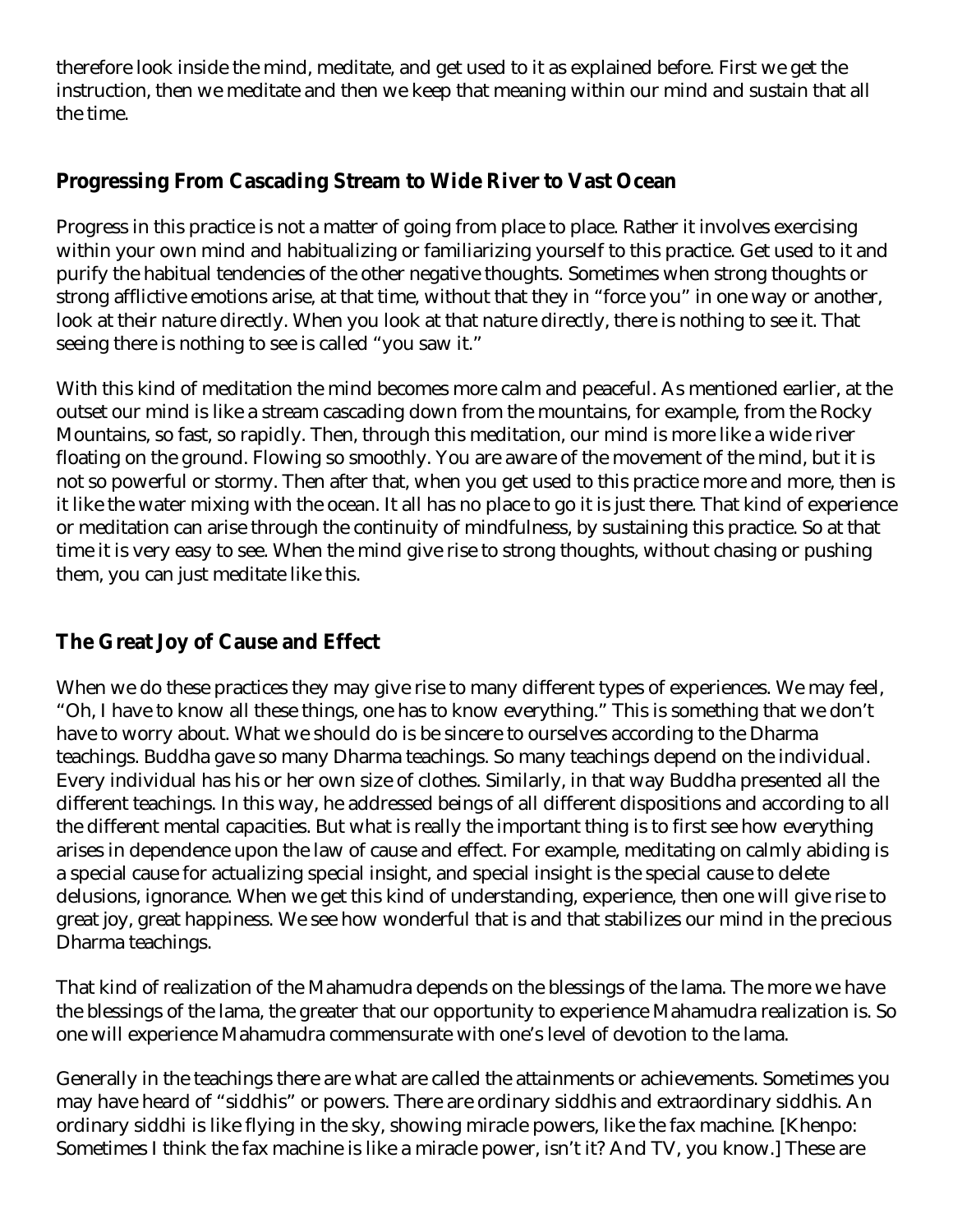called ordinary achievements. These days we use all the material things to enjoy the miracle powers. Before, in the past, people meditated inside and physically showed those miraculous powers. [Khenpo: So these days, individuals don't have to work so hard, or maybe they are working harder, who knows?] So these are called common achievements. Anybody can attain this whether Buddhist or non-Buddhist. There is another called the extraordinary siddhis or the uncommon siddhis. These are the uprooting of all the obscurations and the attainment of complete realization.

Again, so much depends on the blessings of the lama. To actualize that depends on the blessings of the lama. This is the cause of Mahamudra; therefore we put a lot of emphasis on Guru Yoga practice. Guru Yoga does not mean guru worship, but rather uniting the mind of the lama Vajradhara with our own mind, seeing our mind as the mind of Vajradhara, inseparable. To unite is called Guru Yoga. Yoga means uniting. Unite with our own Buddha nature, do this completely and see the inseparable nature of Vajradhara's wisdom mind and our own.

Please don't feel that it is so difficult to actualize this special insight. Actualizing this special insight isn't difficulty because your mind is within you. Buddha nature is within you. You just simply need your interest, confidence, and devotion. To realize your mind is like milk and butter. Butter is always in the milk. You don't have to look for any butter, which is separate from milk. Butter is within the milk. So your Buddha nature is within your own mind. So just make it easy, and just simply follow the path.

#### **Two Methods and the Method of Realization**

Generally speaking, to realize the mind, there are two methods. One is by having great devotion to the lama, as already discussed. Sometimes there have been great Kagyü lamas who even without having been given an introduction to the mind just develop such a powerful devotion to the lama. And by receiving the blessings or by having such powerful devotion, it makes one lose one's own sense of attachment. One is fully drawn to the lama and by that power one realizes the nature of the mind. There is nothing to grasp nothing to hold on to oneself. This is just all pervading. In that way, the Kagyü system has such a powerful system of devotion practice.

And then sometimes in the sutras there is much emphasis on the Bodhicitta practice. By love and compassion and wisdom together we give rise to Bodhicitta. When we practice Bodhicitta, it has such a great method of equalizing oneself with others. So equalize. Then after that, exchange one's self with others and practice that others are more important than one self is. And when one does this practice of Bodhicitta repeatedly, because of that power, the self-grasping, the self-cherishing, just loses. This is such a wonderful way of accomplishing benefit. There is nothing to hold on, there is nothing to grasp. There is no inner self that exists.

So then you see the inseparable nature of the emptiness and compassion. The nature of compassion is emptiness; the nature of emptiness is compassion. No separation. Realize the nature of the mind right there. So it neither exists nor does not exist. You just see that. Nothing exists independently. And yet within that, everything is manifest. You see all the sentient beings wander in samsara through delusion, without understanding or realizing these things. So of all those methods, whatever we are experiencing, realization is the most important. Without that, this introduction will not lead to any good place. So realization is the way by which to become free from the boundaries of samsara.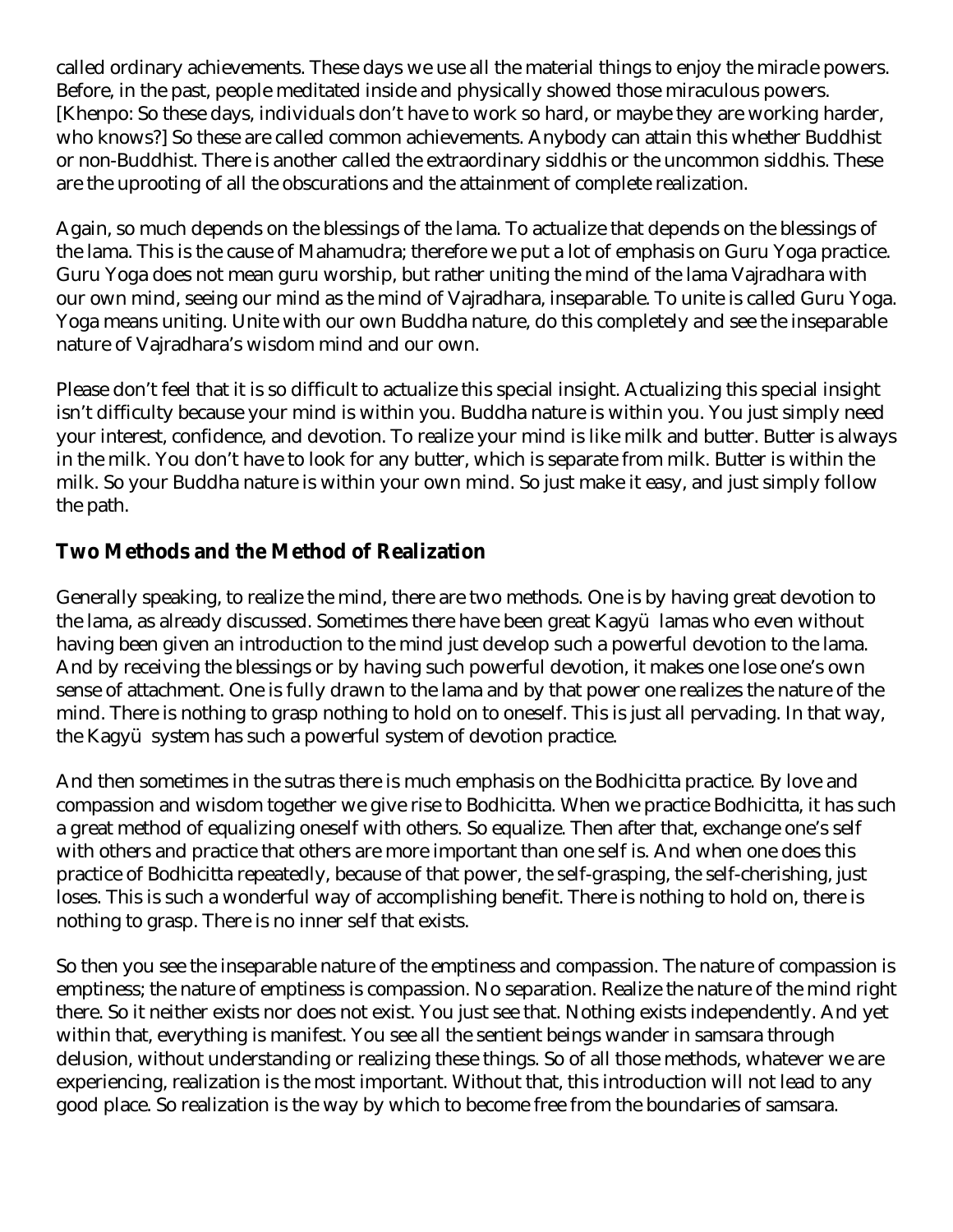When we realize Mahamudra, we can find no words by which to express it. So the great Brahmin Saraha said, "When one puts a lot of emphasis or effort into organizing the mind according to the instruction of the lama, then there is no doubt that one will realize the co-emergent wisdom. And that is free from all the letters, symbols, and colors. It cannot be expressed in words. And there is no metaphor to express that." This is an embodiment of all the qualities, so how one can express it to others?

So regarding the mind which is introduced, observe that when your past mind has past, it is no longer here, and similarly, the future mind has not yet arrived, it is not yet here, and in the present moment, this moment does not exist here either. So in that way mind is free from birth, abiding, and cessation. It is so fresh, alert, and clear. That is called Mahamudra, and that is called Dharmakaya. Just look at this, just look at this moment. The mind is free from all the boundaries. So this is a special instruction or introduction to knowing your mind, to seeing your mind.

# **Questions and Answers**

### **Intellectual Understanding vs. Actual Realization**

Question: "How do we differentiate between intellectual understanding and actual realization?"

Answer: Intellectually understanding is like studying a map. When you want to go a certain place, you study a map. You determine that you have to go from here to there and then from there to here. You can see those things. This is similar to when you study and have intellectually understood something. Now when you go through that, then you don't always know what is next. So when you drive according to the map which you understood, sometimes you see that things in real are more detailed. Sometimes you see more things than you were able to pick up from studying the map. "Oh, this is different." You can get some glimpse of what it was that you understood that was right or how things are a little different. Similarly, when you study practice, you get some idea that this is how it looks like. You have not yet experienced it. You have all that knowledge in the head and maybe can express these things. But then when you practice you see, "Oh, yes, this is what this means."

Then sometimes, your experience may be a little different from that what you have studied. Up and down, back and forth, some can go through faster, some may go slower. So whether one is going slower or faster or having different experiences through the path, when you get the final realization of Mahamudra, then there is no difference. You realize Dharmakaya, Mahamudra. One's Dharmakaya is the same as all the Dharmakayas.

For example, one person may study all the maps of the world. When he has studied all the maps of the world then that person has some good knowledge, isn't that so? He has a lot in his head. We also may do that and get information about such and such place. We feel, "I must go see what is there." Then when you arrive at those places you know what kind of hotel do you want to stay at and what kind of food you want to eat and the people you want to meet. So when you do this, that is kind of experiencing it.

#### Of Fame and Fortune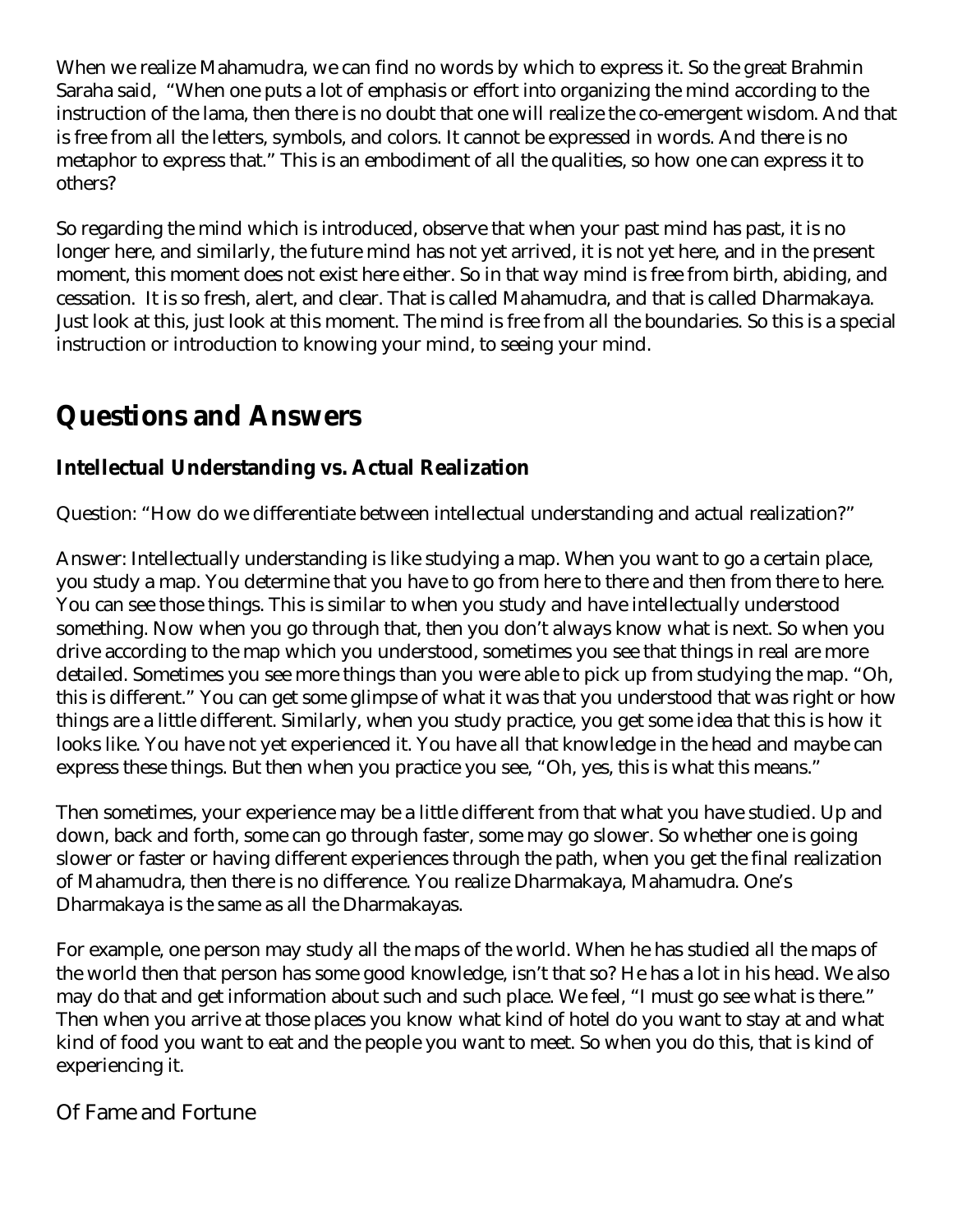Question: "How do you continue to strive for your dreams for fame and good fortune without attaching to them?"

Answer: To strive for fame and good fortune, create good merit and create good karma towards enlightenment. Then when you have that good merit and good karma, things will fall into the right place if you don't attach. And another thing, make whatever effort you can without bringing along attachment. In considering even how famous you might be, see how little essence there is. You can't utilize that. There is nothing there. No matter how rich you might be, you can't use everything you have. That's why there is no essence either. Let's say you owned the whole world, now what will you do? See, you can only eat one plate of food, wear one set of clothes, that much, so what is the essence there? It is just out of kind of delusion that all this arises. In reality, there is no essence. Just look at that nature and then become free from attachment.

Let's suppose you have gotten these, then when you attach to your fame and fortune they become a cause of suffering. Instead of really enjoying them, they give rise to great fear. You work so hard to protect them. You become a slave to your fame and fortune. See that nature. This is from the point of view even of samsara. Then from the point of view of Dharma practice, again there is no essence. So what we do is develop such a kind of thought, a mind to benefit others and to benefit you. To benefit others means to benefit to you. Cultivate altruistic thought, and meditate. Say the attachments to fame and fortune are obstacles to peace and happiness in the temporary state as well as the definitive state of enlightenment. In both cases the attachment to these are the real suffering.

If you read you will come across what are called the "worldly concerns." Fame and disgrace, gain and loss, pleasure and pain, honor and dishonor. So we want to achieve gain, fame, honor, and all the wealth, we don't want to get all the other four. We are just "working, oh so hard." Nagarjuna advised a king who was fully involved in those, "Don't worry about these four." Just treat all equally, so real happiness will arise, not only from a Dharma point of view but also from samsaric point of view as well.

#### **Plow and Sky Metaphors**

Question: I read a book called "Only One Blue Sky" and it's a translation of Tilopa's Song of Mahamudra, and in this beautiful book, there is a symbol of a plow and the blade. I was reminded of this when Rinpoche was teaching about being alert, in fact kind of tense, and being easy. I would like to know if the symbol of the plow is something you would associate with this practice of Mahamudra?

Answer: Of the plow and the "Only One Blue Sky", the blue sky is better. Sky has no end, no center, no fringes, no color, and also, your mind has that kind of nature.

#### **Ngondro and Mahamudra**

Question: Is the meditation you prescribed today a practice you should be doing as you are doing the ngondro or would Rinpoche prefer we be more advanced in our ngondro practice before we begin?

Answer: When you are practicing ngondro, you can also start with calmly abiding or shamatha meditation. You can do these practices one at a time or one by one. Then when you can sustain the calmly abiding meditation well, your mind becomes calmer and clearer, then in that state you may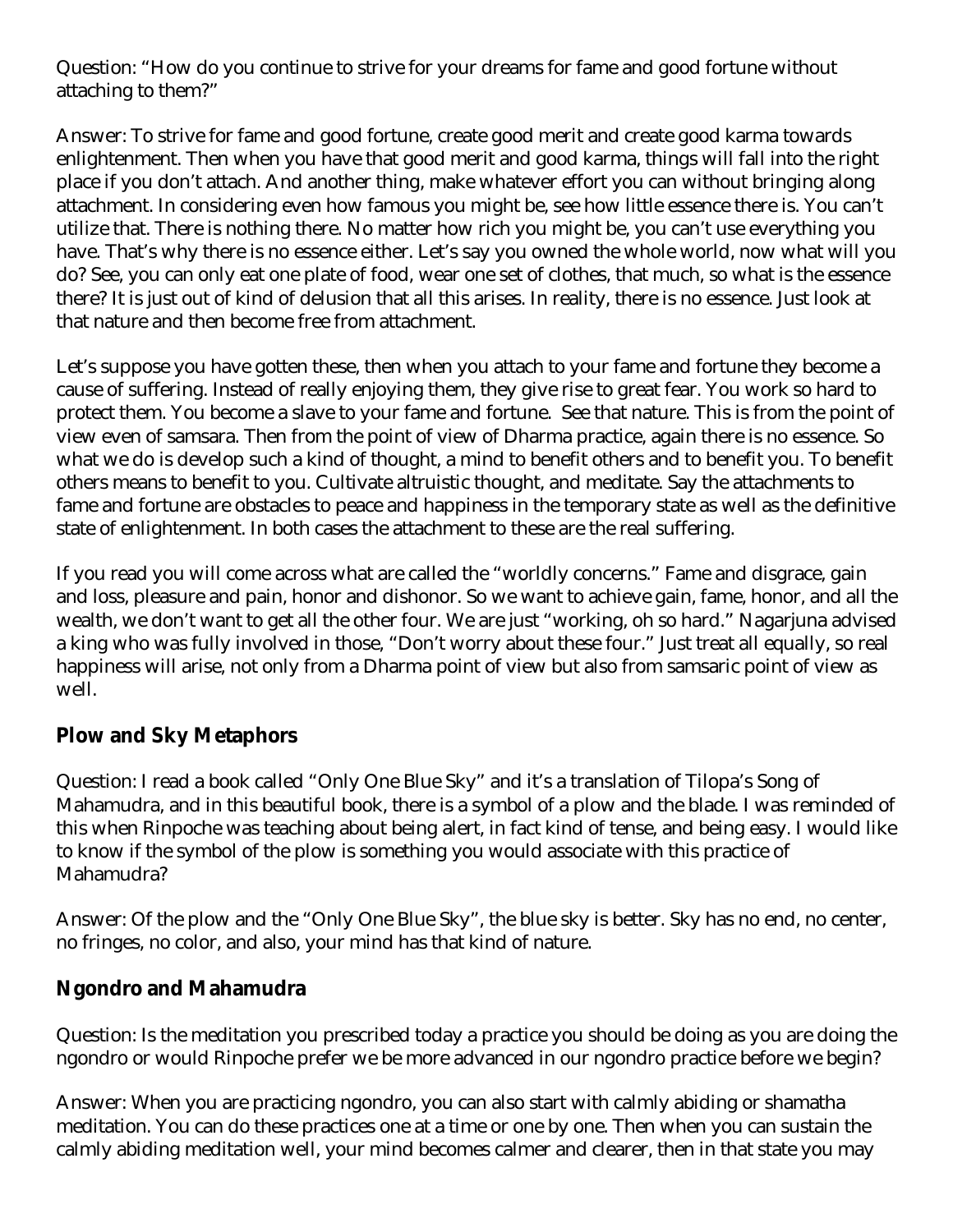realize the special insight. That is the special insight. In the ngondro, you have refuge, Vajrasattva, mandala offerings, guru yoga. When you do those, before each of them, do calmly abiding or shamatha meditation. Relax your mind; always put your mind in the right place. When you visualize, it is like shamatha, for example, when visualizing clearly. Then, without scattering mind in all the other direction, do prostrations and the other practices and then you are also receiving shamatha meditation. Meditate in the one-pointed nature. When that mind becomes clearer and clearer, there is also special insight, so you don't have to look for that insight separate form the calmly abiding.

#### **The Lama of Many Lifetimes and When One Can't Find a Teacher**

Question: How do you know when you have found your teacher? Is it OK to go on for years and years without a teacher?

Answer: Of the lamas, first there are two types. When you take refuge and receive Bodhisattva vows, like that, it is called the very kindness, the root lama. When you receive Mahamudra instructions from different lamas, then sometimes with such kind of lama, you just get it, "Yes, today I got the understanding of my mind through this instruction, this is it!" Some other time, no matter how much instruction you receive, it just doesn't go into your head. And other times, when you receive such instructions you feel, "Yes, I got it", that kind of flash arises like a flash of light. That is called "the lama of the many lifetimes." That is how to find the lama.

All the teachings that you get depend on the spiritual master. Without the spiritual master, we have no way to go through them. So through the spiritual master's instructions kind of helping us on the path, we progress. Then sometimes, through methods described, for example, if you supplicate Milarepa and meditate like this, then the blessings will never disappear.

There are some lamas who have many root lamas. For example, Drugthung Kunzang Gyap (?) was one of the well-known great masters. He had 500 root lamas. He counts anyone who gave him some teachings, even one sentence that makes sense, as a root lama. This is related to cause and effect, and he therefore regards such a person as his root lama.

Then if sometimes it is difficult to find a particular individual lama, then just meditate on the Buddha. Buddha's wisdom and compassion pervade to everywhere. "I am just like a blind person who cannot see things, so I take refuge to the Buddha, to all the Buddhas. In the Buddha's mind there is no difference between enlightened beings and unenlightened beings. In the Buddha's mind there is no difference. It is like when you see flowers, and all the different flowers have nectar. All the nectar is nectar." Like this. Every sentient has Buddha nature, and that Buddha nature is no different than the Buddha's, so when you take refuge in all the Buddhas and just develop pure vision then you also will receive the blessings.

When we practice these teachings, especially calmly abiding and special insight, in the Bodhisattva's path we are following, we have to practice the six paramitas. Dharma Lord Gampopa mentioned to have wealth we have to practice generosity. To receive the precious human life, we have to practice the moral ethics. To have a good gathering or entourage of disciples, practice patience. To enhance our meditation practices or achieve all the qualities of the Buddha, we have to practice perseverance. To calm our mind, to relax our mind, to organize our mind, we have to practice samadhi, the meditative concentration. And to see, to penetrate all of the realities, the nature of the phenomena directly, we have to practice wisdom awareness.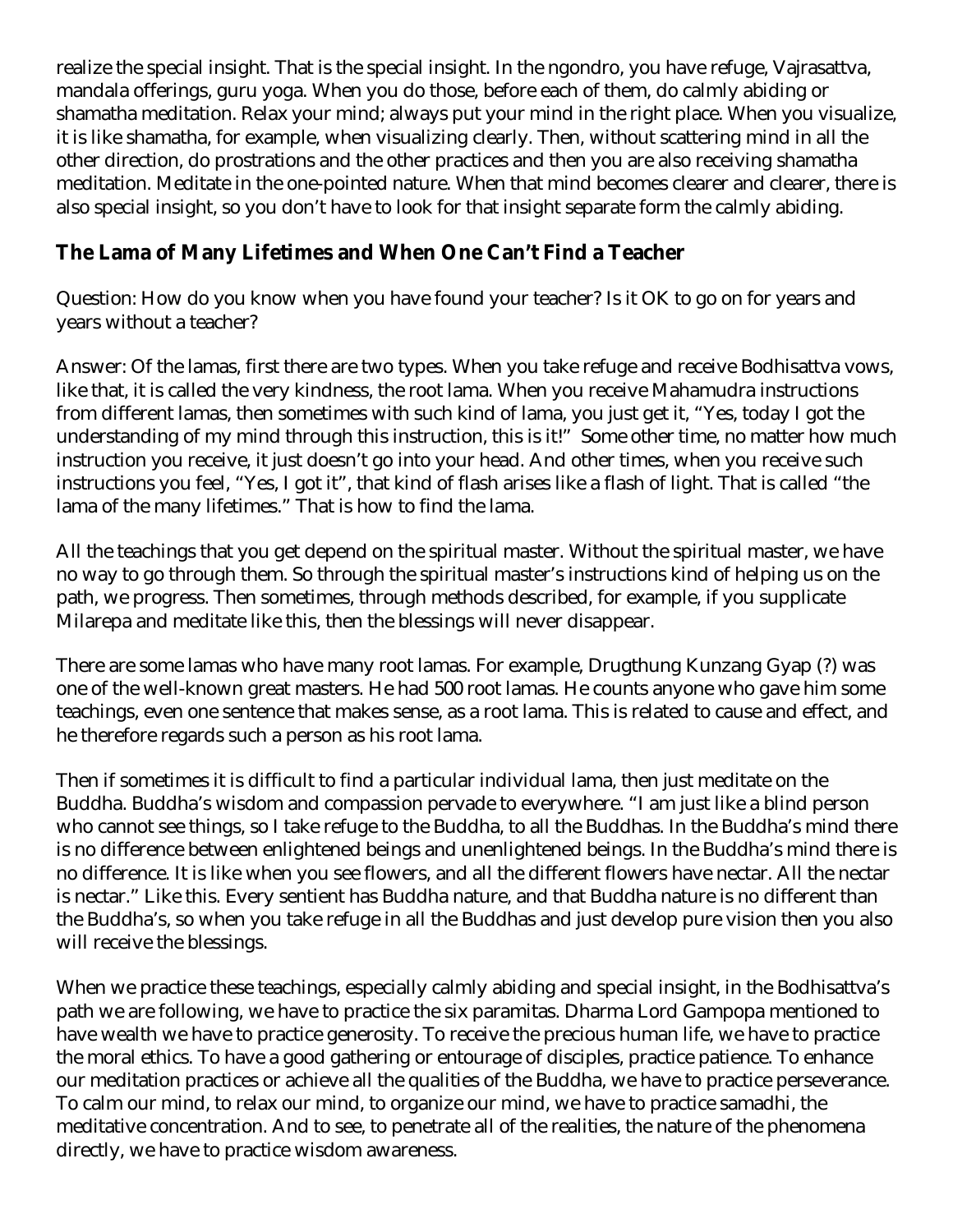So do these practices with the base of Bodhicitta. When we do these practices, then they become a special method for gathering the great accumulations of merit and wisdom. So it is said that enlightenment depends on the collection of the great accumulations and the blessing of the enlightened lama. So when we have this kind of motivation and meditation practice, and particularly, purify our hatred and anger, the practice of patience is so important, Then follow, step by step, the path. Take the example of Milarepa who with great courage and determination, went through the practice and attained enlightenment. And through that he gave the teachings to all the disciples, so many of his disciples. All the disciples received teachings where they were. He didn't change their name. He didn't change their clothes. All of them just as they were received Milarepa's instructions and practiced and most of them achieved the rainbow body. So we just need our mental power to follow the path.

Then sometimes we find it difficult to find a good teacher. This happens. In that way we should relate to this not just for the sake of this discussion but in general, for everybody. We should separate the person and the Dharma teachings, the spiritual master, the lama, or whatever, guru, on one side and Dharma on one side. Some teachers are such sincere and great practitioners, while others we may perceive to not be such good practitioners. In some cases, when we see the mistakes of the individual, we blame Buddhism. "This is Buddhism." That I feel is not the mistake of Buddhism, but the mistake of the individual person who couldn't follow according to the Dharma teachings. So we should see that the Dharma is so precious and perfect. Because the Dharma is so precious and perfect, every single person has the opportunity to attain Buddhahood. So Dharma is so extremely precious. For each individual it is their own choice whether or not they want to follow it. But we never give up on the Dharma teachings. This is for everybody. Sometimes we misjudge an individual. Even if that person is highly accomplished because of our impure motivation and vision we may see everything what this person does as a mistake.

Not too long ago, I was in Taiwan and there was a very old lama there. During that time, one monk or priest organized a big conference on the aspiration prayer ceremony. A lot of lamas, Chinese and Tibetan, came and gathered there. So that lama, since he was so old, could not walk. So he needed someone's help to walk. So one person said he just came there to collect money! Otherwise why shouldn't he stay at his place quietly, he can't walk. So that colors people's perceptions. Now that old lama, he was highly accomplished in meditation. He was doing this to really bring benefit to all the people and to promote the precious Dharma teachings. For him, if there were one person he could help, he would just very easily stay there and help, very peacefully, without problem or making any noise about it. Those are the kind of things we have. [Khenpo: Also in Rinpoche's case, he goes to all these different places and when people make donations and all that, he made a commitment that even if he gets one penny, he will use it to build the monasteries and to educate the monks. He made a commitment not to use it for himself, for his own benefit. Of course, when he goes around, he has to eat the food when people give it!] Therefore it's difficult to judge each and every individual.

So we should be sincere to our own self and develop pure vision to everybody, to every practitioner. Then if that lama makes a mistake, it is his responsibility. It is not our responsibility. In history, some disciples have had such a pure devotion and vision and it was their lama who made all the mistakes. When this lama died he fell into the hell realm and the disciples who had pure vision and pure devotion and confidence attained enlightenment. And then the disciple came to help the lama. So that kind of history exists.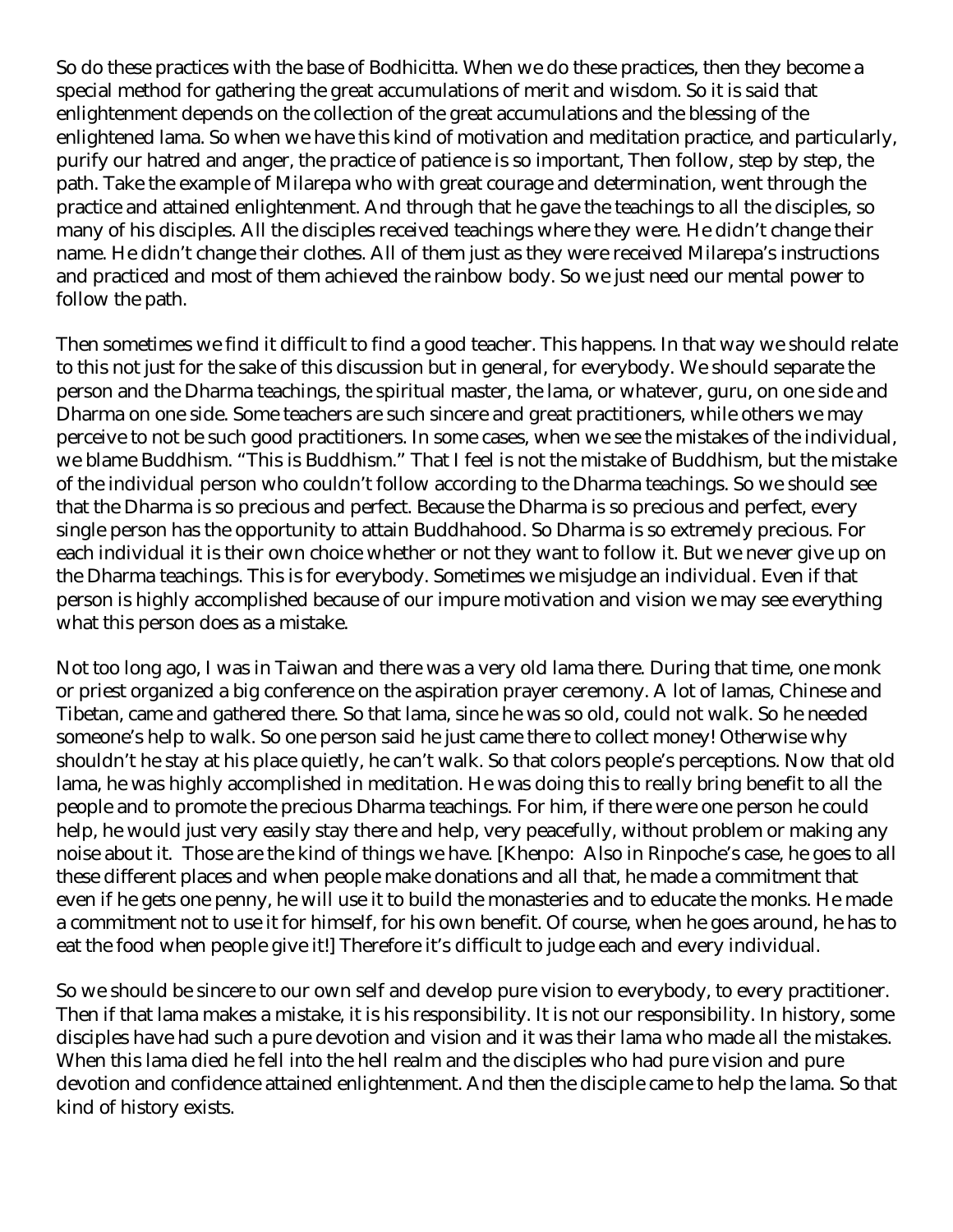So for our own benefit just develop pure thoughts, pure vision, and then practice Dharma sincerely because hatred and resentment are such a cause of suffering for our own mind.

#### **Experiencing Difficulties with Rituals**

Question: I feel like the part that is very difficult for me and a lot of Americans is the hand gestures involved with the mandala offerings. These are complicated. How important are the hand gestures, and so forth?

Answer: Generally these ten gestures or mudras have significance. Whether the gestures are important or not depends on the individual, and how you try to do the practice. Of course, the mind, the mental motivation, the mental, state is most important. Establish a pure motivation. With that then, if you just join one hand to supplicate the Buddha, Dharma, and Sangha, as so precious, and develop at that place, it has great beneficial effects. There is a recent story about a butcher who always killed animals. At one time he saw Buddha Amitabha, so he raised just one hand, "Oh, Buddha so wonderful." When he died, he was reborn as a pig, but one hand was a human hand. A human-handed pig. They took pictures and advertised this widely! So understand this in that kind of way. The practice of gestures also helps your awareness, your body, speech, and mind. Somebody sometimes said that in Tibetan Buddhism there are lots of flavors, all sorts. There's meditation, there's discussion, and there are empowerment ceremonies, like when you do mandala. Like this, it helps. For example, we say "All of the universe is in my hand, now I offer this to all Buddhas and Bodhisattvas with my body, speech and mind." This kind of mindfulness. Also there are other gestures. Each and every one of these is of significance. Also, at the same time, when you feel it is difficult or boring, then first check your mind. That is important. Don't make other things more important in your mind; always check your motivation.

# **Buddha Nature**

### **Mahamudra, Buddha Nature Within All Sentient Beings**

(Day Two)

Good morning everybody. So the teaching this morning is a continuation from yesterday. First we cultivate the altruistic thought as we said in the prayers, to be free from the entire samsara and attain the complete enlightenment, Buddhahood. For this purpose we study Mahamudra and how to practice it. The Mahamudra nature is unstained, completely pure. The Mahamudra view does not have any rejections, any acceptance. Because of that, in Mahamudra itself there is no path or no remedy. This is the nature of the body of all the Buddhas. This is the basis of all the excellent qualities. This is that kind of basis or foundation. It is spontaneously established by itself.

So what is this view of Mahamudra? Buddha said in the Samadhiraja Sutra "the Buddha nature is pervaded to every sentient being equally." So therefore there is not one sentient being who is an improper vessel. Every sentient being has the possibility, the opportunity to attain enlightenment. So now to reveal that Buddha nature, to see that Buddha nature, the Mahamudra, to attain Buddhahood, according to some of Buddha's life stories and texts may take three limitless kalpas or eons. But this depends on the individual and the path that one takes. If we study and practice Mahamudra, it may not take that long. There is some possibility of that because we have the Buddha nature and we just have to see it. So we shouldn't feel, "For me it is not possible. How is it possible for me to attain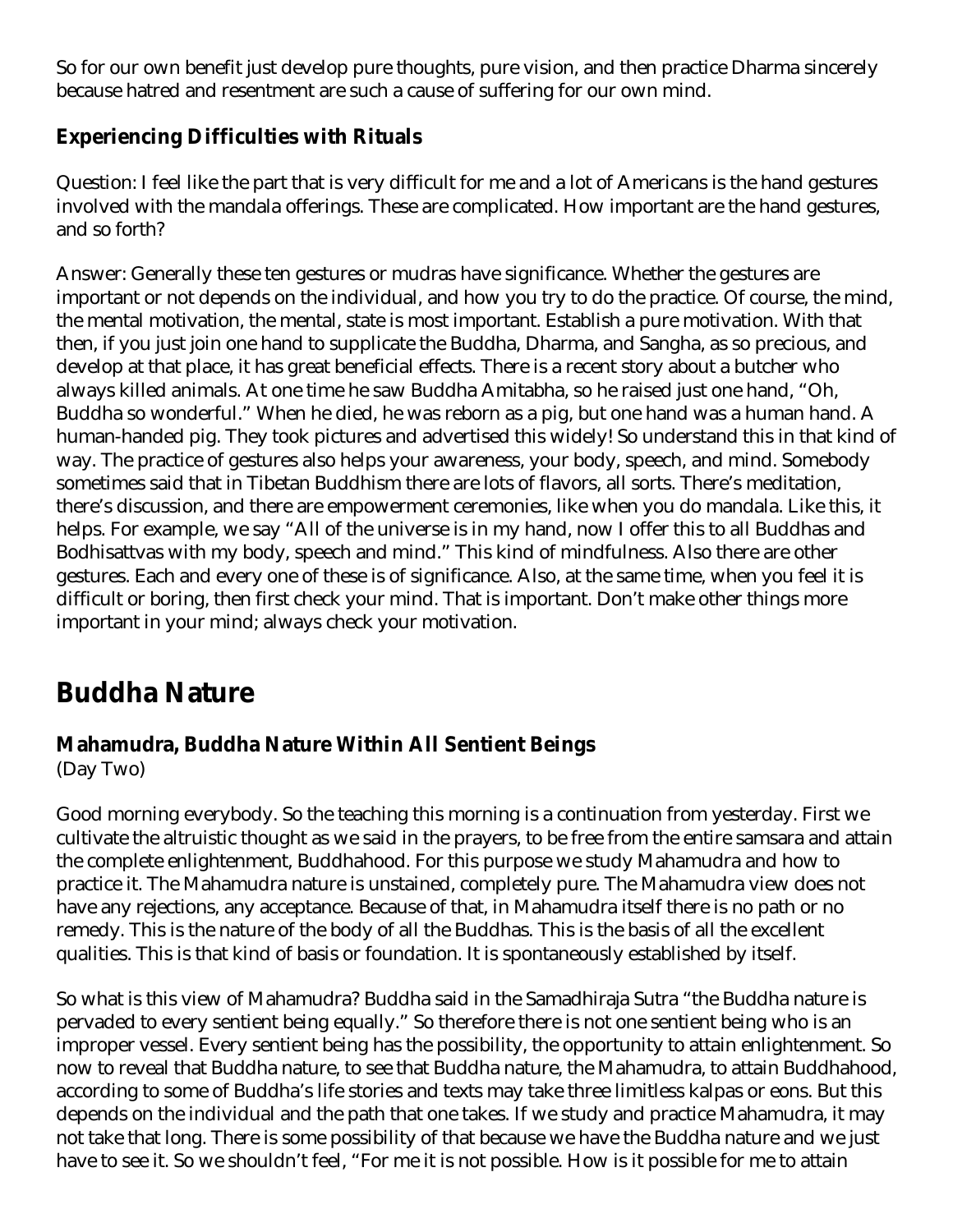Buddhahood?" We shouldn't be discouraged but rather build courage within ourselves. "I have Buddha nature. If I make enough effort, I have the opportunity, I can do it."

Distinguishing between Buddhas and sentient beings is like the difference between clean and unclean water. What does unclean water mean? The nature of water itself is clean, but temporarily there is some stain by some chemical that can be cleaned. That can be clarified through this meditation. Therefore in Dzogchen is mentioned, "One ground, two paths, one result." This means since sentient beings have the Buddha nature, the ground of Buddhas and sentient beings is equal. To reveal that we have to take or follow into the path, and study and practice. We have to make effort with dedication, interest, and reverence to this. So this is the real path that we have to take. Then when someone attains Buddhahood, there again is no difference between Buddhahood and sentient beings. So there is one result.

So when we look at our mind, we don't look outside of the mind. We don't look somewhere else. Rather we just look inside the mind at it. We just look at that. Just find that. So when you reveal that then revealing that is called "seeing the mind", the Buddha nature. So therefore when we do this study and practice, do it joyfully, with a deep feeling of being extremely fortunate. "I have these teachings here. The Buddha nature is within me." So look at it. It is as if Buddha nature has fallen into the swamp, so just bring it out of the swamp and wash it cleanly and that's it. There is no other place to get to.

#### **"I Think I Can"**

Sometimes when you hear descriptions of the Buddha, Mahamudra is called the body of all the bodies. In the sutra system, when you read the description of the Buddha's wisdom body, it is inconceivable and has so many attributes and excellent qualities. So you find "I don't even have part of that. How would it ever be possible for me to attain that?" So when you hear this kind of thing, don't get discouraged. Generally, there will be 1002 Buddhas coming to this world during this kalpa. When you study each Buddha's life story, each Buddha has a little different quality described. Some Buddhas have more sentient beings to train some Buddhas have less. Some Buddhas live a long life; some Buddhas live a short life. Some have a more expansive aura, and some have less of an aura. So sometimes we can think that even Buddhas have something different. Some Buddhas are bigger experts than others are!

This is all according to the relative state, the relative state of the sentient beings. For example, we say the big tree and the small flowers and can explain it in this way. In reality there is no difference. This is even mentioned in some prayers, "Even the smallest dust particle contains the whole universe; and that universe is not smaller, and the dust particle is not bigger, but perfectly just there, in the relative state." So like this when you read Milarepa's life story, there are a lot metaphors, a lot of examples, which clearly demonstrate how Milarepa, through meditation practice and actualization, realized the ultimate meaning. In reality there is no difference but in the relative state all these different things are noted. So therefore we as sentient beings should not feel discouraged. "Oh, I have so far to go." Because Buddha nature is within us we don't have too far to go. It is within us. It is just a matter of meditation, putting our energy into the practice.

Lord Jigten Sumgon mentioned "As when the sun rises from the east, ask 'Does it manifest all the heat from the sun?' It doesn't. In the morning it dispels the darkness, but there is not much heat there. But when the Sun comes closer and closer to the center [of the sky] like at noon, then with it comes all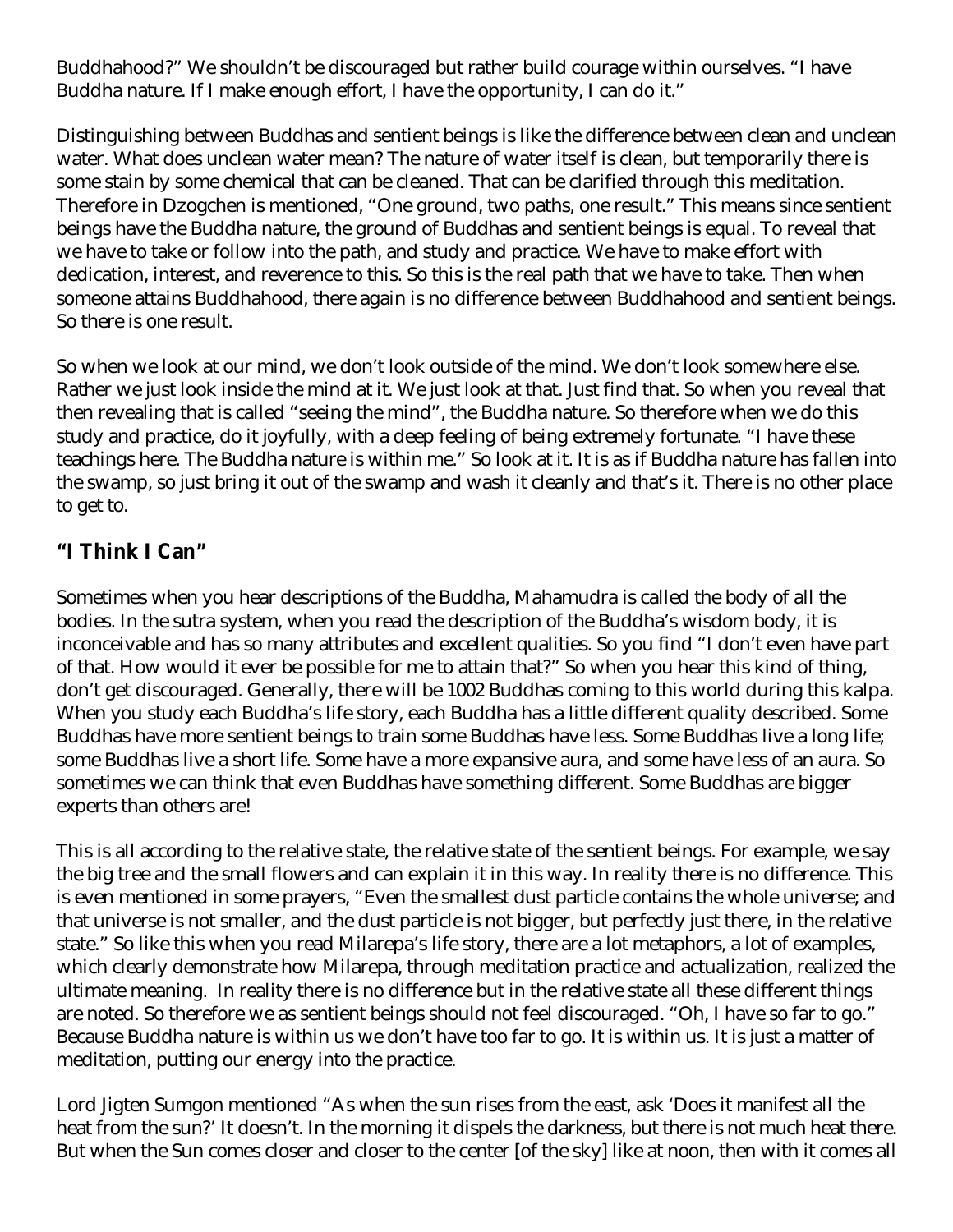the heat." So you may ask what is the difference between the sun from the east and the one at noon which produces all the heat? In reality, there is no difference. Both are simply the sun. Yet with the passage of time, it dispels confusion. Just see it. Then slowly, slowly, progress on the path and eventually it will just reveal all the qualities of Buddha. As the sun first rises in the east and then come to the noon-position and produces all the heat, so in that way we just meditate. We dedicate our life to meditation rather than say "I can't do this."

## **The Meaning of Sangye**

Lord Jigten Sumgon quotes from Milarepa's teachings and what the great yogi Milarepa said about the Buddha regarding the meaning of "Buddha." In Tibetan Buddha is translated into the word Sangye. There are two parts to this word. First, what is the meaning of 'San?' San means fully awakened. What does 'awakened' mean? Dispelling the two obscurations. What are the two obscurations? The self-grasping, called self-grasping self, and the subtle obscurations to the omniscient. These two are dispelled and one is as if awakened from the sleep of the ignorance. That's what Milarepa said is called 'awakened', 'San'. And 'gye' means blossomed, the establishment of that which is called the self-awareness. This self-awareness clearly blossoms with the nature of the primordial wisdom. He said "I'm Mila; this is called the Buddha 'Sangye'". So we just need to dispel our delusions, the grasping to the self. We need to dispel the misunderstanding of the self to be something that exists independently and come to an understanding of that which does not exist inherently. So realize that nature. Awake from this ignorance, that kind of seed of the ignorance and realize your own nature of mind. Let the wisdom blossom. So that's called "Buddhahood," which everyone can accomplish.

Milarepa is such a well-known master. He is known everywhere these days. Milarepa's life story can be found in many languages and everyone appreciates and admires Milarepa's life and what he went through to accomplish his realization. Before that historically we have the example of the Buddha, and now more recently, Milarepa. [Khenpo: Compared to Buddha, Milarepa is more recent, isn't it? Even though Milarepa lived 900 years past!] So there is no controversy about Milarepa's life story. Everyone accepts it and takes it as an example, what Milarepa said, what Milarepa did. So this is what he said.

Even through your own experience, when you look at your mind, you can see it. It is not far. It is within you. This is not a fantasy, rather it is actual. That mind, when you look at it, is free from all the boundaries and is free from all the identification. At that level there is no subject and object, no me and you. This is empty of others and myself. There is no self-grasping, no fixation. Therefore it is called beyond the duality; it is free from duality. Like the sky of the east and the sky of the west, there is no difference. The sky is of one nature. That nature of the Dharmakaya is within every individual. Everyone has this. We just need to reveal it.

Take the example of a clay pot. The inside of the clay pot has the nature of the sky. Also when the clay pot is broken, that inner space is no different from the space on the outside. So that is called "the breaking of the clay" and is like being awakened fully. You break the clay pot of self-grasping and then you unify your mind as the Dharmakaya. This is what fully blossomed is and this is what Milarepa is saying. So Dharmakaya is all pervading or as limitless as space or the sky.

So realizing that is called emptiness. Yet it is not a mere vacuum. We have to put so much emphasis on the compassion, which is not so easy. It is not just a mere emptiness. Compassion is so important. In Buddhism, wisdom and compassion are the most important essence of the teachings and are that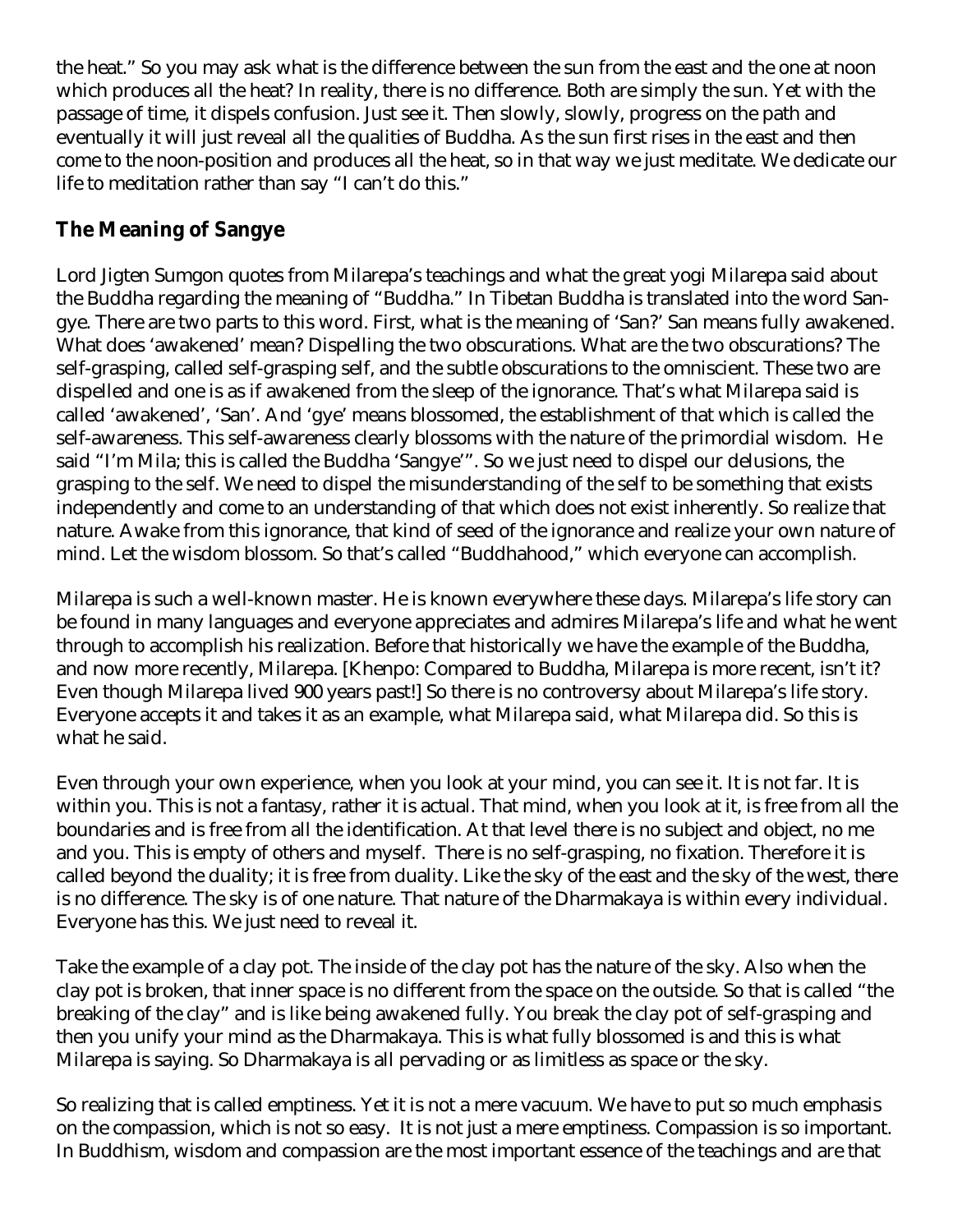upon which we have to place emphasis. Therefore it is called the "inseparable nature of the emptiness and the compassion." Where this emptiness permeates, there should be great compassion. Where this great compassion pervades, there should be wisdom, the emptiness. So to see the nature of Mahamudra, the nature of the mind that dispels the duality of the conceptual thoughts, Lord Jigten Sumgon said, "If we have not dispelled the cloud of the conceptual thoughts, the stars and planets of the wisdom will not rise." So therefore to make sure that we see the all-pervading space of the wisdom mind, dispel the cloud of the conceptual thoughts. So when we can do that, when the clouds of the duality of the conceptual thoughts are fully dispelled, then that is called Buddha, that which is within us.

#### **Outer, Inner, and Ultimate Refuge**

This fresh, emptiness awareness, the mind-as-such, contains the ultimate refuge, the Buddha, Dharma, and Sangha. When we study about refuge, Dharma Lord Gampopa said that one could differentiate between the outer refuge, the inner refuge, and the ultimate refuge. The outer refuge regards the historical Buddha to be the one who taught all the perfect teachings, the Dharma to be what he taught and what we study and practice, and the Sangha to be the followers of that precious Buddha Dharma. This is called the outer refuge. Also we could say that the lama, the highly accomplished lama, is the outer refuge. The lama's body is called the Sangha, the lama's teaching is the Dharma, and the lama's wisdom mind is the Buddha.

Then the inner refuge is within your being, within your mind, the mind that is aware and knows right and wrong. That is still a kind of Buddha. If you have studied Buddha's teachings, that "this here is right", and that "this there is wrong", seeing that is the Buddha. And application of that teaching is the Dharma. When you are applying the teachings and purifying the negative thoughts and enhancing the positive thoughts, then that action itself is the Sangha.

Regarding the ultimate refuge Lord Jigten Sumgon said that it is the all-pervading nature of your own mind, which has been pure primordially, from begginingless time, and which is completely pure by itself. That is what is called the "uncontrived" or "unfabricated" nature. We shouldn't fabricate what that means! The unfabricated nature of the mind that Buddha fully accomplished that Buddha nature is within you. So that's the Buddha. And all the activities and manifestation from that are the Dharma or the radiant qualities of the Dharma. And that which is within the nature of that perfection is the Sangha. So there is no separation, the Buddha, Dharma and Sangha. They are explained in different ways, but their nature is one. That's the ultimate nature. So that ultimate nature of Buddha, Dharma, and Sangha, the triple-gem, is within us. So in that way we understand the relative and ultimate levels of the Buddha, Dharma, and Sangha. In Mahamudra all three are just there.

The Dharma Lord Gampopa also mentioned this ultimate refuge or Vajrayana refuge when he said, "When you realize the total nature of your mind that is called Buddha. In such a state, there is no separation between meditation and post-meditation. When you realize the inseparable nature of the meditation and post-meditation, that is called Dharma. Within that, without separation, the manifestation or display of all the activities for other sentient beings without any self-interest is the Sangha. Within that, any action you perform that is for the benefit of others is called the Sangha." So that is the meaning of the Buddha, Dharma, and Sangha, from the absolute sense of meaning of the refuge.

### **Mind "Free-From-Elaboration"**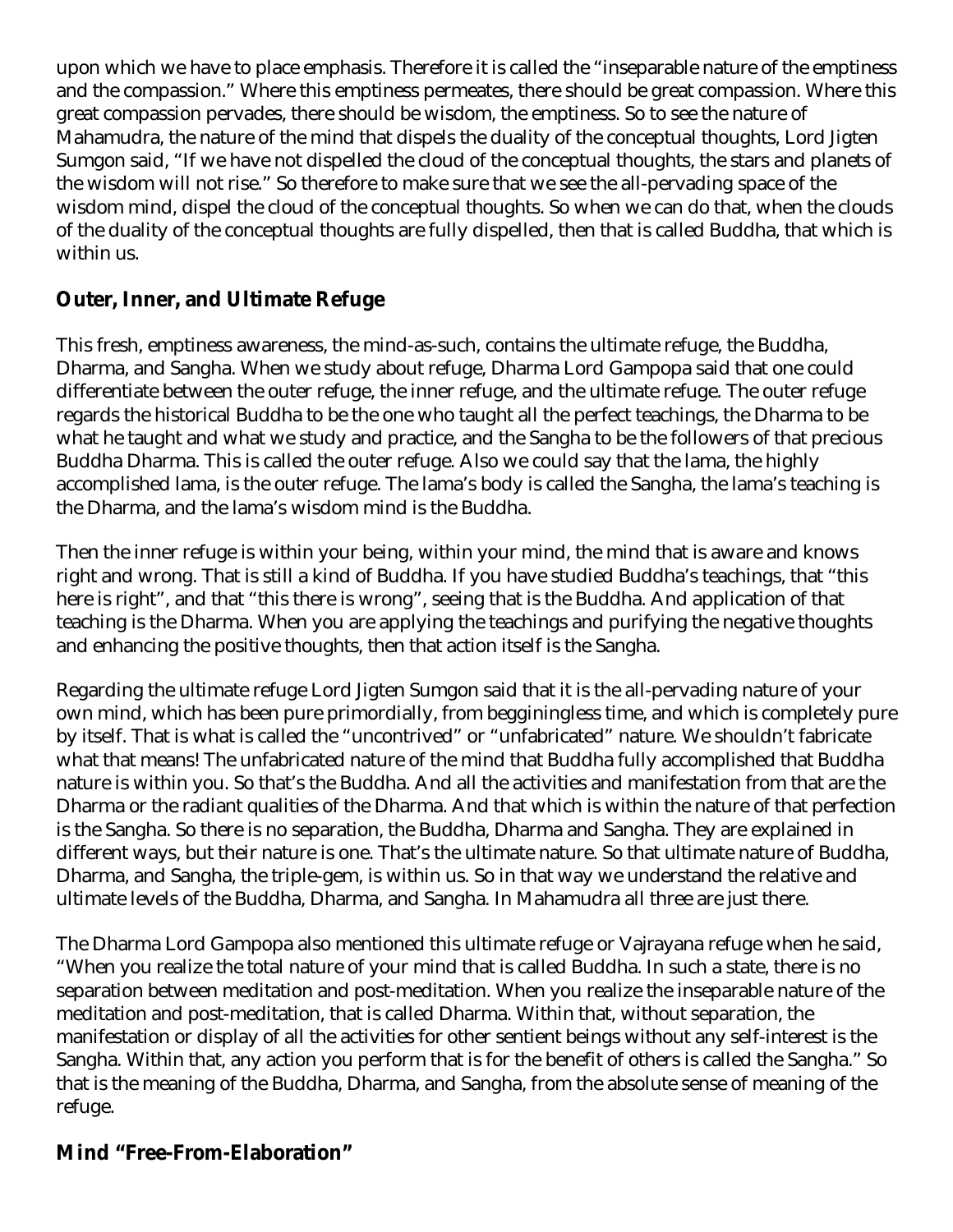Then we come to what is called the "mind free-from-elaboration" or "unelaborated mind." That is basically Mahamudra. What does that mean? Sometimes the mind is free from all elaboration. It is an unelaborated mind. So actualize that state. When you think about this and then think about that philosophy and then look at your mind you feel, "How busy my mind is, one thought after another." Sometimes you feel it is not possible for you to achieve the "unelaborated mind" or be free from elaboration. "My mind is elaborating so much!" Sometimes that may make us get discouraged or depressed. We don't have to worry about that. This doesn't mean you don't think at all! Rather what it means is "don't follow after the thoughts." A lot of thoughts may arise. But when they arise, then they dissolve. Don't elaborate the first thought when you get it. If you elaborate the first thought then it describes and comments on this and that, and this is called "making elaborations." If you don't make any commentary on the first thought, just let it rise, let it dissolve, then it is called "free from elaboration." So that means you don't press the thought, you don't chase the thought. Just let that rise, let that go, and sustain your mind in the Mahamudra State. That is called actualizing the "unelaborated mind."

Sometimes, in discussing this and providing a lot of explanation on it, then that kind of adds to the confusion. What happens is that first you understand it, the unelaborated nature, and then you add a lot of elaboration to it!

# **Progressing in Practice**

### **The Four Yogas**

When one studies Mahamudra in detail, particularly when considering practice, one is introduced to what are called the "Four Yogas" or four stages of meditation in Mahamudra. They are the onepointed yoga stage, the unelaborated stage, the one-taste stage, and the no-more-meditation stage. How does one identify the first stage of yoga, the one-pointed stage of yoga? When we achieve shamatha and establish calmly abiding well then at that time you can see your thoughts. At that time you can identify all your different thoughts because mind has become so calm and fine, enabling you to do that. And in that state, as you see your mind, that is called the one-pointed yoga stage.

After that, when that is well established, then as any thought arises, you just see it. Any conceptual thought that arises has no any essence. There's no essence at all. So to see that nature that has no essence at all is called "uprooting the thought." There is nothing to follow. And that realization is called free-from-elaboration or the unelaborated state. That's like the ocean and the waves. The waves may arise constantly but just each moment that they arise, they also dissolve into the ocean. A wave doesn't go to any other place. So like that, thought arises within the mind and dissolves into that, without elaborating that.

#### **Distinguishing Between Practice and Non-Practice**

There is a difference between the ordinary person's thought and the one who actualizes this state. The ordinary person gives rise to thought and then follows after the thought and then follows after the next thought, and goes on and on with this. But for the one who actualizes this state, this teaching, when thought arises, then that thought is liberated. There's no longer anything to follow. The individuals are similar with respect to the arising of thoughts. The difference between the practitioner and the non-practitioner is with regards to the elaborating of thoughts.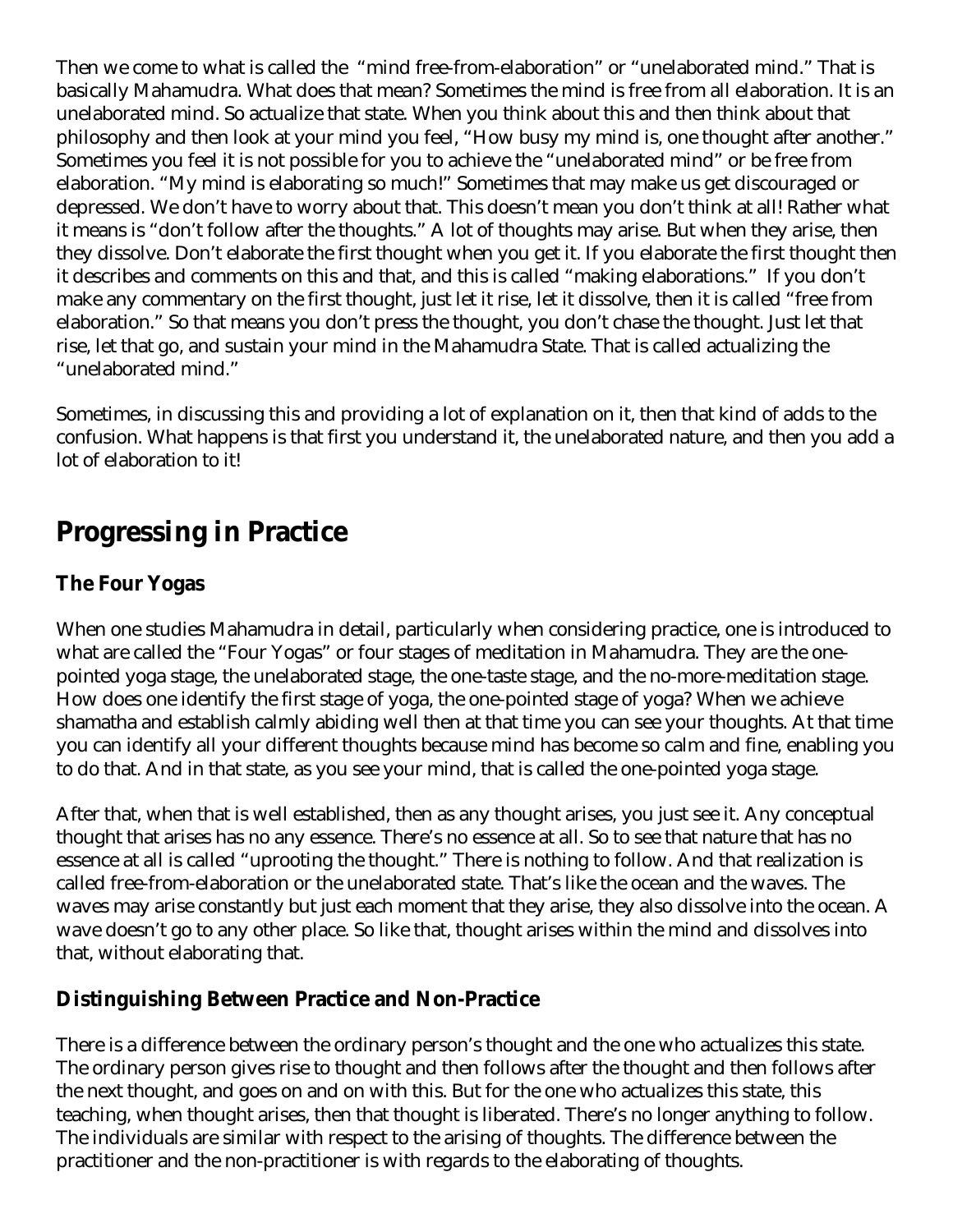So when we have actualized this state, the unelaborated nature or state free-from-elaboration, then we don't follow after thought. And when we don't follow after thought, then we don't create karma or the seeds of karma. It is just like a bubble that arises in water and then dissolves. And when we have not actualized this state then, as an ordinary person, we create all the karma. We can also take the example of grass. The grass is like a thought. If the grass root is inside the ground, it will keep growing; but if you uproot the grass, then the grass cannot grow. Because it is uprooted, it ceases. Similarly, if all the thoughts arise, but you don't chase these thoughts or elaborate them, then they just cease. Each thought doesn't go far.

When we maintain that meditation all the afflictive emotions or negative thoughts, the so-called called conceptual thoughts, arise and dissolve in the Mahamudra State. And when we don't have this meditation practice, then this activity creates all the habitual tendencies, one after another. The habitual tendencies are called "the elaborated thoughts." So it's very simple in one way, you just need mindfulness. In Dzogchen it is said, "When you have the strength of sustaining the awareness and awareness is everywhere to be found, then no conceptual thought can do anything." If we don't have that kind of mindfulness to sustain that awareness, then we follow after our thoughts. And as this way of being becomes habitualized we are engulfed in the filth of the habitual tendencies. We just repeat them one after another and we are enslaved by these thoughts.

### **Fanning the Embers of Practice**

As a beginner practitioner, sometimes we see our thoughts and elaborate them. And when we lose our mindfulness, we cannot do the practice. So it is a matter of stabilizing the practice. When we stabilize this meditation then every conceptual thought that arises can be liberated. To liberate means to "not follow after the thought." Liberate into Mahamudra. So when we get a first glimpse of Mahamudra realization, then when smaller thoughts arise, we can liberate them. Through Mahamudra we can see their nature. But when a strong thought arises, then it may be difficult to accomplish this. A strong thought may appear to be like concrete, difficult to handle. So this is just a matter stabilizing the practice and enhancing it.

In some respects our practice is like a fire. When the fire is of a small magnitude, like incense fire, that has strength to only directly burn something small like a strand of hair. It doesn't have the strength to burn a tree. But it has the strength to burn a piece of paper or a hair. Now if you enhance that same fire, make it larger and larger, then that same fire can be so fierce that it can burn an entire gigantic tree. There is not any difference between that which burns and engulfs the giant tree and that which burns the strand of hair. Both are fire. It is just a matter of building strength. So first we need to get the confidence through these instructions. First we get the confidence in the instruction which is without any lingering doubt. Then by achieving the confidence we accomplish the stabilization of the practice. And in that way all these negative thoughts can be deleted or demolished.

In Mahamudra practice, when we see the nature of Mahamudra, the mind as-it-is, at that time there you will see the special quality of the Dharma teachings. You will see exactly how precious these teachings are. You will see how the Dharma works and how this simple looking at mind, this single method, causes one to become free from all the delusions and to achieve all the excellent qualities. It is due to our previous virtuous deeds and the gathering accumulations of great quality of virtue that we have obtained this precious human life. All of our suffering and happiness are the result of nonvirtue and virtue, respectively. All the virtues we are experiencing, all the good qualities and the happiness are due to the virtuous actions. All of the suffering that we are going through comes about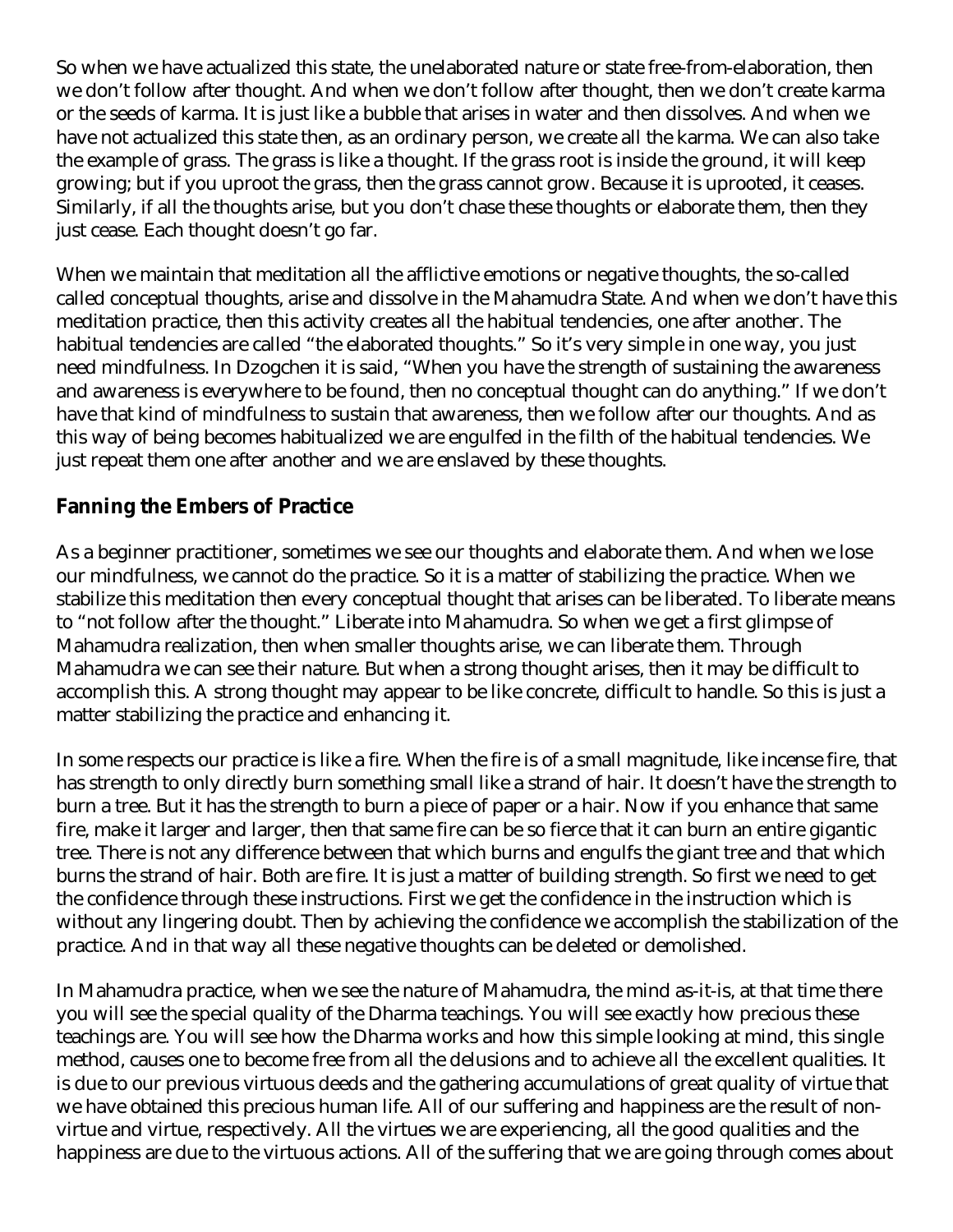due to the negative thoughts and actions, and the non-virtues. So see that nature, and realize that as a beginner we need to tame our mind by ourselves. Don't just follow along with the bad habits. Tame your own mind, if anything, because the future, your very next life, depends on this life.

### **Sustaining Mind, Free from Acceptance and Rejection**

Whether we caste our life into the hell realm or into the higher god-like realms, we have the ability to determine this right in this life's hand. So look at that nature and remember that "just as I need peace and happiness in this life, definitely I will need peace and happiness in the next life." So by knowing that, by having this wisdom, as a beginner, we have to make effort, we make such a great effort. Then once we have habitualized or trained in our minds, then in Mahamudra practice it is said, "Free from acceptance and rejections." Even if a bad thought comes, don't feel bad about that. Even if a negative thought comes, don't feel bad about that. Just let it transcend into Mahamudra without aversion. When good thought comes, don't attach to that either. Let that be transcended into Mahamudra. So that is called "sustaining the mind, free from rejection and acceptance." So this all depends on the individual and how accomplished you are in your meditation practice.

### **Bringing Suffering and Confusion to the Path**

So when we come to this kind of practice and when you are well established in this meditation practice, then everything can be carried or used as a meditation practice towards enlightenment. Suffering can also be used as the path towards enlightenment. At that point, suffering is no longer just suffering. There is a joy. At the beginning suffering and happiness are very concrete. They are very solid. Because suffering and happiness are a mental perception, once you learn, once you study, and once you practice, and you keep on doing this, more and more, you see that all phenomena are just a manifestation of the mind. Then suffering no longer has only the nature of suffering; it has the nature of joy. Non-virtue is no longer just non-virtue; it can have the nature of virtue. So all these things that we believe are faults or mistakes can be transformed or can be seen as good qualities. Therefore that's called all the "confusion, error dawns as wisdom."

This is the quality of Mahamudra. Mahamudra has such a great quality. The nature of everything in samsara can be seen as possessing the perfect qualities of the Buddha. So to do that first establish dedication and confidence and then simply put effort into sustaining that through mindfulness. Mindfulness is the key to carrying all this onto the path.

### **An All-Inclusive Practice**

When we practice Mahamudra meditation that contains all the other subjects that we have studied and have talked about. All are contained therein. When one has this awareness or the primordial wisdom, which is Mahamudra, then right there is the presence of the Buddha, Dharma, and Sangha. The glory of the Buddha, Dharma, and Sangha is right there.

When we have Mahamudra practice, this is the ultimate Bodhicitta. Right then and there one has Bodhicitta and all the peace and bliss.

In the Hevajra Tantra it is mentioned, "Mahamudra meditation practice contains the recitation of the mantra." When we recite or repeat mantra it is in order to transform our ordinary thoughts into the Buddha's speech. And when we visualize ourselves as the deity it is in order to purify our ordinary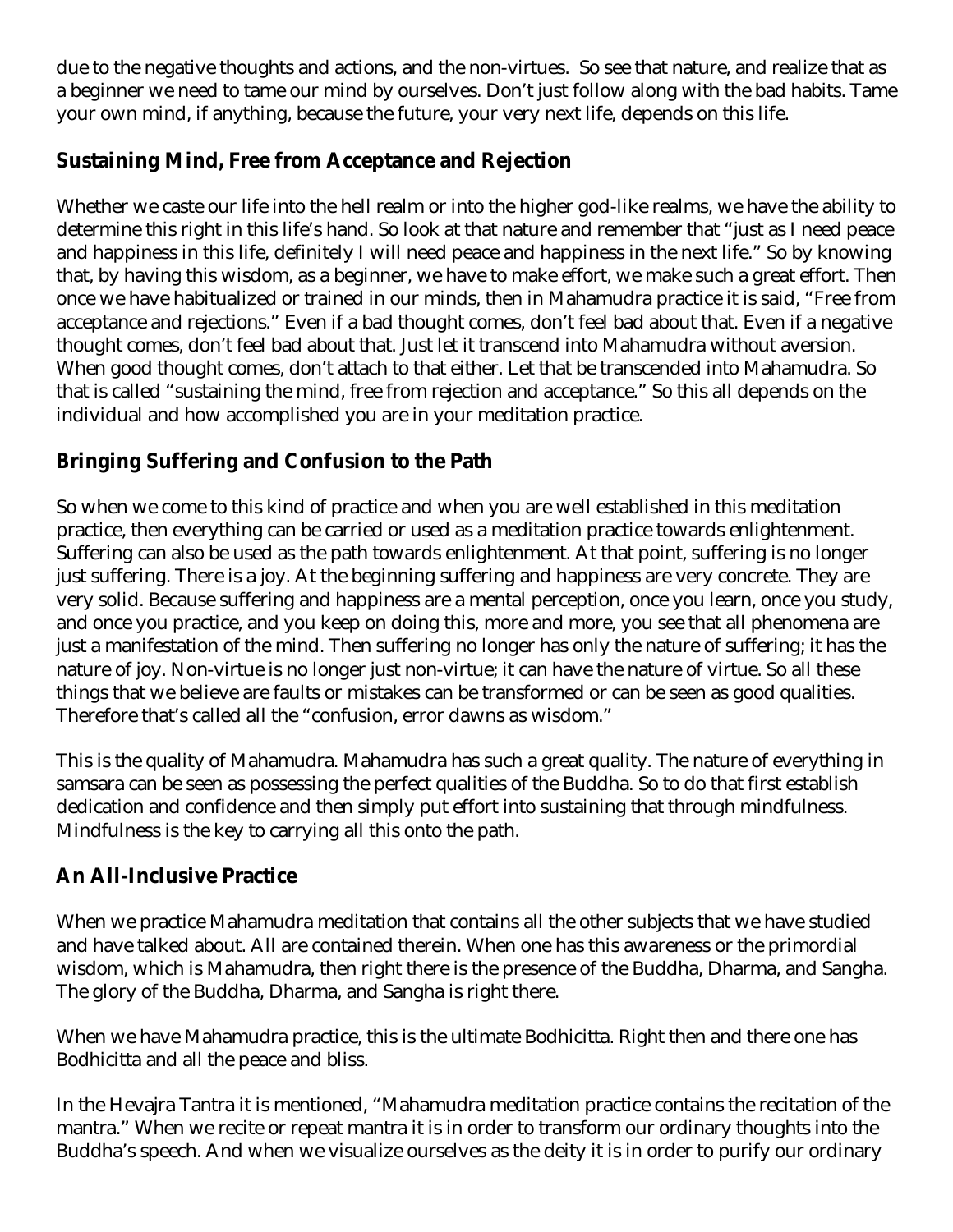body. To release attachment to this ordinary body we manifest into the yidam or Buddha's body. And then to transform our negative thoughts or deluded thoughts we meditate in Mahamudra. So we do this type of meditation with body, speech, and mind to free from the cause of suffering and delusion. So when we recite any of the mantras and visualize our body as the yidam and transform things, it is similar to Mahamudra. Therefore if we have the Mahamudra State all of the time, included right there is the full presence of the enlightened states of the body, speech, and mind. That's why it is called, "This is the mantra recitation."

It is said, "This is the hardship, this is going through hardship." Why do we say "going through hardship?" Our negative thoughts, afflictive emotions are so difficult to purify and to get rid of. To do that we have to work hard. That's called going through hardship. But if we have Mahamudra practice, the Mahamudra meditation, within that no negative thoughts exist, so therefore it is called "This is the hardship practice." So in fact this does not mean you go through painstaking hardship. Rather it supercedes the hardship practice. When you have Mahamudra practice that substitutes for hardship. So you don't have to experience hardship when you have Mahamudra practice. But when you don't have Mahamudra practice, then you have to have hardship. So basically you have to renounce things to attain enlightenment. What is renounced? The negative thoughts. So when you have mindfulness on the meditation of Mahamudra, then that's the hardship.

So to purify everything, the outer, the inner, and the ultimate, and to actualize the ultimate nature, there are the Vajrayana meditation practices. With regards to this outer dimension or this outer world, to transform that, we visualize the outer mandala, the Buddhafield of enlightenment. Then, in order to purify our perception of all sentient beings, including ourselves, we visualize all as the deity. And finally to purify our negative thoughts, we meditate on Bodhicitta and Mahamudra. So when we have the Mahamudra practice, these are all included in that state. Through Mahamudra practice, we accomplish not only the ordinary achievements or ordinary siddhi; we can achieve the ultimate siddhi, Mahamudra Dharmakaya.

By reciting mantra we transcend the duality of our experience of sound. Guru Rinpoche mentioned, "The purpose of reciting mantra is to see or understand all sound as emptiness, as non-dual with the emptiness. That is why we recite the mantra of the deities." Similarly, with our visualizations, we visualize everything as vivid and empty. Everything is there, yet it is insubstantial. So when that kind of understanding and experience is present in the practice, we transcend the duality of the grasping and fixation. And that is called purification.

There is also a practice called "fire puja" or fire ceremony. The fire ceremony involves the actual burning of things in a fire during the ceremony. Why does one burn things? The true fire ceremony is the burning of delusions in the fire of wisdom. When we burn our delusions and our negative thoughts in the fire of wisdom then there arise "the four activities." Through the four activities we can burn all the negative thoughts.

First there are the "peaceful activities." Through the peaceful meditation we calm and pacify the negative thoughts. Next there are "power activities." When we overpower our negative thoughts by the meditation of Mahamudra that automatically overpowers other beings too. We can exert influence on others through wisdom and compassion. The third category is called "increasing activities." So when we enhance our Mahamudra practice then we can increase the ability of the meditation to purify, to eliminate, or to realize the nature of the afflictive emotions, and see their nature as wisdom. The fourth category is called the "wrathful activities." Through the power of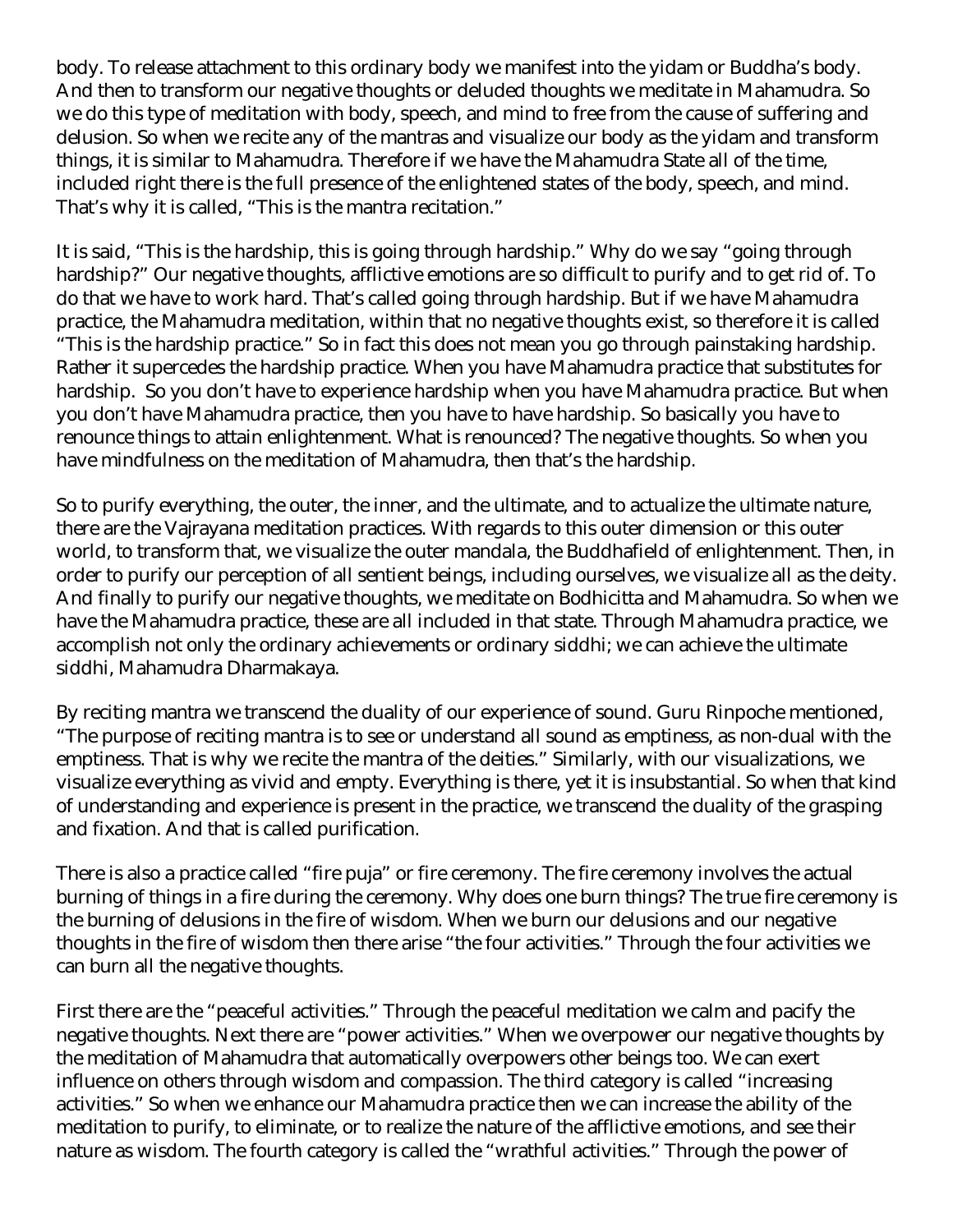Mahamudra itself, just as soon as a negative thought arises, at that very moment, by the power of Mahamudra, negative thoughts are vanquished. Mahamudra just suddenly kind of destroys or uproots the negative thoughts. Through that we can manifest activities to others to also demolish the delusions of others. So that is what is called fire ceremony.

So therefore, in a nutshell, all of these practices are included in the mind. This is how our mind can stand right where it is, how the mind can be sovereign over the whole world or the entire universe through the meditation of Mahamudra and thereby achieve all the excellent qualities.

We can go deeper into the meaning of the mandala meditations. The idea of the mandala is that it is like the whole globe or like a country or like a family and that the principal deity is like the leader of the country who at the center rules the entire country. Globally speaking, the United Nations kind of takes care of the world internationally. Or, more locally, in the family, anyone who is more powerful in the family rules that family. It is that kind of idea, which is built into the mandala. For example, in practicing Chenrezig, the great deity of compassion, whether of the 1000-armed or 4-armed form, we visualize that the whole universe is Chenrezig's mandala and that Chenrezig is at the center surrounded by the four Buddhas.

We meditate with the sense that the entire universe is outside. Actually it is all contained within our body. Our body includes the five afflictive emotions. The negative thoughts of the body are the five Buddhas, the five skandhas are the five female Buddhas, the eight consciousnesses are the eight Bodhisattvas and the eight objects of the eight consciousnesses are the eight female Bodhisattvas. They have that nature. It is not literally that. But the nature of these is the five Buddhas and eight Bodhisattvas. Or sometimes we say six afflictive emotions. The six afflictive emotions are the six Buddhas in the six realms, which are within our body. Then in the mandala we build 1002 Buddhas. When there are any of these, for example, the five Buddhas, the eight Bodhisattvas, or the six Buddhas, or the five female Buddhas or the eight female Bodhisattvas, each individual one has significance. They each have meaning with respect to the transformation and purification of our own thoughts and the duality, which we are subject to.

All of these kinds of thoughts are to benefit all sentient beings. Within the mandala there are four gates with one in each of the four directions. These four gates symbolize the four activities: the peaceful activities, the power activities, the increasing activities, and the wrathful activities. So each and every one of these activities can be utilized to purify our own negative thoughts as well as to benefit all sentient beings.

One may briefly look inside our mind with respect to how to use these four activities to purify our delusions. Through the "peaceful" means we are gentle to ourselves and to our thoughts. We uplift ourselves, bring joy, and in that kind of way peacefully purify negative thoughts. And then there arise some other kind of negative thoughts, which have a little more strength. They are kind of going here or there, you need a little more power to control then. Wisdom will transform your thoughts. When we utilize this "power" activity to purify our thoughts, then that quality itself "increases" activities to purify all the delusions, negative thoughts. And in the case of the "wrathful" activities or insights, sometimes our mind is so arrogant that it enslaves you. At that time use the power of the wisdom to directly penetrate its nature and destroy that. So we have to use these four activities to purify our inner negative thoughts.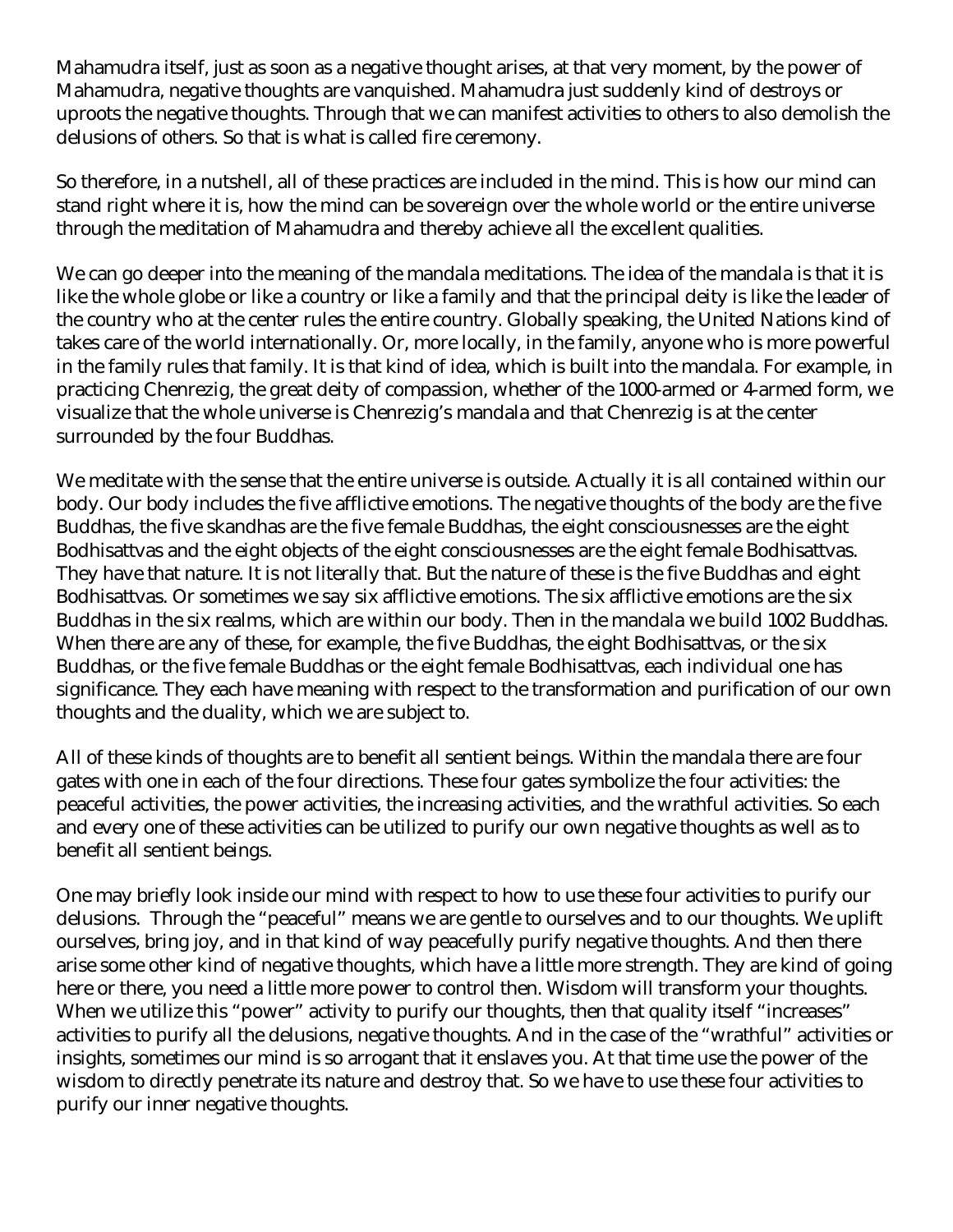When we can do this successfully in our own mind then from that we can manifest benefits to other sentient beings. We may manifest the activities in a peaceful way. Then through power and expressing and increasing the activities of all that is good we can increase all the virtuous deeds and bring forth wisdom, compassion, peace, and glory. Those who have difficulty with respect to responding to peaceful means need wrathful actions. These wrathful actions come directly out of compassion. These are called "the four activities."

We can also relate the four activities to conventional or relative and absolute states. In the relative state it is like in a country. All of these activities are necessary in the ruling of a country. People have to have some kind of peaceful activities. When they don't listen to that we need some slightly more powerful activities, through the laws. And when that is going well, they need to increase the activities. And then, even with the law, some people may not follow them so we need policemen at the intersection, the wrathful activities. They are there to say, sometimes rather forcefully, "You are acting against the law. You are supposed to do this and that what you are doing is against the law." So even in the ruling of a country the four activities are there. And to rule our inner country, the country of the mind, we also need these activities.

There are also the four guardians who represent the four immeasurable thoughts of the immeasurable loving-kindness, compassion, joy, and equanimity.

Through this all when we manifest ourselves as one of the principal yidam deities then when we wear clothes it becomes an offering to the deity. You offer it to the deity. Regarding clothes, you have no attachment at all so you just make an offering. When you eat or drink that is also an offering to the deity. Rather than attaching to that and attaching to the taste you just make an offering. So this is to help destroy all of our self-grasping and ignorance.

As mentioned earlier with respect to the space within and outside of a vase or clay pot, break the boundary of the vase or clay pot. Destroy that. Expand the mind, and see it as the Dharmakaya, inseparable, like space.

When we do these practices then the aspiration prayers are very important. All of the Buddha's activities to benefit all sentient beings, infinitely, unceasingly, are because of the immeasurable aspiration prayer of compassion, Bodhicitta. We have to make the aspiration prayer and cultivate the motivation of compassion and the other four immeasurable thoughts. Bodhicitta is the principal cause by which to display the infinite activities and unceasing activities of the Buddha to every sentient being. So through that aspiration prayer we establish the Buddha field or the place where the Buddha abides.

So when we go through all of these studies and practice this we should understand that Mahamudra contains all of this. Mahamudra is the foundation, the ground from which everything manifests, like space. Because of space, there manifests all the planets. If there were no space, then there would be no basis by which to manifest all the planets. Likewise Mahamudra meditation practice is the foundation, the basis by which to manifest all these activities, the mandalas, and the Buddha fields.

These teachings were all taught by Buddha and it is through that great wisdom and compassion that we study and practice. These teachings are scientifically proven, whether directly or indirectly. There are so many teachings that describe the way step-by-step and are true at the individual level such as the "nine yanas" or the "three yanas." And each so-called yana or vehicle, whatever someone may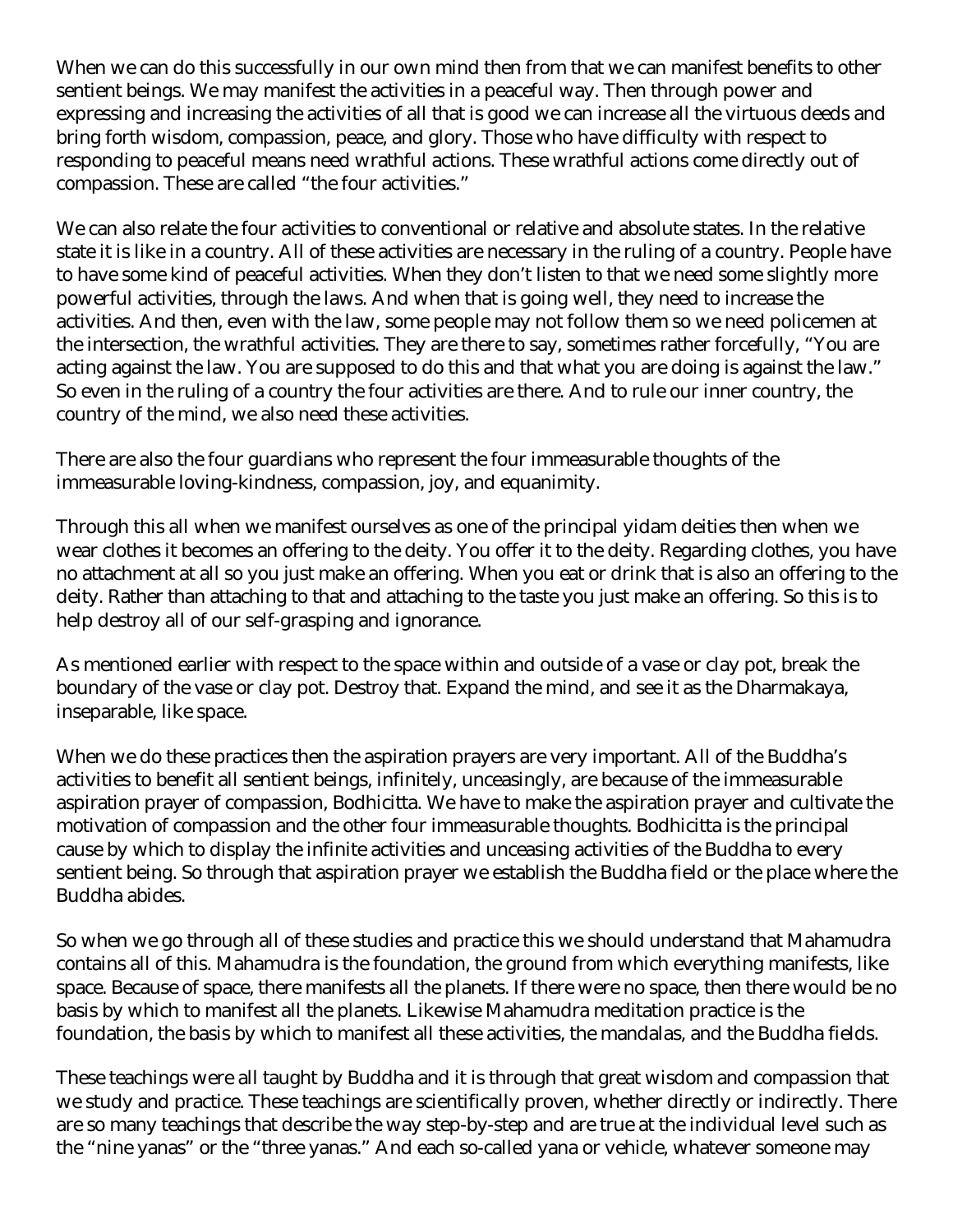choose to study, that practice is true for that person. But that doesn't mean there isn't any place higher to go. That doesn't mean there is nothing further to actualize. So go to the higher step of Mahamudra realization.

### **The Three Kayas**

Earlier we went through how the Mahamudra practice has all the other practices in it, including mandala offering, the fire ceremony, mantra recitation, and so forth. All that is present in the moment of the Mahamudra practice, in one moment. In this very moment, all this is there. And likewise, in the very moment of the mind in the Mahamudra State there also is present the three Kayas, Dharmakaya, Sambhogakaya, and Nirmanakaya. Dharmakaya is the ultimate, realization wisdom, and Sambhogakaya manifests from that wisdom in the special body called "enjoyment body." And from that Dharmakaya state manifests the "emanation body" to benefit all the sentient beings. All three of these bodies, kayas, or forms are in that very state of mind. The mode of abiding where nothing exists is the Dharmakaya. In the mode of abiding where nothing is identified is the Dharmakaya. From that state, when all the thoughts and all the Buddha's qualities manifest unceasingly this is called Samboghakaya. And these two are inseparable. The inseparable nature of these two is the Nirmanakaya, the emanation body.

Everything arises from within emptiness. Within emptiness, the emptiness nature is Dharmakaya. Through and within that emptiness, everything manifests, anything arises, and everything is Sambhogakaya. That arising and emptiness, their inseparable nature is the Nirmanakaya. It is our mind that does that. What if someone asks, "How do you know that, what is the source of that?" There is a quote from Buddha in the tantra text called The Non-Duality All-Victory Tantra Text which mentions, "The unborn nature is Dharmakaya, that unceasing is the Samboghakaya, and that which abides nowhere is the Nirmanakaya." So this is what the Buddha taught, this inseparable nature.

Even in the Heart Sutra [Which is popular everywhere, isn't it?] it says, "Form is emptiness." This is the Dharmakaya. It also says, "Emptiness is form." This is the Samboghakaya. And then "Form is no other than emptiness" is the Nirmanakaya. And we introduce this into the practice and understand that they are not separate from each other. They are a non-duality.

So this is a meditation practice that acts as instruction and causes for your understanding. When you understand, it is also important it to put into practice. This should not just remain intellectual. You must bring it into your heart. [Khenpo: This is my commentary: In the West we say mind is in the head. In the East we say mind is at the heart. So I thought of something. Perhaps the brain is the office of the mind and heart is the home of mind. A good compromise isn't it? Meditate here (heart) and analyze here (heart.) So Rinpoche is saying when you have understanding here (in the head) bring to just to the heart and practice. ]

### **Practice and Establishing the View of Clarity**

Now there is also self-awareness, a self-clarity. Looking at one's mind one sees nothing. There is nothing. Self-awareness, self-clarity means that there is nothing to see outside of that, outside of your mind. Look within you mind. That nature has to look at that nature, self-awareness, and self-clarity. First just get a definite understanding.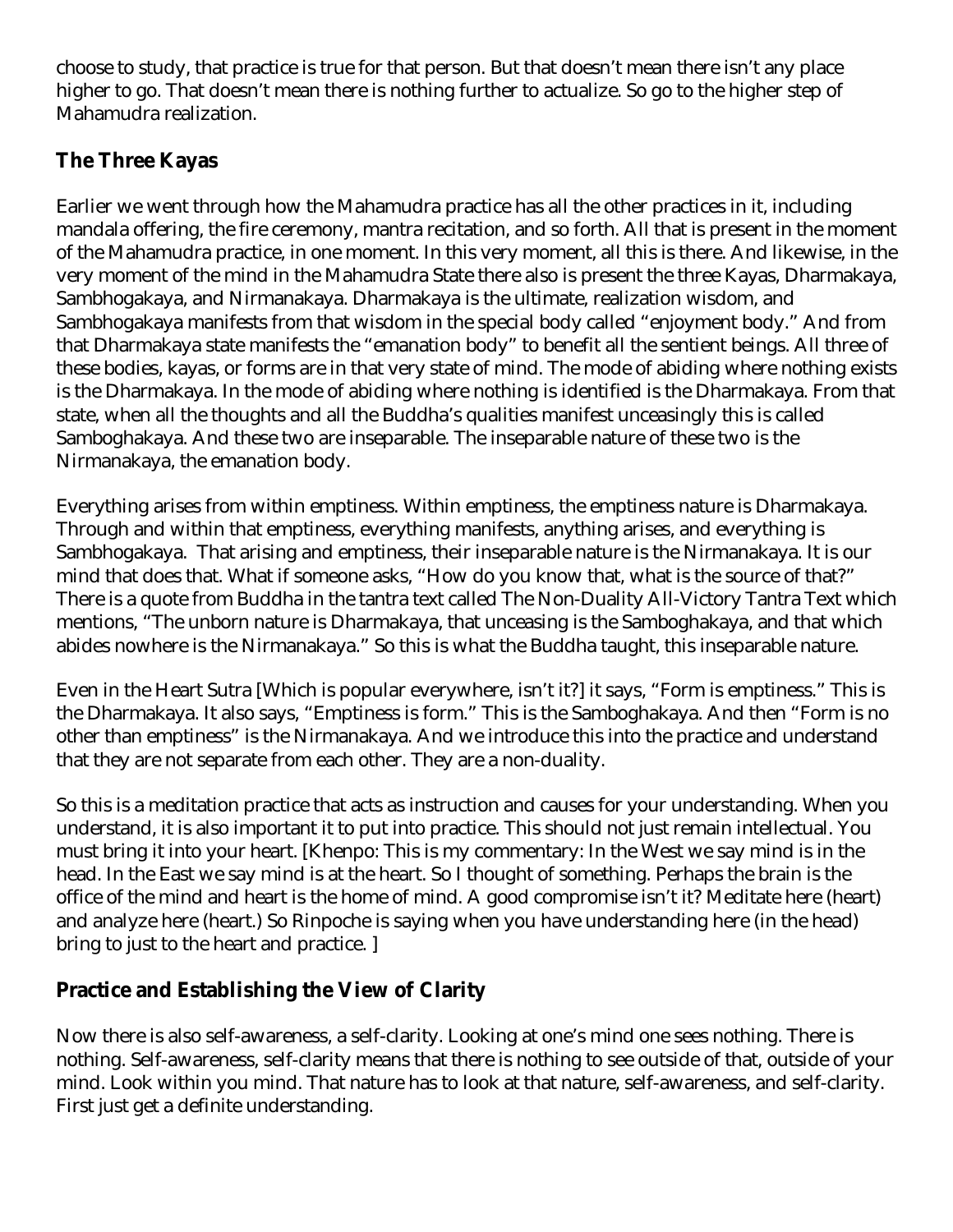Now in order to actualize that there is the calmly abiding. In the calmly abiding there is instruction on calmly abiding with support and without support. With support or without support, whatever you may be practicing, the method is to bring the mind into the right place, calm, peaceful, and in harmony. Basically, calm means harmonious. Our minds are very harmonious, possess clarity, and are in a peaceful state. Then at that place there is a great opportunity to see how it is when your thought arises. So when thoughts arise, look at that nature or when no thought arises, look at the mind. But "looking at the mind" is a thought. When thought arises, "looking at the mind" is a thought. So look at that nature. When you look at that nature, there is nothing to identify nothing to chase. Basically there is no essence. There just isn't any kind of substantial thing to hold on to. Realizing that is called "liberating" or "to liberate." So you see the nature of the liberation of the mind, and when the thought arises, there is nothing to hold on to, nothing to chase, and nothing to express. Realizing that, the penetrating nature of that, is called special insight.

With the special insight itself there is nothing to see, nothing to objectify, nothing to project. There is no projector, no projection. That is what we may experience through our meditation. And that is the kind of process we go. First we establish the view; we get the view imbued with certainty. Then that view of Mahamudra is sustained through meditation by the mindfulness. And finally, where the meditation is sustaining that view and enhancing the experiencing of realizing that, then that conduct is called the virtuous actions, free from all the non-virtues. This is called "increase or progress in the practice, step by step."

So first you must establish the view. When you establish the view there is nothing to hold on to, nothing to grasp on to. That "nothing to hold, nothing to grasp" is called clarity. The clarity nature is simply the mind's quality, free from boundaries. Just see that nature. This is how to put it into practice and to see that within one's own practice and experience.

### **All within One, One within All**

Within the Mahamudra practice there are so many deities and so many mantras. But these all can be represented by one deity or by one mantra. This means that in Mahamudra, Mahamudra is such a deity of the Dharmakaya and to realize one's own nature is such a special mantra. Therefore, in a prayer it is mentioned "The Dharmakaya is like space, inseparable." That means that all the Buddhas of the past, present and future have one nature. All of their thoughts are one, all of their realizations are one, and all of their achievements are one. There is no difference. The Buddhas of the past, present, and future all realized Mahamudra. So there may be countless Buddhas, countless mantras, but they express the same meaning, purity, realization, and Mahamudra. Therefore in the teachings it is said, "The smallest dust particle can contain countless universes. That dust particle is not bigger, the whole universe is not smaller." Just freely, rest right there. This means that one Buddha contains all the Buddhas, countless in number.

Buddha said "Buddha's wisdom mind is Dharmakaya, Buddha's wisdom speech is Samboghakaya, Buddha's wisdom body is the compassionate Nirmanakaya." Now Chenrezig is the embodiment of all the Buddha's compassion, which pervades to all of the six realms. Chenrezig's manifestation goes to countless beings and comes to the one being. There is no separation between countless numbers and the one in number. Pervading to the six realms and to the one, there is no separation, there is no duality. So therefore it is said that all the victorious Buddhas are in the one dimension of the Wisdom State. So therefore, for example, when you receive an empowerment, there is always the teaching, "You manifest such and such deity, now you visualize a white OM at the forehead, a red AH at the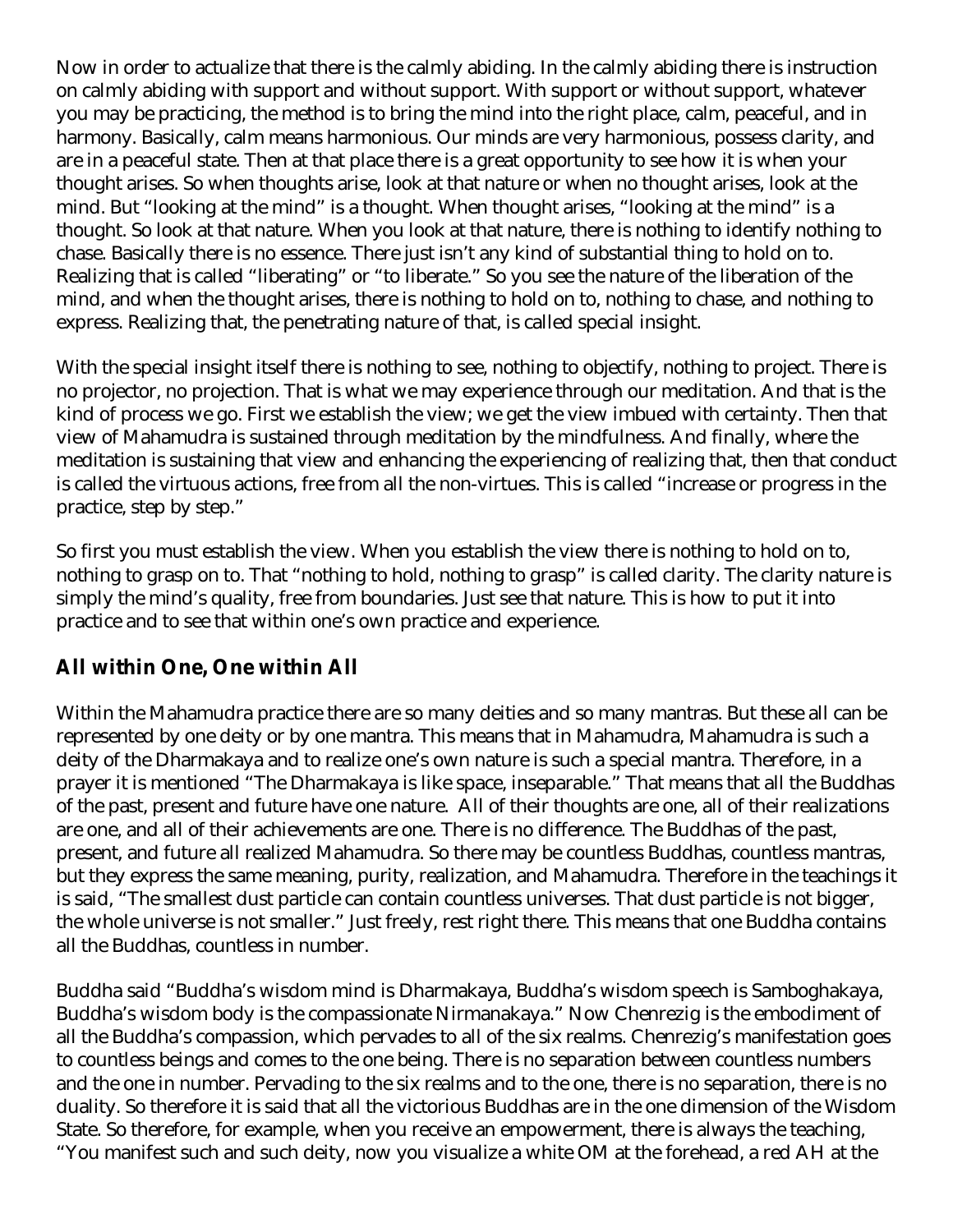throat, and a blue HUM at the heart. From this you let light radiate in all of the ten directions and you invite all the Buddhas and Bodhisattvas into that particular deity's form and receive all the blessings." There is no contradiction between all the different types of Buddhas, deities, and yidams.

It is as if there were thousands of cows and their milk is put together and churned and we get one butter. There are thousands of cows, but all the milk and all of the butter have one nature. They are not different.

So when you study, there are a lot of different attributes, signs, signals, faces, wrathful forms, peaceful forms, different colors, white, black, yellow, red, blue, but their nature is one nature. That is called the "wisdom mind" or the Dharmakaya, which is Mahamudra. When one realizes the Mahamudra, then you'll see free from all the boundaries, free from all the fixation, free from all the rigidness. Mind is so clear; it has a kind of discriminating wisdom that is so clear and precise. There is the Mahamudra. When you realize the Mahamudra these great qualities arise. They are just there. You just reveal them.

#### **Inseparable Emptiness and Compassion**

At some point, after receiving the teachings and studying and practicing them, one comes to the inseparable nature of emptiness and compassion or the inseparability of emptiness and compassion. This is also the nature of Mahamudra. Realization of Mahamudra is the inseparability of wisdom and compassion or compassion and emptiness. To actualize that state, first we need to practice compassion with effort.

Consider all the sentient beings in the six realms. They are suffering so intensely. In particular, the cause of their suffering, the delusion, is so deep. In feeling such unbearable compassion and developing that further through effort we practice by using the six realms as an object. Through this we enhance our compassion. We project the six realms in the mind and then we practice this. And then we get the Mahamudra understanding. So practice this more and more.

Through the preceding practice you see that all sentient beings have Buddha nature. This Buddha nature is the total nature of Mahamudra. Even though all the sentient beings have this yet they have not actualized this. They are deluded. When we see this clearly then a greater compassion arises. "Oh, how they are so deluded. They have the jewel in their heart within them but have not recognized it, have not uncovered it". So they are kind of suffering helplessly. And so you see the kind of illusory nature of all phenomena and sentient beings in the Emptiness State. And when that develops greater and greater that is called "effortlessly arising compassion."

The nature of the sentient beings is also empty. It is not that we are "making them empty," but their very nature is empty. In other words, the whole nature of samsara and nirvana is constituted within the institution of the all-pervading emptiness. So, as earlier mentioned, there is no object to project and there is no projector. Become free from that. That compassion is so powerful, this effortless compassion. And that is called "sustaining the Mahamudra practice." So as far as that great compassion and emptiness goes, there is no separation. They cannot be separated. We cannot say, "So this compassion over there, this is emptiness over here." It cannot be separated in your own realization, in your own experience. When you intellectually investigate them, then yes you can treat them as two things but in actuality you cannot make them two things.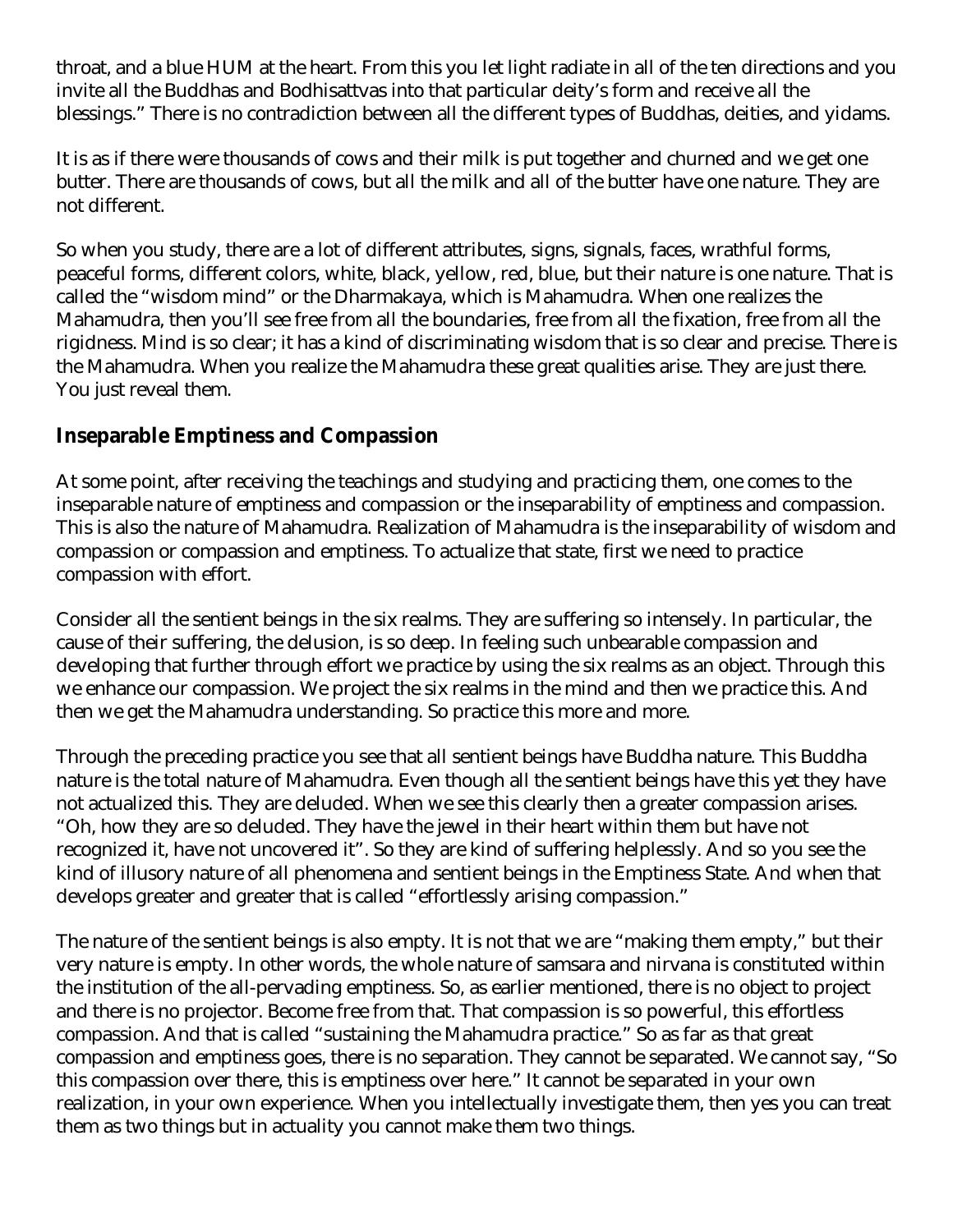In Chakrasamvara practice there are Chakrasamvara and Vajrayogini. There are two Buddhas of male and female form in union. The significance of this is the inseparable nature of wisdom and compassion. That inseparable wisdom-compassion, that very state, has a nature of great bliss and is free from all the fears. The nature of Mahamudra is that way.

### **Ending Karma and the Unity of the Two Truths**

At this point, as a beginner when you look at mind and when a thought arises, realize its nature and it liberates itself, without any kind of remedy or antidote. Itself, look at that itself, and it self liberates. When thought self-liberates, then just sustain that. And then we don't create karma. There is no object as a basis for creating karma; there is no subject for whom to create karma, so it is called the Mahamudra State. There is no collecting or creating.

There is also no separation of the relative state and absolute state. This is called "the unity of the two truths", the relative truth and the absolute truth. Before we realize that, there is a true duality. This is relative truth. We just put it there, explain it and perceive it. Then on the other side you put this absolute truth. You perceive that and analyze that. But in your realization you cannot separate things like this. This non-duality is called "the non-duality or "unity of the two truths."

## **Arising and Completion**

In that way, there are the so-called "arising stage" of the deity and the "completion stage" of the deity. I think that in the relative state one can say that this is the arising state of the deity while this is the completion stage of the deity. The two are separate. But in the actual practice of realizing Mahamudra this arising stage and this completion stage cannot be separated. Their inseparable nature is understood.

Without Mahamudra instruction or support for the arising of the deity, then this practice can only bring the common, ordinary siddhis. One cannot bring the ultimate, the extraordinary siddhis, which is Buddhahood. So without the sense of Mahamudra meaning within the deity yoga practice you recite mantra quite a bit and meditate on the deity form and you may establish this all through your practice. You can achieve some different ordinary achievements, such as to prolong life, dispel common kinds of obstacles, and show some different medical powers. But you may not achieve Dharmakaya. So therefore, when one practices the deity yoga and arises as the deity, whether the Buddha or any other deity, when you arise it is important to have the state of mind free from grasping, free from fixation.

The heart of the deity, the essence of the deity, is the inseparability of compassion and emptiness. So when that is not there, the deity has no life. When we are visualizing the deity with all the attributes, all the ornaments, dresses, all this, and when this meditation is going well, at the same time it becomes important to support that meditation with the view of emptiness and great compassion.

#### **The Nature of Realization**

When we talk about the realization of Mahamudra, sometimes we have a high expectation. We think, "Oh, if I have the Mahamudra realization, maybe how big that would be!" So this is like a big fantasy, like going to the mall or supermarket. But in reality Mahamudra means to just relax your mind, just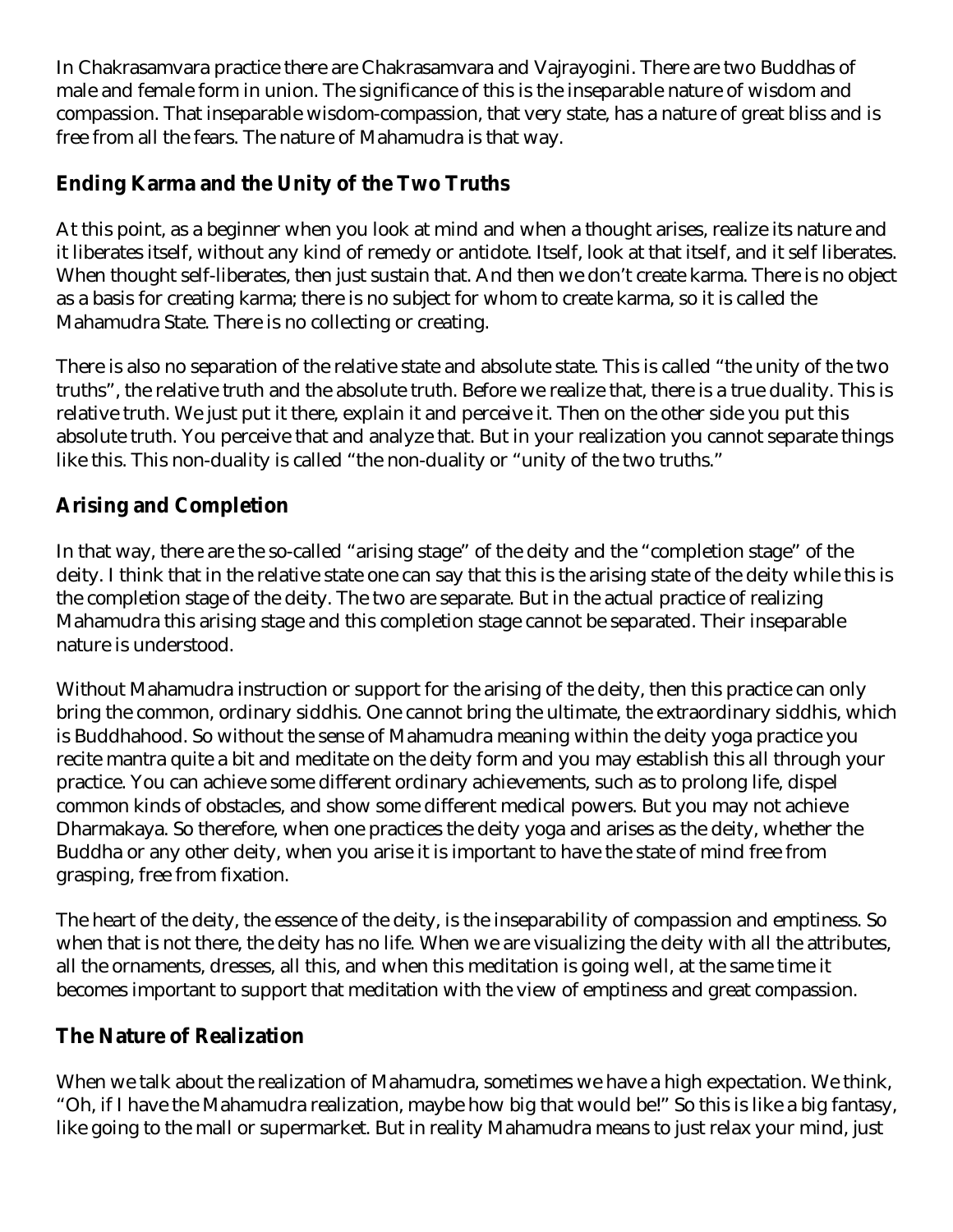rest your mind in its own natural state, to free from all the fabrication. So when you can relax in that natural state effortlessly that is called "realization of Mahamudra", "seeing that own nature."

Milarepa said, "When you talk about the view of Mahamudra, that view is your mind. Look at the nature of mind and that is the view of Mahamudra. If you are looking for a view beyond your mind, then it is like rich person begging on the street." You have all the things which are there to be had, meals and clothing, but still you go around begging. Another way to say this is it is like a beggar who has a stove [Khenpo: In the east a stove means you have two rocks and you bridge a pot on top of them, and then cook food or boil water] consisting of gold or jewels. But that beggar has not realized that and continues to beg constantly. Then one day a person comes along and realizes the situation and sees all of that gold or the jewels. He asks the beggar, "Why are you begging?" The beggar replies, "I have to beg since I don't have anything." The person says, "Your two stones are made of gold or jewels", as the case might be, and the beggar says, "Oh, I didn't know that. This has been with me for a long time. This has always been with me. I just never realized it."

It is like that. We don't realize the jewel that we have. We expect to get something from the outside. So look at your mind, realize that, stabilize that, and actualize that. And that is the Mahamudra that is within you.

In the tantra this jewel is called "the inconceivable co-emergent wisdom." The tantra text says, "Because the co-emergent wisdom is free from all elaboration, there is nothing to meditate on." Now this goes a little higher. We need to meditate. But this is explaining from the point of view of one who is more highly accomplished in the practice. At that point there is not any effort to meditate on something. But it is very important to have non-stopping awareness, mindfulness. You should always have he mindfulness of the awareness on the Mahamudra without interruption.

In this practice you don't have to worry so much about understanding or not understanding. Some people say, "Buddhism, oh, it is too complicated. You have to read so many books, complete so many studies. So I don't have enough knowledge to practice." Some people worry about that. So there is absolutely no need to worry. We just get to the essence of the practice.

Within the field of Buddhism every individual has the opportunity to study and practice. You don't have to be "smart" all the time! But the awareness and mindfulness are very necessary. So when we practice, don't worry about all those "outside" things, but rather look at the mind, establish the mind. Don't worry about so many words, but just get the meaning, the essence of the meaning. To free from samsara and attain enlightenment you have to work within the mind. Mind is the one we have to work. It is not how much you know; it is how much you purify your negative thoughts, delusions. So in that way we get free from the boundary of this life, the next life, and the bardo. Lord Jigten Sumgon said, "I, a yogin, have realized the inseparable nature of this life, the next life, and the bardo. So now I don't have to make any more effort." [If you want to read this songs, the translation is in the book called Prayer Flags.]

#### **One-Taste and Impermanence**

In samsara we have the expectation or hope for happiness and we have fear for suffering. But in the Mahamudra State, the nature of the happiness is emptiness and the nature of the suffering is emptiness. See that nature. That's called "one taste." Equalize that through the meditation practice. Be without fear, without attachment.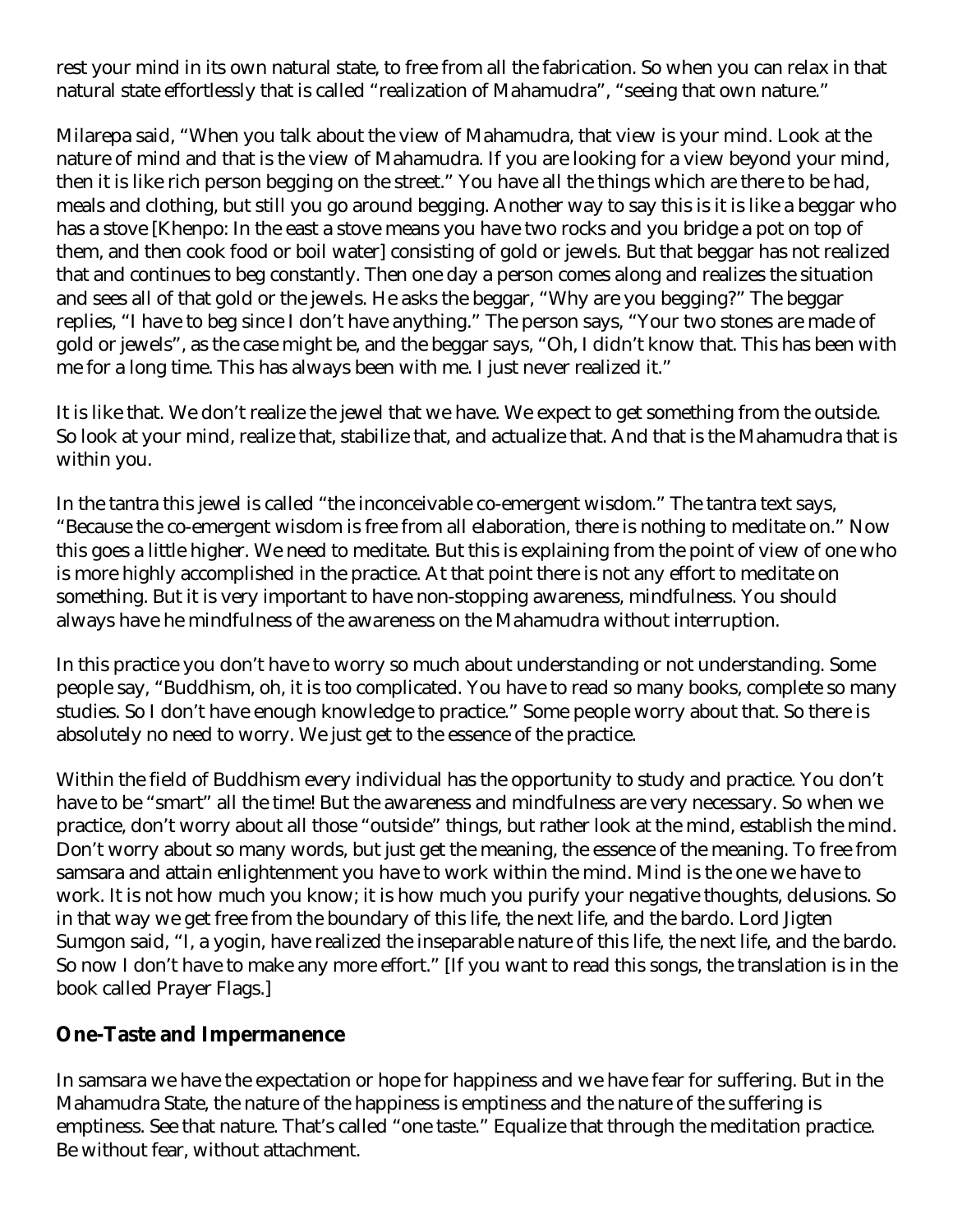In order to do this we need to make some effort. As a beginner, sometimes we attach to this life. When we attach to this life meditation on impermanence is helpful. If we meditate well on impermanence, then at the time of death there is no fear. When there is no fear, there is no suffering. At the time of death, at that very moment, it doesn't matter how much we enjoyed this life or how much experience happened for us in this life. It is all just delusion, just illusion. At the time of death no essence is left to this. So therefore meditate on impermanence and release the strong attachment to this life.

Work on your mind to see the nature of impermanence. To see the nature of that we don't have to go to any other place, to any other dimension. You can know it right at this place, right in your home. So when we understand the impermanence, we can see that there is not so much essence to the attachment, to the happiness in this life. For all this, the mind is the principal factor. In life, it is not the number or type of objects which you have that matters. Rather it is the mind and how much you understood and actualized practice.

### **Practice in Daily Life and the Highway toward Enlightenment**

For that kind of practice we don't have to always depend on a retreat. You just utilize it, apply it in all of your daily life. Milarepa said, "When you walk, you just utilize these appearances as the path." This means that the appearances are vivid and clear, yet insubstantial. This is the way to walk. "When you sit, sit in the Essence State." This is the way to sit. So if you have mindfulness, nothing is lacking in your practice. Even when you go to the bathroom, you can go to the bathroom in the meditative state. When you go to the kitchen, you can go to the kitchen in the meditative state. When you are driving, you can meditate driving. When there is traffic, meditate right there, in the Mahamudra State. [Khenpo: No need to honk and say, "Hey you, don't block my road!" you know!]

You can use every place as a meditative state. The "four behaviors" are called walking, journeying, sitting, sleeping. Sitting includes eating. All activities are included in these. So in whatever you do, just bring awareness in the mind, instead of just talking. All talking is just idle talk. Something just comes to mind and immediately we want to express it, rather than look at it. So in that way, if we know how to do the meditation, every minute, anywhere, all the time, any place, there is the genuine opportunity to meditate. And if you don't know how to meditate, even if you go on retreat, you won't meditate successfully. So therefore, after receiving the instructions of the Mahamudra practice, put emphasis on the mindfulness.

Mindfulness is the key, the highway towards enlightenment. When we have Mahamudra practice, then even the nature of sleeping becomes evident as clarity. This clear nature is called the luminosity nature. So awareness and mindfulness, the practice of meditation, are the keys to having all of these all qualities.

#### **Inner and Outer Deities and Demons**

When we have mindfulness and awareness, then the so-called deities and demons do not exist. They exist only in the Duality State. Both of these, deities and demons, are a perception of the mind. And when this is understood to be a perception of the mind and you see that nature of the mind that is free from all the boundaries, that is Mahamudra. But we, as beginners, make offerings and prostrations to the deities. We hate demons, maras, and we say, "Hey, get out of here! Don't follow me around." We expel them. We ask a lama to come and please expel the demons, "Please get them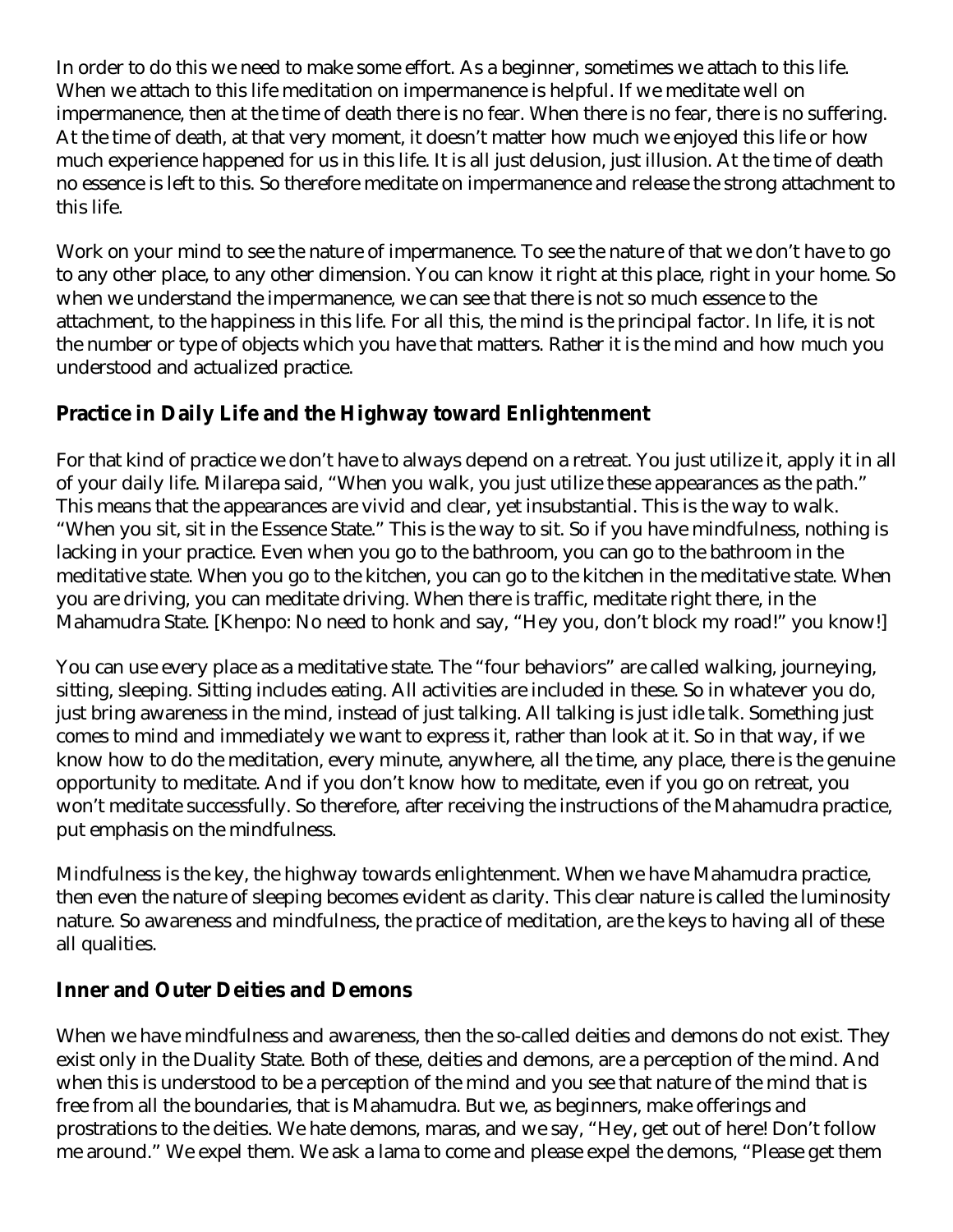out!" We ask, "Lama, can you come to my shrine room and bless it?" Bringing blessing means asking deities to come. We see things in that way on the outside. We have that duality.

Then, inside we also think we have deities and demons of the mind. When we experience a bit of compassion, loving kindness, happiness, or peace, it is like a peaceful deity. We feel happy and peaceful. And then, when along comes the anger, hatred, attachment, it is like a devil or demon. It destroys our happiness and peace. So we have to recognize that. We have to see that.

#### One-Taste and Non-Meditation

In realization, we experience the nature of happiness as emptiness; we experience the nature of suffering or hatred as emptiness. They are equalized. This morning I mentioned the four yogas of Mahamudra, but we only covered the first two: the one-pointed nature and the free-from-elaboration or unelaborated nature. I had not yet given instruction on one-taste and non-meditation. So it is when you can meditate well, then both suffering and happiness are experienced as having the nature of emptiness. They have one taste. Meditate on that. Not rejecting the suffering, not attaching to the happiness. Whatever comes let it come. Just sustain the Mahamudra.

When that progresses or becomes enhanced, then it becomes effortless. Then there is no need to make any effort. Then that is called "no more meditation."

So when you have this kind of practice it is similar to the following: whether snow falls, it dissolves in the ocean, whether hail falls, it dissolves into the ocean, whether rain falls, it just dissolves into the ocean. It is all of just one nature. Even if you perceive that "ah, this is snow", "ah, this is hail", "ah, this is rain", yet they dissolve into the ocean. There is no separation. Or, in other words, in the Mahamudra practice when any thought arises just see that Mahamudra nature. They are all equal.

When you have the fire of the Mahamudra, when you have any thoughts or if any complications of the thoughts should arise, put them in the fire of the Mahamudra. It burns all. You throw clothes into a fire and they burn. They become ashes. You throw trees or wood into a fire. They burn to ash. You throw all your garbage in a fire and it burns and becomes ash. Even if you throw silk into a fire, it burns. It becomes ash. When it becomes ash, there is no longer any difference. The silk is no longer special and the garbage is longer revolting. They both have become ashes. So just meditate like that.

Therefore, when you meditate without grasping, without fixation, you free from the rope of fixation and grasping. There is no bondage.

Otherwise, when we have things like hatred or resentment for somebody then we always have doubt. "Oh, this person is thinking something bad about me, this person is doing something bad to me." Even if the person is not doing something like that, we have that kind of fear. That kind of doubt is always there. And there is no peace of mind. Whether that person is actual doing something or not, we always have that kind of thought. The suffering is there. So in Mahamudra, when you come to Mahamudra practice, look at that nature. For example, if someone hurts you, we perceive that person as an enemy. And when someone provokes you, then we regard this person as very provocative, right? So for Mahamudra practice, the provocative is welcome! Through them you see the weakness of your Mahamudra practice. You may say, "I know this, I understand this." You just brag or boast around here and there. Then when someone provokes you, your face is so wrenched up! You get so upset. So right there is the chance to see. Remember your Mahamudra practice; see the illusory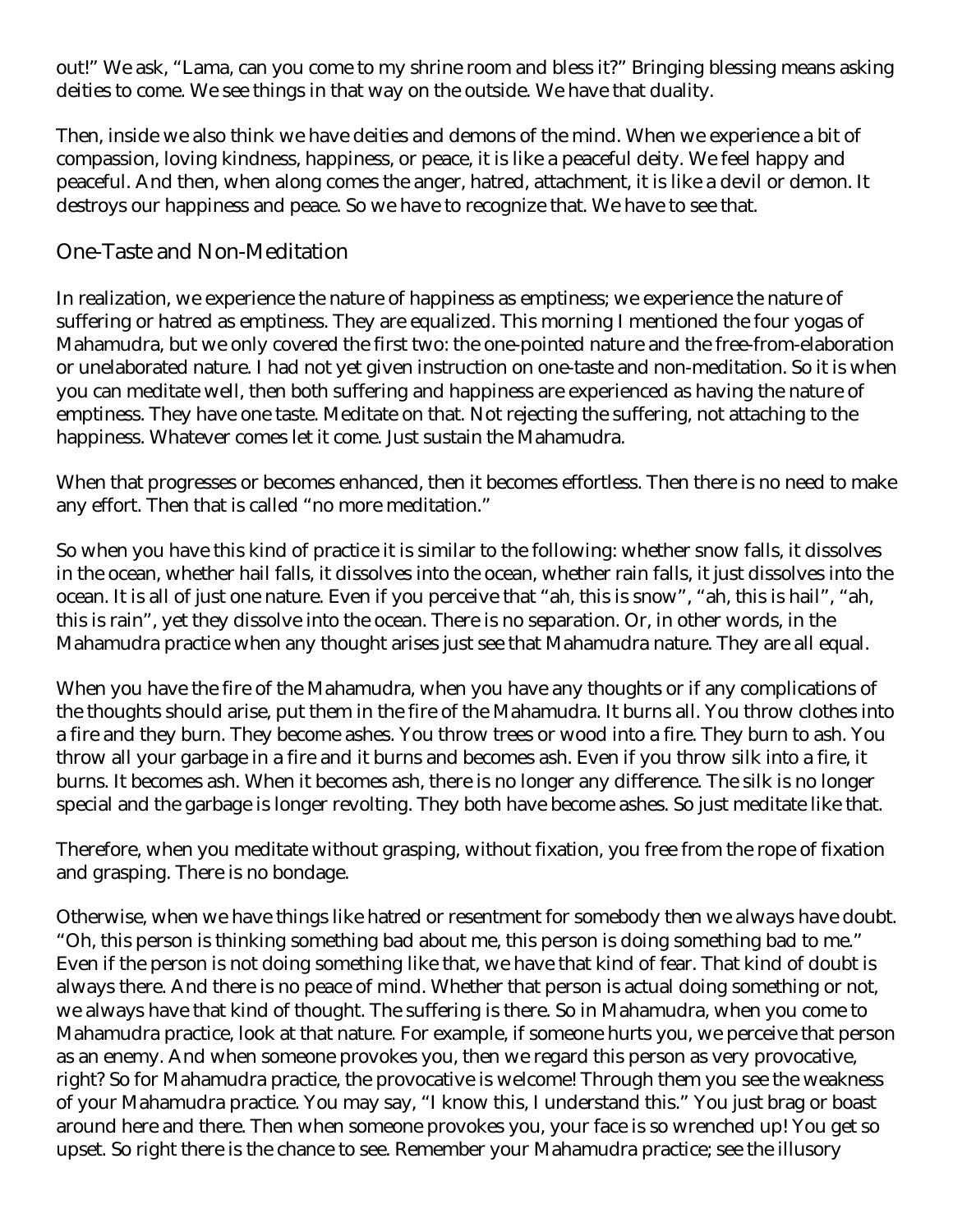nature, the transitory nature, the impermanence, and the absence of essence. So in reality, we can say a provocative person is your supporter for the Mahamudra practice. So appreciate that. Instead of hating that person, do a prostration!

# **Introducing Whatever Arises as the Nature of Mind The Essence of Conceptual Thoughts as Dharmakaya**

So during all of these teachings, in addition to the description of and introduction to your mind as Mahamudra, we went through so many other commentaries. Now the second point regards the conceptual thought. The nature of conceptual thoughts is also Dharmakaya. Usually, when we have conceptual thoughts, we feel they are something bad which we have to get rid of and that nonconceptual thoughts or states are something good which we have to achieve. This is the kind of duality that we have. And with that duality, we cannot achieve or actualize "non-conceptual thought."

We have to realize the conceptual thought as having the nature of the Dharmakaya. Then, at that time, we can realize or actualize the realization of the non-conceptual thought. In order to do that, when you do meditation, with a straight body and a mind imbued with mindfulness, right in this place, right in this time, in the moment, with the mind also set in a relaxed position without movement, then just look at the mind. The mind is so clear, so fresh, as it is. Then within that state when the mind moves or a thought rises, look at the thought directly. See what that nature looks like. See the difference between the mind before the thought arises and the time when the thought rises. Look and see what the difference is between these, in their own nature. Then you realize that with regard to the nature of mind there is no difference between when it is abiding versus when it is moving. While the thought is moving, without ceasing, that nature is clear and fresh as is the mind itself. It is like when we look at the ocean and water before a wave arises and know, "This is ocean, this is water." And then when a wave arises from the ocean, we look at the wave and know, "This is also water." The water is so fresh, whether there is a wave or a still ocean; there is no difference. The wave is not separate from the ocean. Without ocean, there is no wave. So, in that nature, there is no difference.

### **Actions Free as the Wind and Meditation Free from Fear or Attachment**

In that state, a great Tibetan king once said, "When you look at the mind, mind is free from all the boundaries. It is similar in nature to space." That is the view. When you meditate on that state, imbued with the view, with mind free from all the boundaries and with a nature like space, then the luminosity mind is also right there, like the sun and moon. In that state, when you meditate and perform actions with non-attachment, non-hatred, it is like riding on the wind. Wind flows everywhere. It is not attached to anything. It has no hatred to anything. Whether there is a clean place or a dirty place, it just goes there. It has no hatred to the dirty place. It does not attach to the clean place.

So at this time when you meditate, when you actualize this, the thoughts are just the manifestations of the mind. Whether a thought is positive or negative, there is complete non-attachment to these different types of thoughts. The thought cannot do anything for or to you. The thought cannot benefit you. The thought cannot harm you. That is called "free from all the fear or attachment".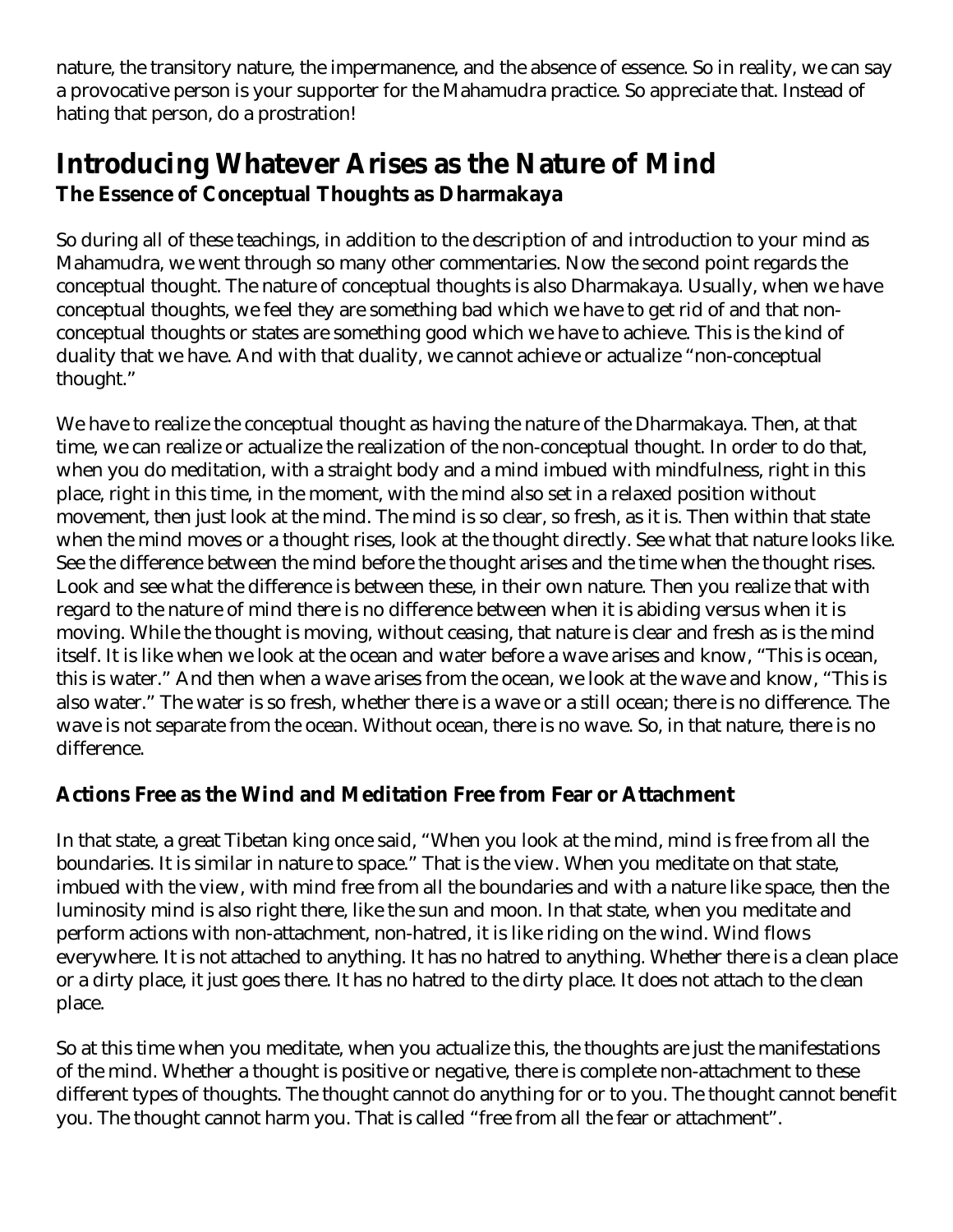Do this meditation for perhaps one hour. First visualize Milarepa or the other great teachers, and supplicate them, ask for their support and receive their blessings. Let them dissolve into you. Meditate in Mahamudra, mixing, unifying your mind with this enlightened teacher, and experience this and just relax there. And then, at the end of the meditation, do the dedication. So do these practices, one hour, or half-an hour, or two hours, whatever time you have.

No matter how powerful the waves may be, still water is part of the ocean. Likewise, no matter how powerful thoughts may be, they are still part of the mind. Without pushing or chasing thoughts, see that nature. It is just like seeing that the waves are of the nature of the ocean. A wave is no other than the ocean, the ocean no other than the wave. The wave arises from the ocean and dissolves into the ocean. So, in the unchanging nature of the mind, within that clarity state, whatever different type of thought arises, don't separate these two, this inseparable nature. Just relax in that.

In the Hevajra Tantra it is said, "When you don't realize the nature of thought, when you don't know thought, that thought becomes very independent and powerful, and is called samsara. When you realize the nature of the thought, without any pushing or chasing and see its self-nature directly, that is called nirvana." So therefore there is no nirvana, which exists separately from samsara.

So in this context, realizing the conceptual thought as the Dharmakaya, as noted earlier, when we recognize the thought as soon as the thought arises, and see that nature as emptiness and that it is no different from the mind, that is called liberation. It is liberated. It has no power. Thought no longer creates karma. On the other hand, when thought arises and you just follow into it and habitualize the thought and the following, the seeds of the habitual tendencies are planted so deeply, and that is called creating karma. That is called samsara. So this one thought, when you realize its nature, then there is nirvana, and it is liberated. And that very thought, when it is not liberated and not seen by Mahamudra, and we just follow that thought into duality, with attachment and hatred, it creates all the karma and becomes samsara.

### **Mindfulness and Meditation Sessions**

I would like to emphasize that when you meditate, practice mindfulness and awareness, and stay with that. It becomes easier, and easier, and easier to do this kind of practice. So do those kinds of sessions. For example, bring mindfulness, first, say, three or four times during a meditation session. Doing a meditation session is the method by which to bring mindfulness repeatedly. Sometimes you can write notes to yourself and place them in the rooms of your home, "mindfulness," "mindfulness," you know, to remind yourself. You can write a piece of paper that says "mindfulness" and put it in the bathroom. Like that!

Sometime some yogis had long hair on their head, they put something special there and then when it shows up in front of their eyes, they remember "this is for mindfulness." First design practice like that. As soon as it comes in sight, "Oh, now comes back the mindfulness!" Or you could make a difficult step to your door, instead of making it so comfortable. "When I come to this, I just bring my mindfulness there. I designed this in the first place for reminding me like that." So refreshing mindfulness is very, very important.

#### **Confusion Dawning as Wisdom**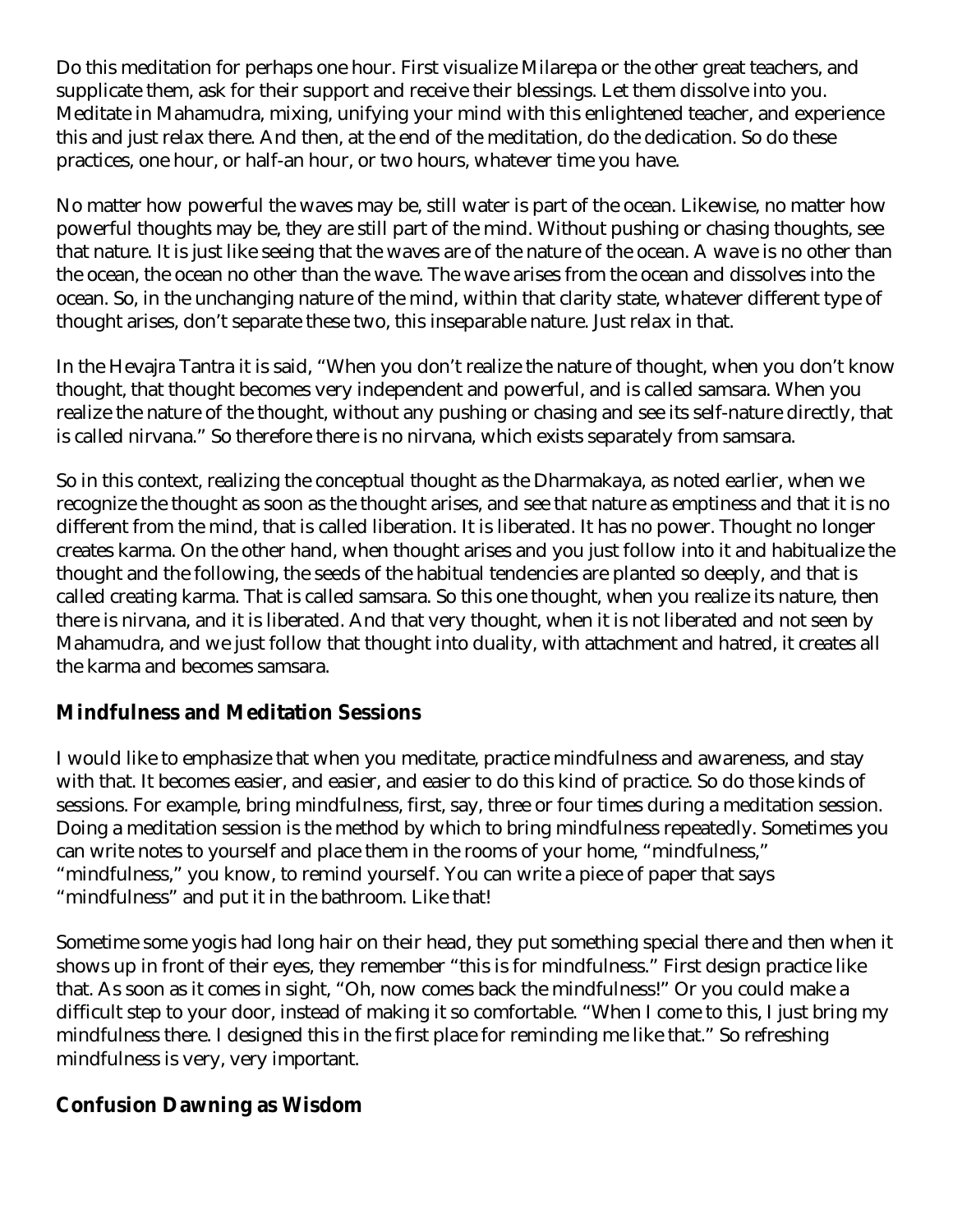Even though we may have Mahamudra view and understanding quite well, without mindfulness it doesn't do us any good. It is again hidden there. It is not with us. So we always have to have mindfulness. When a thought arises, immediately it just dissolves. This is called "thought arises and then dissolve without trace." Without a trace, with no root. In Dzogchen there is a saying, "It is like drawing on the water." When you draw on the water, when you are drawing, what happens? It dissolves, doesn't it? Your thought arises, dissolves into the water of the Mahamudra. When you are drawing your thoughts, on the water of the Mahamudra, then it dissolves right there. So that is called "liberating the conceptual thoughts into Dharmakaya." It is called "Dawning the confusion as the wisdom, Dharmakaya."

This is the kind of mindfulness we have to sustain through all our conduct and activities. This is called mindfulness, awareness, and vigilance. Notice that when you come to a gathering of people, at that time, you are a little tenser. This is a kind of tense time for your mindfulness. At that time, say to yourself, "I should be more mindful, make it stronger." Then when you are alone, relax. Look at the freshness of the mind. So these are the methods, first to realize, to recognize our conceptual thought as the Dharmakaya, which is no different from the mind and how to sustain that meditation.

### **"To Realize or Not to Realize"**

So in this practice, in Mahamudra, there are some different analogies with regards to realizing the nature of the conceptual thoughts or not realizing it successfully.

First of all, this realizing thought as Dharmakaya in just one moment is called "instant enlightenment." If you know that, you know. If you want instant enlightenment, look at the thought, and see its nature as Dharmakaya, and there is instant enlightenment. So you don't have to go to any other place. Just right at your own seat, directly get that instant enlightenment! But if you don't realize that as the Dharmakaya, then it is "instant samsara!" So samsara is never too far away either. It is just an instant away.

In Mahamudra there is also the example of gold and sand. Just as soon as you realize your conceptual thought as the Dharmakaya, then that thought is like gold, so extremely precious. But if you don't realize the thought as the Dharmakaya, then it is like the sand. It is not at all precious. Or, when you realize your thoughts, it is like water and ice. Our mind and thoughts are like frozen water or ice and Buddha's mind is like water. So as soon as we realize our thoughts as the Dharmakaya, they melt into water. As long as it stays as ordinary conceptual thought, it is ice. Therefore, in this the devotion to or confidence in the lama becomes very important. The devotion and compassion are principal factors by which to melt the frozen or freezing mind into the water of the Dharmakaya. That's why, Lord Jigten Sumgon mentioned, in the song The Fivefold Profound Path of Mahamudra that "If the sun of the devotion doesn't shine on the snow mountain of the four kayas of the lama then the stream of the blessings will not be received. Therefore be sure of the importance of this devotion." As soon as one has strong devotion or great compassion, then the thought melts by the fire of Mahamudra, into the ocean of Dharmakaya.

In Dzogchen an example is given about our conceptual thought, "When we have not realized it as the Dharmakaya, it is like water dropped into the dust and mixed with the dust which becomes mud". We cannot separate the mud and the water, the nature of samsara. But it then goes on to say, "As soon as you realize your conceptual thoughts as the Dharmakaya, it is like mercury." No matter how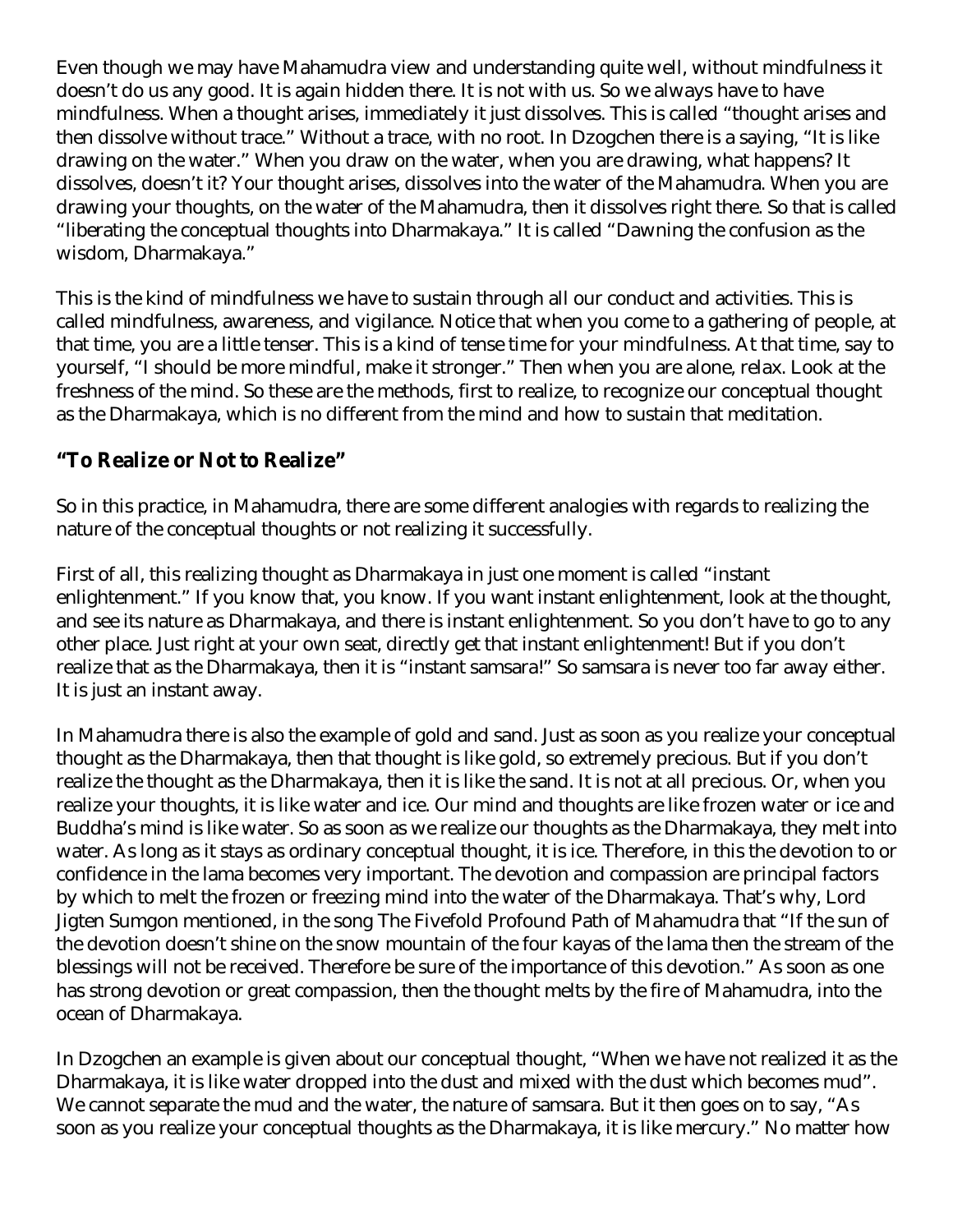hard you drop mercury onto dust, it does not mix with the dust. No matter how much it goes into pieces, it all remains independent and pure. That doesn't affect it. Like that.

So samsara is like the freezer, when you put water into the freezer, it turns into ice. All our thoughts are turned into the conceptual thoughts, duality, and become samsara. And this Mahamudra is like a fire. As soon as the thought arises, meditate on the Mahamudra, it dissolves into Dharmakaya and becomes nirvana.

#### **The Luminosity of Great Bliss**

There is one point. Whether the conceptual thought is liberated into the Dharmakaya or is samsara, when you see your mind, the thought dissolves into Dharmakaya. At that point there arises some kind of joy, an unartificial joy. You don't know where it comes from. You don't know what the cause of that is but there is some joy, some bliss there. So that is the sign that your conceptual thought has dissolved into the Dharmakaya or the Mahamudra, in one moment.

In the case where one conceptual thought dissolves into the Dharmakaya or Mahamudra and there is that kind of bliss and joy, then, of course, if you have the continuity of that meditation any thought that arises, dissolves into this Mahamudra State. As any thought is recognized as having the nature of Mahamudra, then, of course, there is this great joy. This is called "the great joy of clarity or luminosity" or "the luminosity of the great joy. " That joy is free of all fear.

The mind becomes very broad and spacious, with a nature like space, and one can see all very clearly, without any kind of mistake. It is like when you look from here and see all persons at one time. When we don't have that, when the mind is kind of narrow and the conceptual thoughts are not realized as having the Mahamudra nature, then mind is narrow. It is like looking just at one person. When you look at one person, you miss seeing every other person in the hall. For example, you meet somebody there and you just get completely involved in talking or discussing something there. Then you have no idea or sense of what is happening in the hall. So the clarity nature means "clearness". It is so spacious, without obstruction. You see very clearly, vividly, precisely. That is called "the clarity" and since there is no fear, it is also just called "great joy."

#### **The Five Wisdoms**

In the earlier instruction on the practice of meditation, we discussed the example of the fire of one stick of incense in contrast to a big forest fire. You may read and write many things, but these all remain outside. Take them to heart, inside the mind, this experience. When you have the experience of the Mahamudra, our small experience of the Mahamudra practice is like the incense fire. It can burn paper or something small like that. Then when that becomes stronger and stronger, like a raging fire storm, then all kind of solid things can burn in that too. So the main point of all is just to look, watch. Watch the nature of the conceptual thoughts. Just look at that. When thoughts arise, without chasing, pushing, just look at that nature and sustain that.

When we do this practice, then the purpose of the Mahamudra practice is to realize the nature of the five negative thoughts or afflictive emotions as the five wisdoms. In Mahamudra we say, "Grant me blessings so that the confusion, the error may dawn as the wisdom awareness at once." So within that, for example, first strong desire, attachment, or strong hatred, at that time, see how your Mahamudra practice is. How much strength does your practice have? If you have the strength of the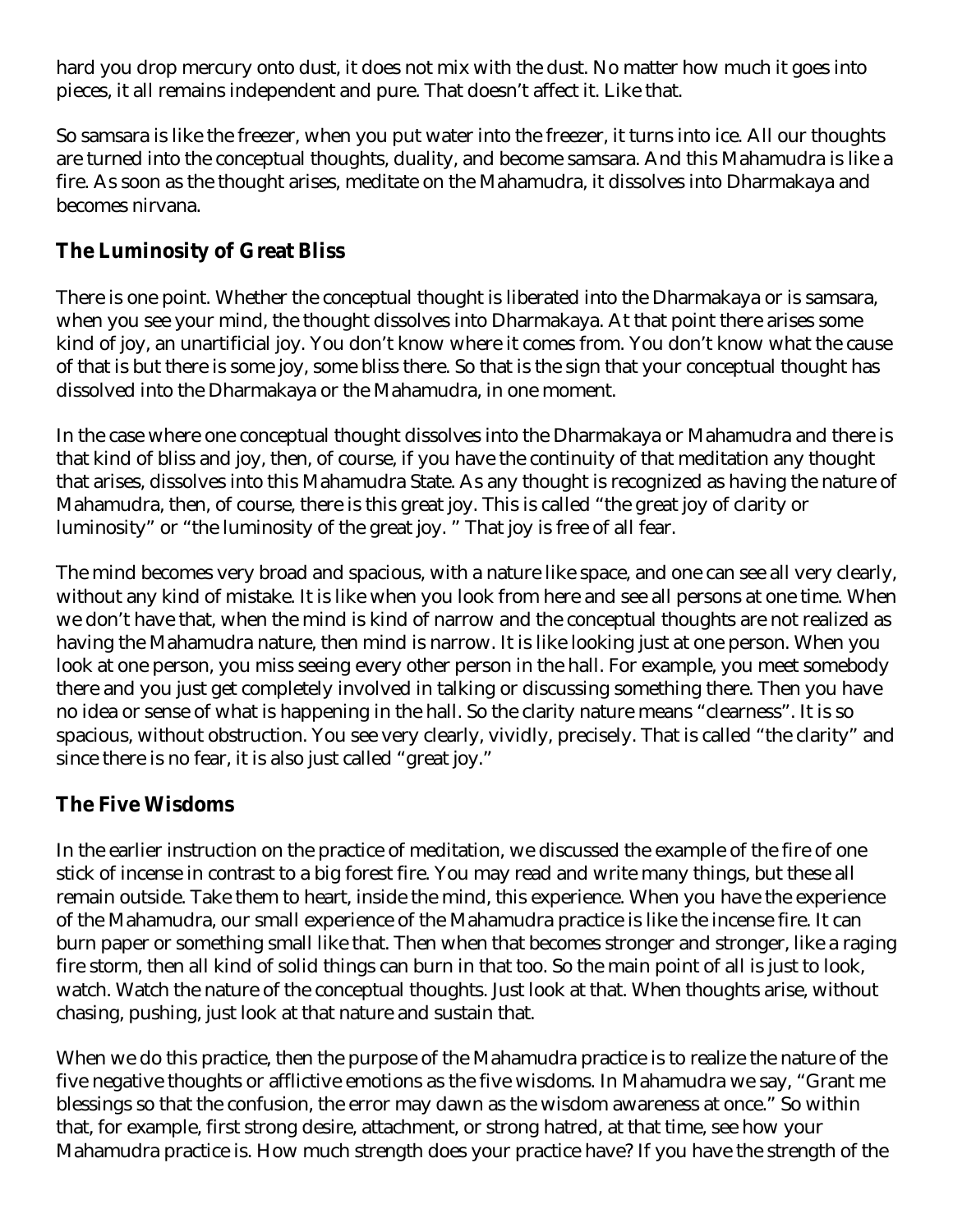Mahamudra practice, you can handle them, these powerful thoughts of desire or hatred. And if you don't have it, then one loses against them. You get defeated. So it is a big battle.

In the fourth of the four empowerments there are teachings called, "introducing the nature of mind" which point out that this wisdom awareness is like the center of the space, like the vajra, or the center of the space-vajra. What that means is that the reality of the ultimate is free from all the boundaries and is of the nature of clarity. So that vajra is not just this metal thing that you see.

The vajra has a symbolic meaning. It is just a metaphor. The five points of the vajra are the five wisdoms, the five Buddhas; the lower five are the five female Buddhas. There are eight lotuses, upper and lower, which are the eight male and female Bodhisattvas. At the center is symbolized the inseparability of emptiness and compassion.

In the Vajrayana, there are a lot of names, which include the term vajra. There are "vajra master", "vajra disciple", "vajra enlightenment," "vajra hell." What these mean is that as soon as you realize the nature of the mind and the conceptual thoughts as Mahamudra, that realization is so powerful. It just destroys, in that moment, the strong concept of the attachment or hatred. In that very moment it liberates one to the enlightened state. So it destroys samsara, that's the meaning of vajra. But on the other hand, if we could not handle the thoughts well, by neglecting Mahamudra practice, then that vajra negative thought destroys the enlightenment, and draws one into the hell realms.

Therefore, when you practice Mahamudra, when people irritate you, don't hesitate to face this with Mahamudra practice. Instead just feel joy. "Oh, I am getting a good opportunity to test myself and whether my practice is good enough or not." Because if you just sit in the corner of a room in your house without anybody around, then you think, "Oh, my meditation is so wonderful! Really I am experiencing enlightenment." But as soon as someone comes along who agitates you, then there it comes again, that wrathful face! So see that nature.

In the case, for example, where you are in a house and there are people going back and forth and that irritates you, and somebody yells at you too, at all those times, right there and then just sustain the Mahamudra practice. And if you cannot sustain the Mahamudra practice, then you have to be ashamed of yourself. "Oh, I am not doing enough. What kind of Mahamudra practitioner am I?"

Generally, in a samsara state, these negative thoughts are the source of all the suffering. All the negative thoughts create all the negative karma. But in the Mahamudra practice itself, these thoughts are kind of supportive and useful. When there is a gigantic fire and then you throw more fuel on it, it burns with greater intensity and becomes even bigger. So when you practice Mahamudra, when negative thoughts arise, it makes the Mahamudra practice more effective and increase. So to do this, whether these conceptual thoughts, the attachment and hatred, liberate or do not liberate depends on how much we have established the meditation practice of Mahamudra. It depends on whether or not we have established the confidence in the practice. That is called "seeing the confusion dawn as wisdom."

For example, when such a strong hatred and anger arises in the mind, right at that moment, without any other choice, just seal that nature as the Mahamudra. Look at that Mahamudra nature. When one can do that it is called "the nature of the hatred is the mirror-like wisdom" and that is the Buddha Vajrasattva or the Buddha Akshobya. When a strong desire or attachment arises, right at that moment, look at its nature and given no chance, see it by the Mahamudra meditation. When you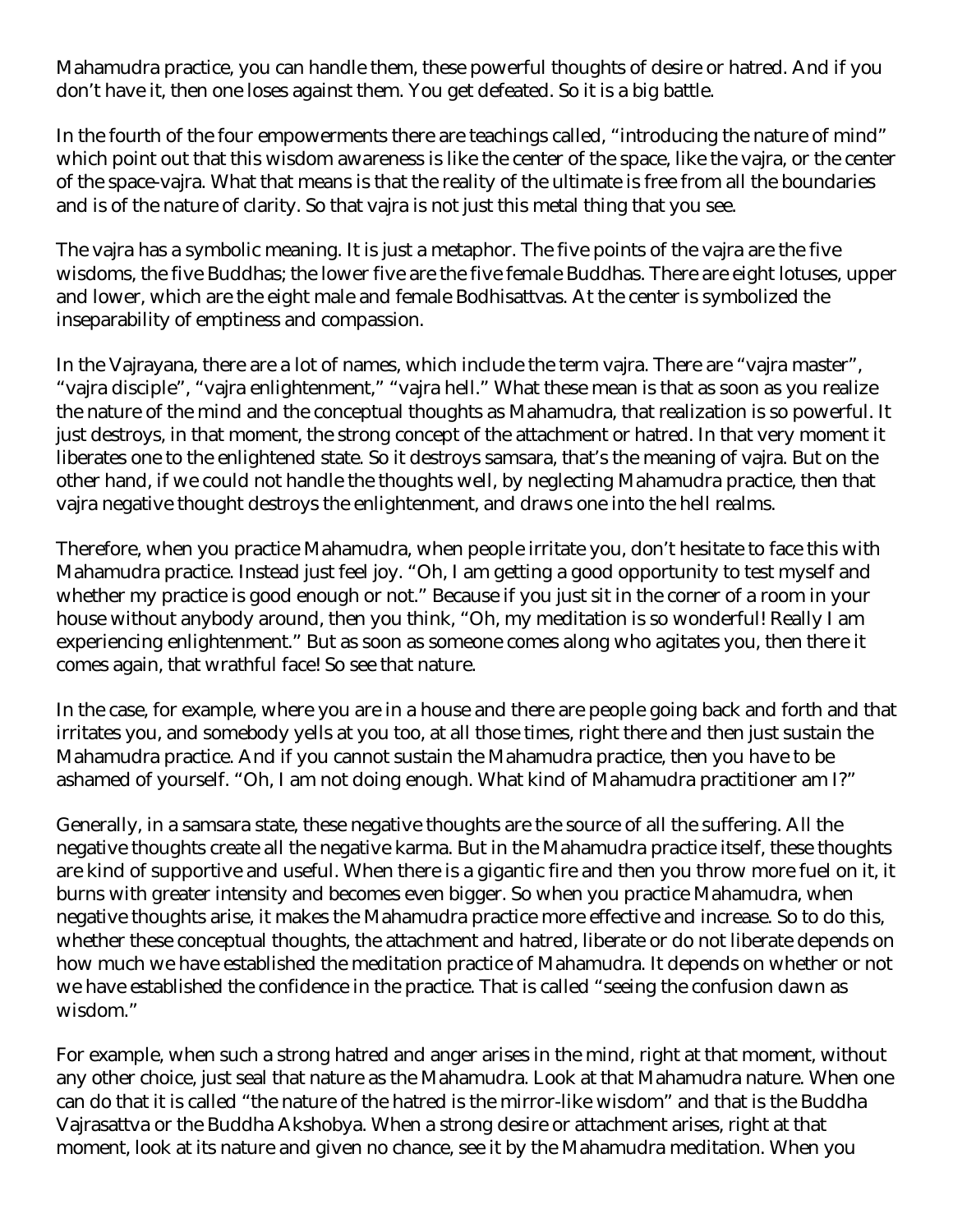transform it or see it to have the nature of Dharmakaya or Mahamudra it is called "the wisdom called discriminating wisdom" or Buddha Amitabha. And so forth. We can use, transform or see the nature of all of the five afflictive emotions as the five wisdoms. This is Mahamudra practice. [Garchen Rinpoche is offered and eats a piece of fruit. Khenpo: Ah, the fruit of Mahamudra!] The inseparability of appearance and emptiness is called the "vajra body" or vajra form, Buddha's wisdom body. Experiencing taste, the delicious taste in emptiness nature, is the vajra speech!

So with this meditation practice, the transformation which happens when realizing all as the Dharmakaya or Mahamudra nature is called "everything rises as the supporter of the meditation or supporting the meditation practice" whether it is positive or negative. It is like when an enemy really treats you so badly and at that time one thinks, "This is such a great spiritual master, evoking all of my problems and making them come out and enabling me to see the very naked nature of myself. So I have to deal with this, my own thoughts, and purify all this." Or if you see someone begging on the street, at that time, "Oh, this person is a subject of compassion, suffering, so this is also reminding me of my practice." Or if somebody like a friend comes and brings you gifts and say, "Oh, how wonderful you are," at that time, and you think, "Oh, this is a wonderful time to practice lovingkindness to all sentient beings." Or when you get sick, "Oh, this is also reminding me of my practice. For this I'm grateful. If everything goes well or works out perfectly, then I will have no idea or mind by which to practice the Dharma. By getting this sickness, this is so helpful for reminding me of my practice." We can continue like this, "May all sentient beings who are sick and who are suffering, may they be purified by this, by my very sickness. May I substitute this small sickness for all the suffering of sentient beings and their sicknesses. This is reminding me of my practice. I am so grateful."

So with regards to any people you meet, whether better off or worse off, whether educated or uneducated, there is always an opportunity to remember the practice in Mahamudra.

Since all sentient beings have Buddha nature and since Buddha's manifestation can be anywhere, in the human realm, in the animal realms, in the hungry ghost realm, in the hell realms, we cannot say that anyone is not a Buddha's emanation or manifestation. We cannot judge anybody. So from that point of view, we have to practice the pure vision. Who knows? This "anybody" who we encounter could be Buddha's emanation or a Bodhisattva's manifestation. "So I have to be careful. I have to watch my thought." Meditate on that. In that way, whatever positive thought arises, whatever negative thought arises, pacify them into the Mahamudra realization. Integrate them into the Mahamudra practice. In that way, all this visible appearance can be transformed into the allpervading pure realm.

#### **Ignorance and Sleep Dawning as Wisdom**

With regards to transforming or seeing the five negative thoughts as the five wisdoms, we didn't talk much about ignorance. The significance of the ignorance is manifest in sleep. During sleep, you are just like dead. There is not any awareness. There is nothing at all. It is so difficult to bring any kind of practice in there during that time. There is one thing you can do before you go to sleep. This is called the "vajra recitation."

OM, AH, HUM. In your heart visualize the clarity nature as a light. Now you have to go to sleep because you have to work so hard, isn't that so? Without sleep you can't work. So breathe in OM, then with the wind or air inside there is AH, and when you breathe out, exhale, HUM. Just do this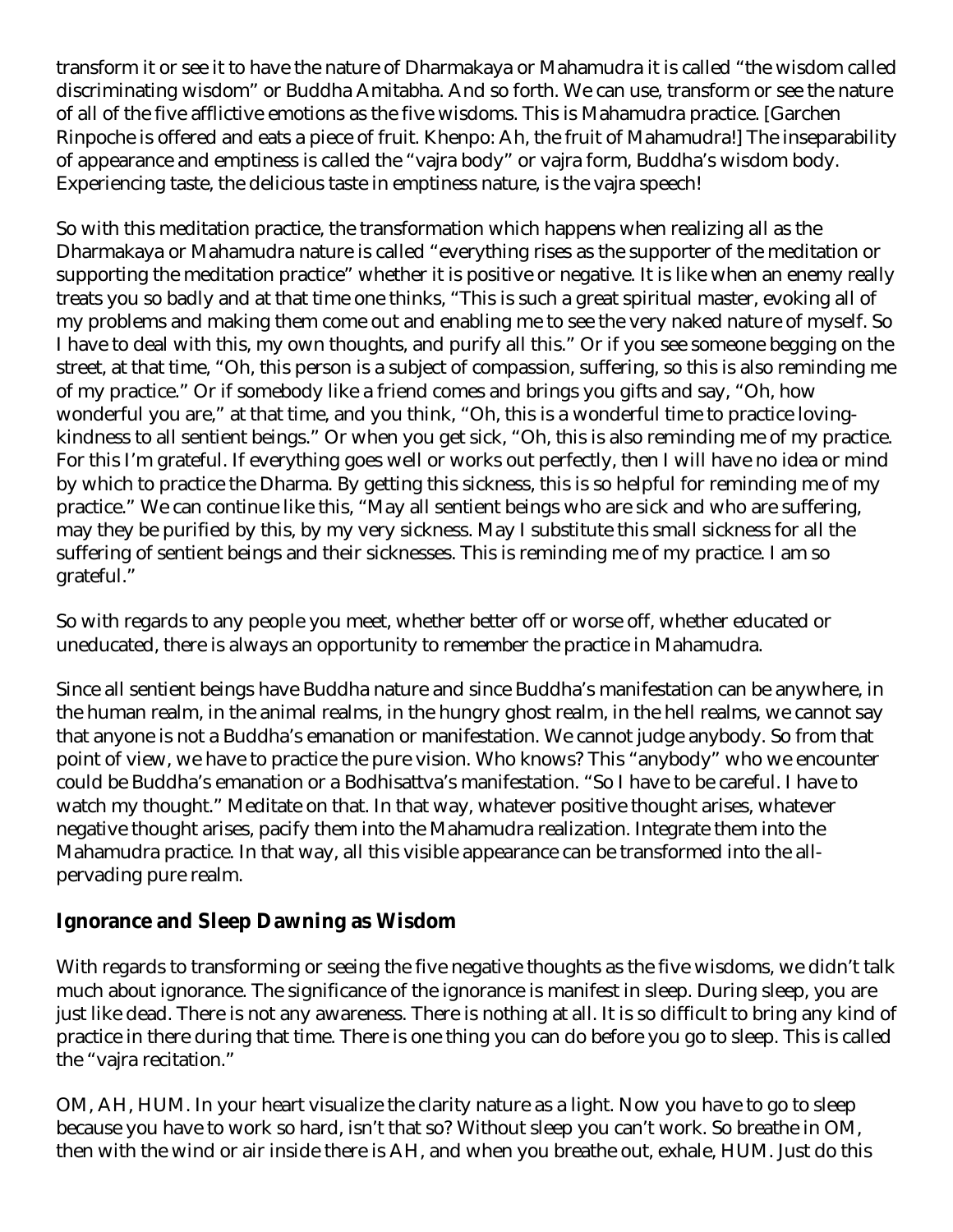when you go to sleep. With that you will fall asleep. It is a great purification of the sleep and of the ignorance.

And then regarding the other negative thoughts, just when any negative thought arises, you just give it an "empowerment." When you give rise to hatred, you give it the empowerment of the mirror-like wisdom. When desire arises, give the empowerment of discriminating wisdom. When pride arises, give the empowerment of the equanimity wisdom. When jealousy arises, give the empowerment of the all-accomplishing wisdom. Give empowerment means transformation. So do like that.

#### **Hesitation and Complete Confidence**

Anyway, ignorance, confusion, and delusions are very profound! There are seven different types of ignorance including being forgetful, lack of clarity, agitated mind – moving around and always querying this or that, doubt, ignorance-itself, like this. All seven are not given here but of the seven types, the doubt or hesitation is one of the very great obstacles blocking the road to progress. When you meditate, it doesn't allow you to progress. To enhance your meditation practice, you have to have full confidence. This needs to be complete confidence, definitive. Like when you are completely sure you are doing the right thing. That kind of confidence is necessary. When you have that, on the basis of that, you will continue to progress. With hesitation, there is no more progress.

Therefore, yesterday I mentioned about the lineage from Vajradhara until now, and how in the entire lineage, there is no doubt. There is no doubt as to what Buddha taught and what Dharma teachings are all about. These Dharma teachings are so extremely pure and precious. There is no doubt about that.

We have to dispel all the doubts. And as long as there is a doubt regarding your instruction or in your meditation, "maybe this right", "maybe this not right", until you fix that, there is no progress. So when we say this is right or wrong, just say, "Oh, that is the doubt."

This doubt is called one of the mara to the meditation in that it creates obstacles. So this is the way to transform or carry or realize that the nature of the five negative are the five wisdoms. Just see; realize all of the five negative thoughts as the five wisdoms. This is done without any antidote, without remedy, by just realizing its own nature.

#### **Realization of the One Meaning and the Five Wisdoms**

So the five wisdoms are briefly mentioned here in this non-abiding Mahamudra tantra text. When you have the realization of the Mahamudra, that state of mind is so vast. It sees everything and dispels all delusions, the ignorance. That great appearance is called Vairochana. That is the very essence of Mahamudra. When you put it into practice, just sustain it, this clarity-emptiness nature, without moving from that state. That is the essence of all, there is no other than that. And that is called Akshobya. The vajra Akshobya. And in this realization of Mahamudra one has the control, the power to manifest all the wish-fulfilling jewels, all the supreme achievements. There is nothing higher to achieve. That is called Ratnasambhava. And from this one meaning, when you realize this one meaning, you know everything. And all the infinite qualities and experiences arise from that. That is called Amitabha. And when you have this one meaning, the realization of this co-emergent wisdom, all the activities are meaningful and are accomplished. That is called Amogasiddhi.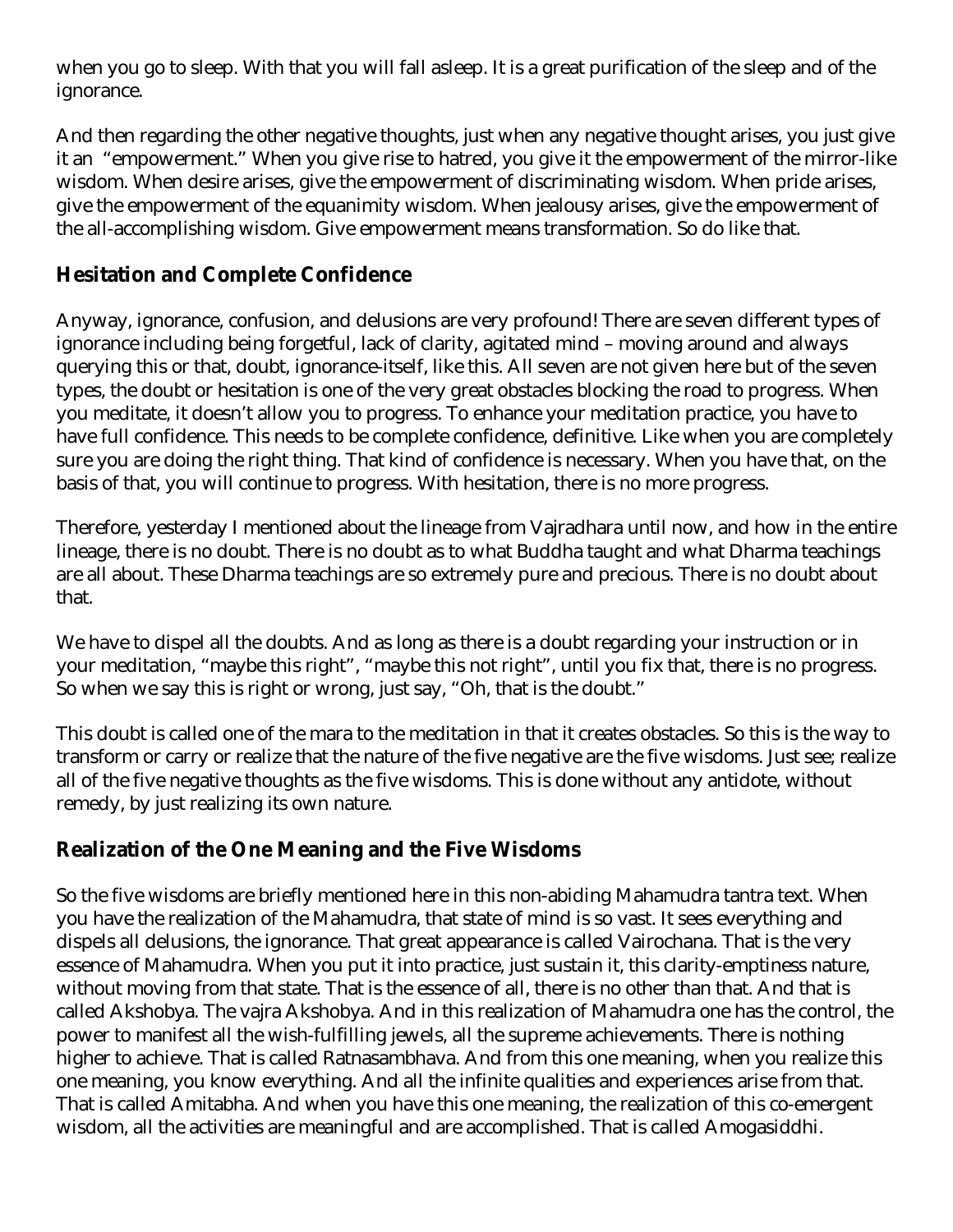#### **The King of Old Yogis**

So this is the owner of all. This awareness, this mindfulness, is the owner. In samsara, we are lost, there is no owner, there is no one who takes care, and there is no one who is taken care of. But this is the way to take care. This is the owner.

Chenrezig said, "Whatever thought arises in the mind, that is the unborn, unchanging nature, and is no different from the Mahamudra. Whatever thought arises, if you just sustain the Mindfulness State of the Mahamudra, then that itself, right where it is arising is the nature of emptiness." This is called "the king of the old yogis" and there is no doubt about that.

In this way it is so simple that sometimes you can't believe it. Just as any thought rises, look at it, it dissolves, that's it.

Sometimes here, because it is so simple, so easy, you don't trust it. We have such high expectations. "Oh, it must be so difficult, so concrete, somewhere there," like that. But you don't realize how simple it is. Just look at the mind, any thought arises, it dissolves. Then just sustain that. Meditate. So we just need the continuity of the mindfulness and awareness.

#### **View, Meditation and Conduct – Advice for Various Levels**

Now in the practice of Mahamudra, we have what are called the Mahamudra view, Mahamudra meditation, and Mahamudra conduct or how you behave. You look with the view of the Mahamudra, realize it and sustain it through meditation practice, and then to support that and to progress you need virtuous conduct.

So this depends on the individual. For example, for beginners we are to sustain that and meditate on impermanence, death. Everything has just a momentary nature. Everything is of a transitory nature. Everything is always changing. This is not just my belief. This is how it is, how everything happens. Reflect on the reality and rare opportunity of the precious human life, how difficult it is to achieve it, to have it. So like that, put emphasis on the mind, constantly. And then meditate and practice.

When our practice is more enhanced and has progressed further based on the awareness of impermanence and the precious human life, then practice Bodhicitta. Bodhicitta is the backbone of the Buddhism. In Bodhicitta, there's relative Bodhicitta and absolute Bodhicitta. Relative Bodhicitta is the very cause by which to actualize the ultimate Bodhicitta. Relative Bodhicitta is like the trunk of the tree and ultimate Bodhicitta is like the flowers or fruit on the tree. To enhance Bodhicitta practice, there is the practice of the six paramitas or six perfections. The six perfections are designed to gather great accumulations and accomplish all the purification of the obscurations and the negative karmas, and so forth. And through them, there is a greater chance of realizing Mahamudra.

In the practice of the six paramitas, there are two kinds of benefits, one in the temporary, relative state, one in the absolute state. In the relative state, by practicing generosity, we get a good condition, by practicing moral ethics, we get a good human life, by practicing patience, we get a positive surrounding, so enhance all of these qualities, perseverance, and so forth. For example, in the practice of generosity there are the practices of giving wealth, giving fearlessness, and giving Dharma teachings or sharing wisdom and skillful means. Sharing wisdom and skills are the most important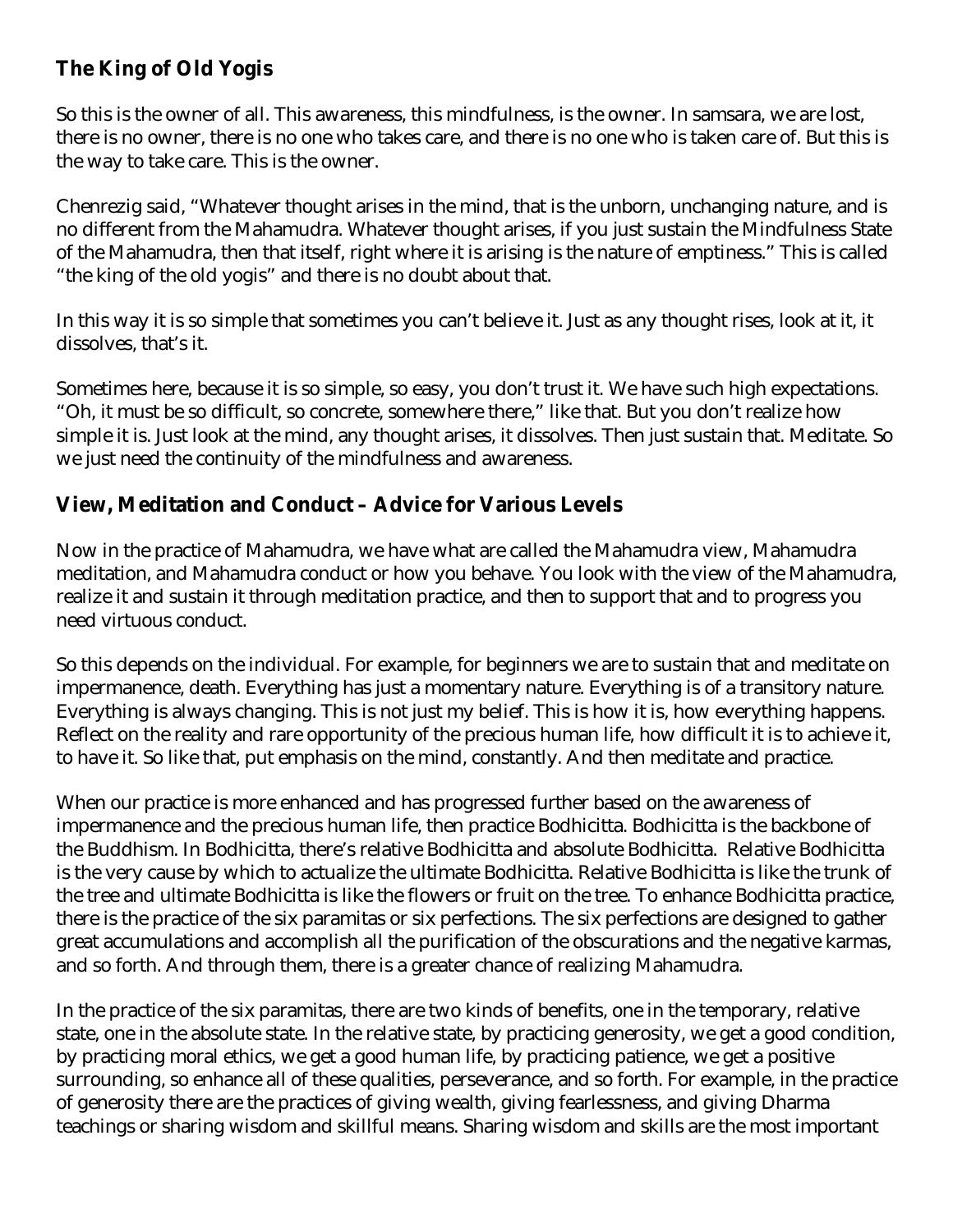gifts among all giving. So like this, in our daily life, we can be aware and put together or organize our life. Whether we are sitting, working, driving, in all of these there are practices that can be done.

And whether one is highly realized in the Mahamudra practice, or is just a beginner, whatever that person may be, the most important quality is perseverance or joyous effort. What joyous effort means is mindfulness and awareness. That is very, very important. The advancement of all of our meditation practice depends on the perseverance of the mindfulness.

# **Conclusion**

#### **The Practice of Realization**

Now today we are here and you are here receiving these teachings. I am here, Khenpo is translating here, and all of this didn't just happen through coincidence, or through something intellectual. It happened through all the causes and conditions which we gathered through many lifetimes. So therefore these profound Mahamudra instructions were given.

I have had many relatives and very close friends, and have not given them these Mahamudra instructions. They didn't ask and so I didn't give them. Now here today I have given all this instruction, and you have gathered vast accumulation of merit and good karma by receiving this. What is most important now, upon receiving these teachings, is not to waste them. To make them useful and fruitful, we have to practice.

To do practice it is important to look at the life stories of the great masters in the past, such as those in the translation of The Great Kagyü Masters. Read their life stories and how they went through things. In particular, Milarepa's life story is so valuable and is available. It is so clear, so vivid, and everyone can comprehend and relate to it. So many people can do that. Milarepa's life story is so powerful, and is of such an uncontrived nature. It is not just something which is there intellectually. It is based on his experience, what he went through.

When I was in the labor camp, there was no access to books. All I had was Milarepa's life story. I just read it repeatedly, many times over and over again. Yet I could not read all the time, only during certain times. When you read Milarepa's life story, then you will see the qualities of Milarepa. The pictures of Milarepa appear so vividly to our minds. It is so clear how he went though things, how he meditated, how he actualized realization, and how he benefited sentient beings.

With this, if you do Mahamudra practice all your doubts and obstacles will be dispelled. Even if sometimes it is not possible to dispel obstacles in that moment, if that is not accomplished, then it definitely will happen after a few days. Just recollect Milarepa, and meditate on that.

Milarepa himself said, "I went through great hardship, and realized the total nature of the Vajradhara. In the future, if followers think of me, they will not face these obstacles." Since he attained complete enlightenment, Buddhahood is like the four elements in that it pervades to all, to every sentient being. His wisdom and compassion are there so clearly.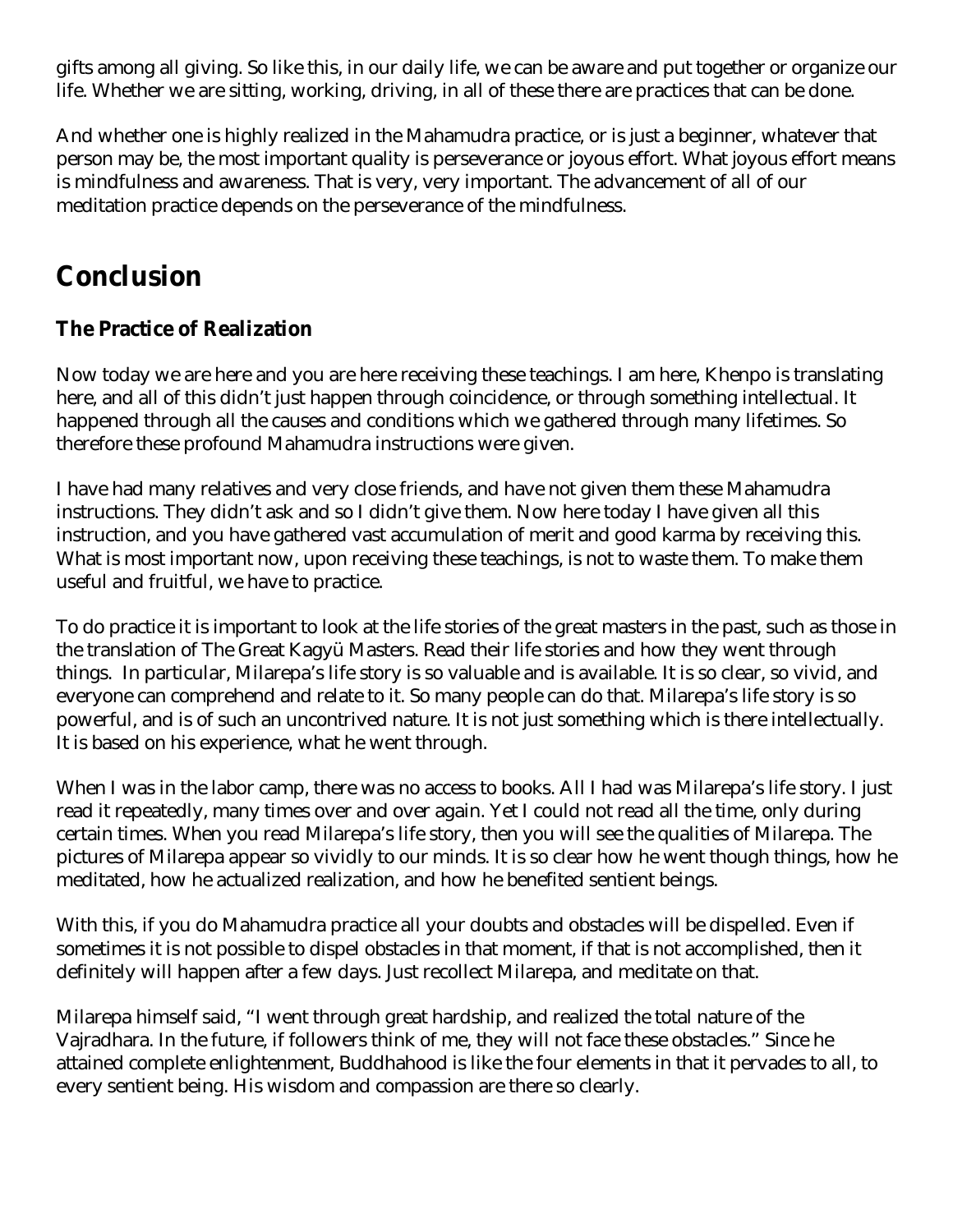Therefore, first get the understanding and realization of Mahamudra. Then, to enhance your progress, devotion to the lama is so powerful, so important. Without it, it enhancement is not possible.

A teacher once sent several of his monks to receive teachings from a great Khenpo with emphasis on getting teachings on the nature of mind. When the monks got there they discovered that they could not communicate well because of the language barriers. Still they sat there with devotion and confidence during instruction. Without much understanding of the words, they completely received all of the transmission and came back and said, "We understood. We didn't understand a word of what he said, but we understood the meaning, what it was all about. We realized it."

It is like your mind and the lama's mind. In nature, there is no difference. When you recognize your own mind then there is no difference between your mind and the lama's mind that which you receive. It is like electricity. In the light of the United States, the light of China, or the light of anywhere, there is only light. There is no difference. There are different locations, but as far as the nature of light goes, there is no difference.

To actualize this Mahamudra do Guru yoga, meditate on receiving blessings, and meditate on Mahamudra. Get the confidence through the lineage and root lamas and through the teachings. With that, if one does the meditation there is no doubt that one will experience Mahamudra realization.

So there are some other different teachings which are helpful.

In the Sakya teachings there are the four renunciations or "four free-from-the-attachments." If one attaches to this life, one is not a Dharma practitioner; if one attaches to samsara, there is no renunciation; if one attaches to oneself, there is no Bodhicitta; if one attaches to the grasping, there is no view.

In addition, there are the three very important points of the Drukpa Kagyü . Tilopa said there were three essential points. At the outset, put importance on Guru yoga; to dispel the obstacles and realize into the Dharmakaya, there is Guru yoga; to enhance the meditation into Dharmakaya, there is Guru yoga. So what that means is you don't have to see the lama as if "he is outside there" and that "I am inside here." When you have mindfulness and awareness, then that's the lama. That is inseparability from the lama. Jigme Lingpa said this.

When you do Milarepa Guru Yoga and he dissolves into you, meditate on that. Say to yourself, "I receive Milarepa. He dissolves into me. My awareness, mindfulness, is not different from Milarepa's." Sustain that, meditate on that. Or like when you do Lord Jigten Sumgon Guru Yoga and he dissolves into you, meditate, "I am no different than Lord Jigten Sumgon's wisdom and mindfulness." Just sustain that; just do that kind of meditation practice.

In that way you don't have to feel distance between the lama and yourself. He is just within you always. So you don't have to think, "Oh, my lama is too far. I can't get there. What should I do?" Wherever you are, there is the lama.

When we have that continuity of the mindfulness and awareness, which is inseparable from the lama, there is the quality called "chökur tigle ngetse(?)" [Khenpo: I don't know how to translate that. Who can help me?], perhaps "Dharmakaya, one-point". So this is one-point, basically absolute reality. We